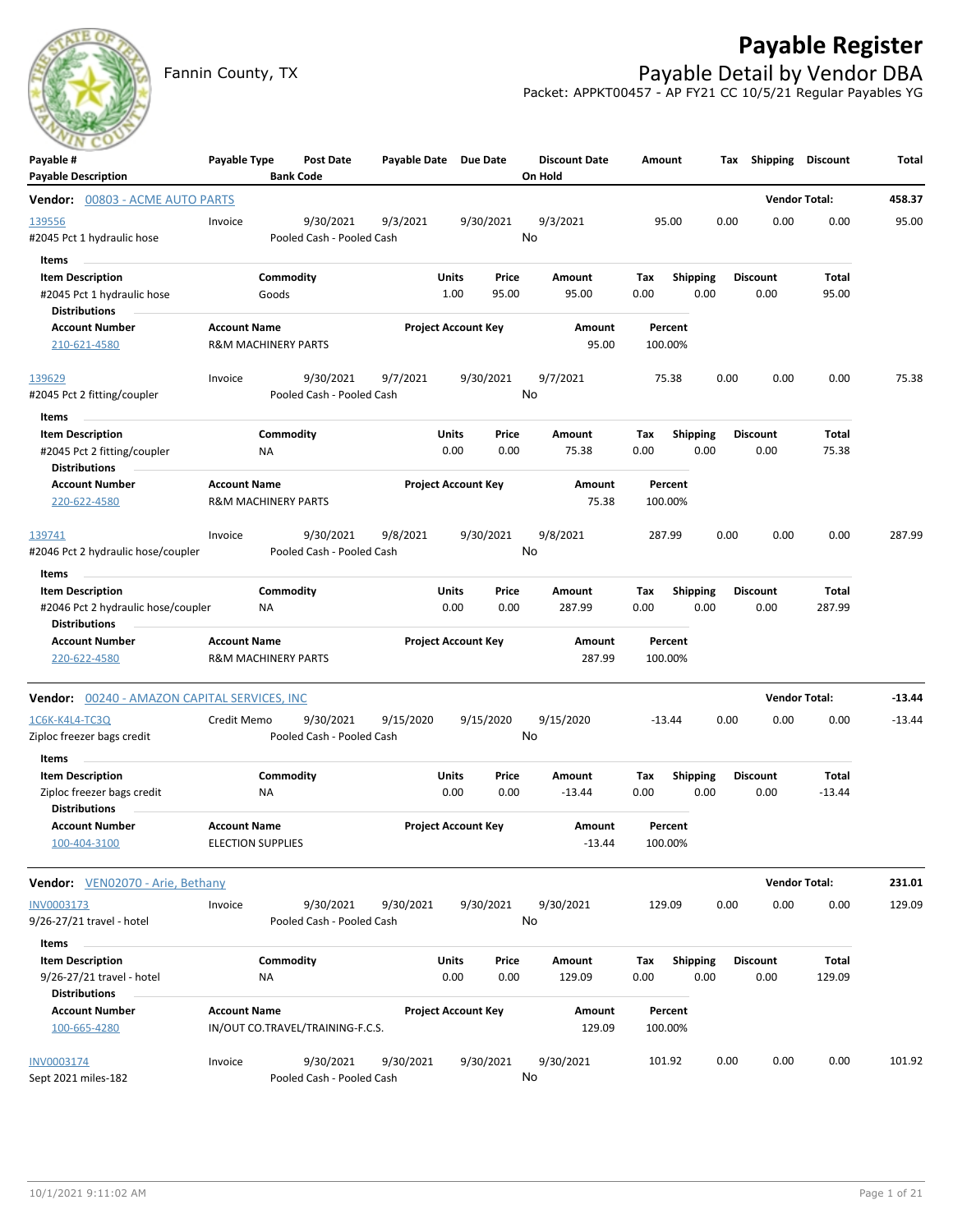| <b>Payable Register</b>                                    |                                                       |                    |                                        |                       |                            |               |                                 |                    |                         |      |                         | Packet: APPKT00457 - AP FY21 CC 10/5/21 Regular Payables YG |          |
|------------------------------------------------------------|-------------------------------------------------------|--------------------|----------------------------------------|-----------------------|----------------------------|---------------|---------------------------------|--------------------|-------------------------|------|-------------------------|-------------------------------------------------------------|----------|
| Payable #<br><b>Payable Description</b>                    | Payable Type                                          | <b>Bank Code</b>   | <b>Post Date</b>                       | Payable Date Due Date |                            |               | <b>Discount Date</b><br>On Hold | Amount             |                         |      | Tax Shipping Discount   |                                                             | Total    |
| Items                                                      |                                                       |                    |                                        |                       |                            |               |                                 |                    |                         |      |                         |                                                             |          |
| <b>Item Description</b><br>Sept 2021 miles-182             |                                                       | Commodity<br>Goods |                                        |                       | Units<br>182.00            | Price<br>0.56 | <b>Amount</b><br>101.92         | Tax<br>0.00        | <b>Shipping</b><br>0.00 |      | <b>Discount</b><br>0.00 | Total<br>101.92                                             |          |
| Distributions                                              |                                                       |                    |                                        |                       |                            |               |                                 |                    |                         |      |                         |                                                             |          |
| <b>Account Number</b>                                      | <b>Account Name</b>                                   |                    |                                        |                       | <b>Project Account Key</b> |               | Amount                          | Percent            |                         |      |                         |                                                             |          |
| 100-665-4280                                               |                                                       |                    | IN/OUT CO.TRAVEL/TRAINING-F.C.S.       |                       |                            |               | 101.92                          | 100.00%            |                         |      |                         |                                                             |          |
| Vendor: 00025 - ATMOS ENERGY                               |                                                       |                    |                                        |                       |                            |               |                                 |                    |                         |      | <b>Vendor Total:</b>    |                                                             | 247.26   |
| INV0003165                                                 | Invoice                                               |                    | 9/30/2021                              | 9/28/2021             |                            | 9/30/2021     | 9/28/2021                       | 67.59              |                         | 0.00 | 0.00                    | 0.00                                                        | 67.59    |
| #4014116839 Pct 4 8/27-9/24/21                             |                                                       |                    | Pooled Cash - Pooled Cash              |                       |                            | No            |                                 |                    |                         |      |                         |                                                             |          |
| Items                                                      |                                                       |                    |                                        |                       |                            |               |                                 |                    |                         |      |                         |                                                             |          |
| <b>Item Description</b>                                    |                                                       | Commodity          |                                        |                       | Units                      | Price         | Amount                          | Tax                | Shipping                |      | <b>Discount</b>         | Total                                                       |          |
| #4014116839 Pct 4 8/27-9/24/21                             |                                                       | ΝA                 |                                        |                       | 0.00                       | 0.00          | 67.59                           | 0.00               | 0.00                    |      | 0.00                    | 67.59                                                       |          |
| <b>Distributions</b>                                       |                                                       |                    |                                        |                       |                            |               |                                 |                    |                         |      |                         |                                                             |          |
| Account Number<br>240-624-4410                             | <b>Account Name</b><br>UTILITY GAS                    |                    |                                        |                       | <b>Project Account Key</b> |               | Amount<br>67.59                 | Percent<br>100.00% |                         |      |                         |                                                             |          |
| <b>INV0003166</b>                                          | Invoice                                               |                    | 9/30/2021                              | 9/28/2021             |                            | 9/30/2021     | 9/28/2021                       | 61.04              |                         | 0.00 | 0.00                    | 0.00                                                        | 61.04    |
| #3030687827 E Annex 8/27-9/24/21                           |                                                       |                    | Pooled Cash - Pooled Cash              |                       |                            |               | No                              |                    |                         |      |                         |                                                             |          |
| Items                                                      |                                                       |                    |                                        |                       |                            |               |                                 |                    |                         |      |                         |                                                             |          |
| <b>Item Description</b>                                    |                                                       | Commodity          |                                        |                       | Units                      | Price         | Amount                          | Tax                | <b>Shipping</b>         |      | <b>Discount</b>         | Total                                                       |          |
| #3030687827 E Annex 8/27-9/24/21                           |                                                       | NA                 |                                        |                       | 0.00                       | 0.00          | 61.04                           | 0.00               | 0.00                    |      | 0.00                    | 61.04                                                       |          |
| Distributions                                              |                                                       |                    |                                        |                       |                            |               |                                 |                    |                         |      |                         |                                                             |          |
| <b>Account Number</b>                                      | <b>Account Name</b>                                   |                    |                                        |                       | <b>Project Account Key</b> |               | Amount                          | Percent            |                         |      |                         |                                                             |          |
| 100-511-4410                                               | UTILITIES GAS                                         |                    |                                        |                       |                            |               | 61.04                           | 100.00%            |                         |      |                         |                                                             |          |
| INV0003167                                                 | Invoice                                               |                    | 9/30/2021                              | 9/28/2021             |                            | 9/30/2021     | 9/28/2021                       | 58.61              |                         | 0.00 | 0.00                    | 0.00                                                        | 58.61    |
| #3030687434 TDHS 8/27-9/24/21                              |                                                       |                    | Pooled Cash - Pooled Cash              |                       |                            |               | No                              |                    |                         |      |                         |                                                             |          |
| Items                                                      |                                                       |                    |                                        |                       |                            |               |                                 |                    |                         |      |                         |                                                             |          |
| <b>Item Description</b>                                    |                                                       | Commodity          |                                        |                       | Units                      | Price         | Amount                          | Tax                | <b>Shipping</b>         |      | <b>Discount</b>         | Total                                                       |          |
| #3030687434 TDHS 8/27-9/24/21                              |                                                       | ΝA                 |                                        |                       | 0.00                       | 0.00          | 58.61                           | 0.00               | 0.00                    |      | 0.00                    | 58.61                                                       |          |
| <b>Distributions</b>                                       |                                                       |                    |                                        |                       |                            |               |                                 |                    |                         |      |                         |                                                             |          |
| <b>Account Number</b><br>100-640-4410                      | <b>Account Name</b><br>UTILITIES GAS                  |                    |                                        |                       | <b>Project Account Key</b> |               | Amount<br>58.61                 | Percent<br>100.00% |                         |      |                         |                                                             |          |
|                                                            |                                                       |                    |                                        |                       |                            |               |                                 |                    |                         |      |                         |                                                             |          |
| INV0003175<br>#3032178178 Windom 8/27-9/27/21              | Invoice                                               |                    | 9/30/2021<br>Pooled Cash - Pooled Cash | 9/29/2021             |                            | 9/30/2021     | 9/29/2021<br>No                 | 60.02              |                         | 0.00 | 0.00                    | 0.00                                                        | 60.02    |
|                                                            |                                                       |                    |                                        |                       |                            |               |                                 |                    |                         |      |                         |                                                             |          |
| Items                                                      |                                                       |                    |                                        |                       |                            |               |                                 |                    |                         |      |                         |                                                             |          |
| <b>Item Description</b><br>#3032178178 Windom 8/27-9/27/21 |                                                       | Commodity<br>ΝA    |                                        |                       | Units<br>0.00              | Price<br>0.00 | Amount<br>60.02                 | Tax<br>0.00        | <b>Shipping</b><br>0.00 |      | <b>Discount</b><br>0.00 | Total<br>60.02                                              |          |
| <b>Distributions</b>                                       |                                                       |                    |                                        |                       |                            |               |                                 |                    |                         |      |                         |                                                             |          |
| <b>Account Number</b>                                      | <b>Account Name</b>                                   |                    |                                        |                       | <b>Project Account Key</b> |               | Amount                          | Percent            |                         |      |                         |                                                             |          |
| 100-515-4410                                               | UTILITIES GAS                                         |                    |                                        |                       |                            |               | 60.02                           | 100.00%            |                         |      |                         |                                                             |          |
| Vendor: 00628 - BANE MACHINERY, INC.                       |                                                       |                    |                                        |                       |                            |               |                                 |                    |                         |      |                         | <b>Vendor Total:</b>                                        | 1,854.95 |
| 18197933                                                   | Invoice                                               |                    | 9/30/2021                              | 9/23/2021             |                            | 9/30/2021     | 9/23/2021                       | 1,854.95           |                         | 0.00 | 0.00                    | 0.00                                                        | 1,854.95 |
| #28640D Pct 3 parts                                        |                                                       |                    | Pooled Cash - Pooled Cash              |                       |                            |               | No                              |                    |                         |      |                         |                                                             |          |
| Items                                                      |                                                       |                    |                                        |                       |                            |               |                                 |                    |                         |      |                         |                                                             |          |
| <b>Item Description</b>                                    |                                                       | Commodity          |                                        |                       | Units                      | Price         | Amount                          | Tax                | <b>Shipping</b>         |      | <b>Discount</b>         | Total                                                       |          |
| #28640D Pct 3 parts                                        |                                                       | NA                 |                                        |                       | 0.00                       | 0.00          | 1,854.95                        | 0.00               | 0.00                    |      | 0.00                    | 1,854.95                                                    |          |
| <b>Distributions</b>                                       |                                                       |                    |                                        |                       |                            |               |                                 |                    |                         |      |                         |                                                             |          |
| <b>Account Number</b><br>230-623-4580                      | <b>Account Name</b><br><b>R&amp;M MACHINERY PARTS</b> |                    |                                        |                       | <b>Project Account Key</b> |               | Amount<br>1,854.95              | Percent<br>100.00% |                         |      |                         |                                                             |          |
| Vendor: VEN02749 - Bonham Chamber of Commerce              |                                                       |                    |                                        |                       |                            |               |                                 |                    |                         |      |                         | <b>Vendor Total:</b>                                        | 5,724.99 |
| INV0003145                                                 | Invoice                                               |                    | 9/30/2021                              | 9/29/2021             |                            | 9/30/2021     | 9/29/2021                       | 5,724.99           |                         | 0.00 | 0.00                    | 0.00                                                        | 5,724.99 |
| FY21 capital credit distribution                           |                                                       |                    | Pooled Cash - Pooled Cash              |                       |                            | No            |                                 |                    |                         |      |                         |                                                             |          |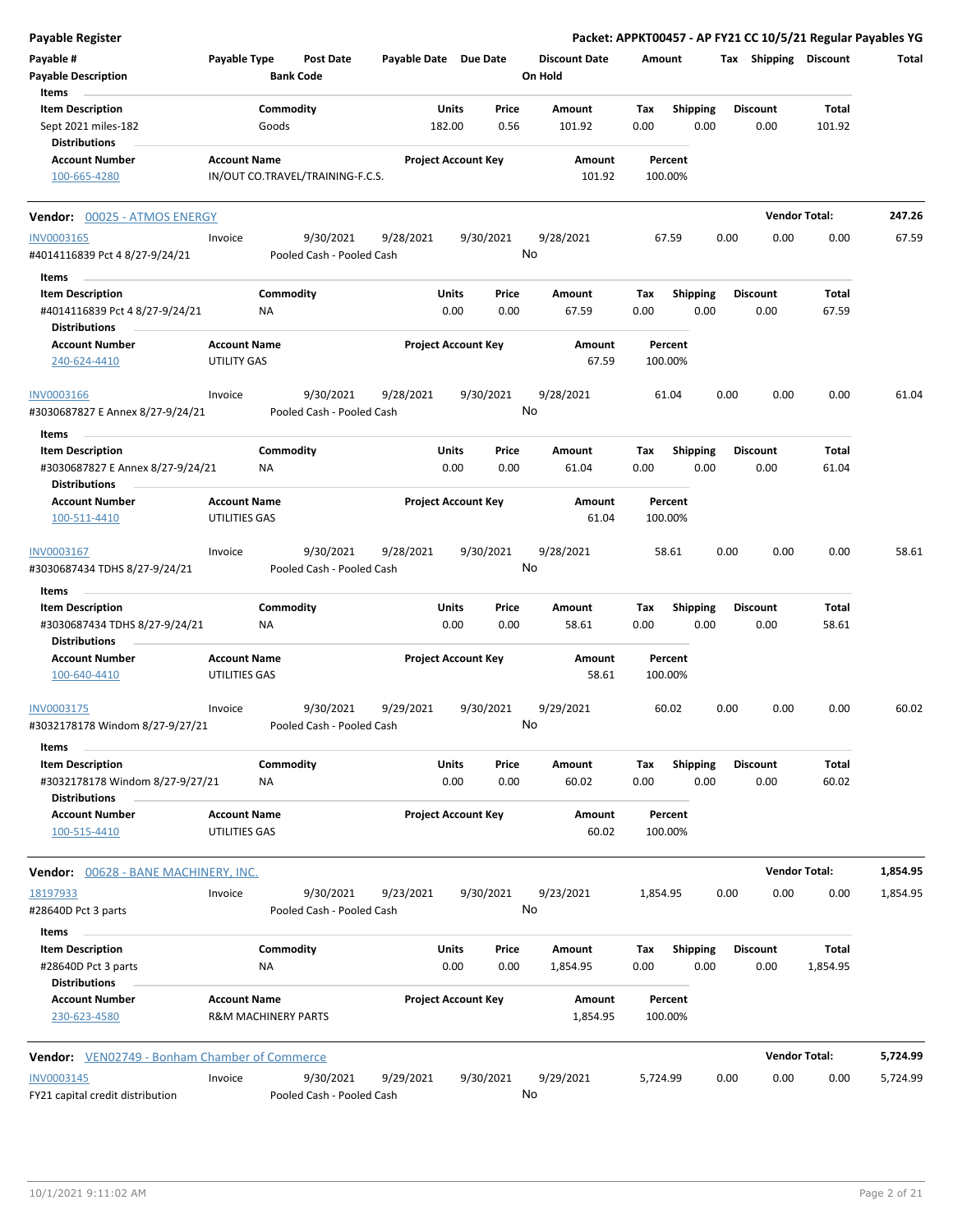| <b>Payable Register</b>                                                                |                     |                                      |                       |                                |                                 | Packet: APPKT00457 - AP FY21 CC 10/5/21 Regular Payables YG |                         |                       |          |
|----------------------------------------------------------------------------------------|---------------------|--------------------------------------|-----------------------|--------------------------------|---------------------------------|-------------------------------------------------------------|-------------------------|-----------------------|----------|
| Payable #<br><b>Payable Description</b>                                                | Payable Type        | <b>Post Date</b><br><b>Bank Code</b> | Payable Date Due Date |                                | <b>Discount Date</b><br>On Hold | Amount                                                      | Tax Shipping Discount   |                       | Total    |
| Items<br><b>Item Description</b>                                                       |                     | Commodity                            |                       | Units<br>Price                 | Amount                          | <b>Shipping</b><br>Tax                                      | <b>Discount</b>         | Total                 |          |
| FY21 capital credit distribution<br><b>Distributions</b>                               |                     | NA                                   |                       | 0.00<br>0.00                   | 5,724.99                        | 0.00<br>0.00                                                | 0.00                    | 5,724.99              |          |
| <b>Account Number</b><br>100-409-4025                                                  | <b>Account Name</b> | UNCLAIMED PROP CAPITAL CREDITS       |                       | <b>Project Account Key</b>     | Amount<br>5,724.99              | Percent<br>100.00%                                          |                         |                       |          |
| <b>Vendor:</b> VEN02753 - Bonham Library                                               |                     |                                      |                       |                                |                                 |                                                             |                         | <b>Vendor Total:</b>  | 7,633.33 |
| INV0003141                                                                             | Invoice             | 9/30/2021                            | 9/29/2021             | 9/30/2021                      | 9/29/2021                       | 7,633.33                                                    | 0.00<br>0.00            | 0.00                  | 7,633.33 |
| FY21 capital credit distribution                                                       |                     | Pooled Cash - Pooled Cash            |                       |                                | No                              |                                                             |                         |                       |          |
| Items                                                                                  |                     |                                      |                       |                                |                                 |                                                             |                         |                       |          |
| <b>Item Description</b>                                                                |                     | Commodity                            |                       | Units<br>Price                 | Amount                          | <b>Shipping</b><br>Tax                                      | <b>Discount</b>         | Total                 |          |
| FY21 capital credit distribution<br><b>Distributions</b>                               |                     | NA                                   |                       | 0.00<br>0.00                   | 7,633.33                        | 0.00<br>0.00                                                | 0.00                    | 7,633.33              |          |
| <b>Account Number</b><br>100-409-4025                                                  | <b>Account Name</b> | UNCLAIMED PROP CAPITAL CREDITS       |                       | <b>Project Account Key</b>     | Amount<br>7,633.33              | Percent<br>100.00%                                          |                         |                       |          |
| <b>Vendor:</b> 00800 - Bonham Quick Lube                                               |                     |                                      |                       |                                |                                 |                                                             |                         | <b>Vendor Total:</b>  | 197.25   |
| 113722                                                                                 | Invoice             | 9/30/2021                            | 9/22/2021             | 9/30/2021                      | 9/22/2021                       | 13.00                                                       | 0.00<br>0.00            | 0.00                  | 13.00    |
| Sheriff 2017 Ford #4017 mount tire                                                     |                     | Pooled Cash - Pooled Cash            |                       |                                | No                              |                                                             |                         |                       |          |
| Items                                                                                  |                     |                                      |                       |                                |                                 |                                                             |                         |                       |          |
| <b>Item Description</b>                                                                |                     | Commodity                            |                       | Units<br>Price                 | Amount                          | Shipping<br>Tax                                             | <b>Discount</b>         | Total                 |          |
| Sheriff 2017 Ford #4017 mount tire<br><b>Distributions</b>                             |                     | <b>NA</b>                            |                       | 0.00<br>0.00                   | 13.00                           | 0.00<br>0.00                                                | 0.00                    | 13.00                 |          |
| <b>Account Number</b>                                                                  | <b>Account Name</b> |                                      |                       | <b>Project Account Key</b>     | Amount                          | Percent                                                     |                         |                       |          |
| 100-560-4540                                                                           |                     | R & M AUTOMOBILES                    |                       |                                | 13.00                           | 100.00%                                                     |                         |                       |          |
| 113767                                                                                 | Invoice             | 9/30/2021                            | 9/23/2021             | 9/30/2021                      | 9/23/2021                       | 43.25                                                       | 0.00<br>0.00            | 0.00                  | 43.25    |
| Sheriff 2006 Lexus #5859 oil change                                                    |                     | Pooled Cash - Pooled Cash            |                       |                                | No                              |                                                             |                         |                       |          |
| Items                                                                                  |                     |                                      |                       |                                |                                 |                                                             |                         |                       |          |
| <b>Item Description</b><br>Sheriff 2006 Lexus #5859 oil change<br><b>Distributions</b> |                     | Commodity<br><b>NA</b>               |                       | Units<br>Price<br>0.00<br>0.00 | Amount<br>43.25                 | Tax<br><b>Shipping</b><br>0.00<br>0.00                      | <b>Discount</b><br>0.00 | <b>Total</b><br>43.25 |          |
| <b>Account Number</b>                                                                  | <b>Account Name</b> |                                      |                       | <b>Project Account Key</b>     | Amount                          | Percent                                                     |                         |                       |          |
| 100-560-4540                                                                           |                     | R & M AUTOMOBILES                    |                       |                                | 43.25                           | 100.00%                                                     |                         |                       |          |
| 113822                                                                                 | Invoice             | 9/30/2021                            | 9/24/2021             | 9/30/2021                      | 9/24/2021                       | 92.00                                                       | 0.00<br>0.00            | 0.00                  | 92.00    |
| Sheriff 2020 Chev #2574 oil change                                                     |                     | Pooled Cash - Pooled Cash            |                       |                                | No                              |                                                             |                         |                       |          |
| Items                                                                                  |                     |                                      |                       |                                |                                 |                                                             |                         |                       |          |
| <b>Item Description</b>                                                                |                     | Commodity                            |                       | Units<br>Price                 | Amount                          | Tax<br><b>Shipping</b>                                      | <b>Discount</b>         | Total                 |          |
| Sheriff 2020 Chev #2574 oil change<br><b>Distributions</b>                             |                     | NA                                   |                       | 0.00<br>0.00                   | 92.00                           | 0.00<br>0.00                                                | 0.00                    | 92.00                 |          |
| <b>Account Number</b><br>100-560-4540                                                  | <b>Account Name</b> | R & M AUTOMOBILES                    |                       | <b>Project Account Key</b>     | Amount<br>92.00                 | Percent<br>100.00%                                          |                         |                       |          |
| 113832                                                                                 | Invoice             | 9/30/2021                            | 9/24/2021             | 9/30/2021                      | 9/24/2021                       | 49.00                                                       | 0.00<br>0.00            | 0.00                  | 49.00    |
| Sheriff 2018 Dodge #3272 inspection/wiper bl  Pooled Cash - Pooled Cash<br>Items       |                     |                                      |                       |                                | No                              |                                                             |                         |                       |          |
| <b>Item Description</b>                                                                |                     | Commodity                            |                       | Units<br>Price                 | Amount                          | <b>Shipping</b><br>Тах                                      | <b>Discount</b>         | Total                 |          |
| Sheriff 2018 Dodge #3272 inspection/wipe NA<br><b>Distributions</b>                    |                     |                                      |                       | 0.00<br>0.00                   | 49.00                           | 0.00<br>0.00                                                | 0.00                    | 49.00                 |          |
| <b>Account Number</b><br>100-560-4540                                                  | <b>Account Name</b> | R & M AUTOMOBILES                    |                       | <b>Project Account Key</b>     | Amount<br>49.00                 | Percent<br>100.00%                                          |                         |                       |          |
| <b>Vendor: 00725 - BRANNAN, QUIENCY SMITH</b>                                          |                     |                                      |                       |                                |                                 |                                                             |                         | <b>Vendor Total:</b>  | 1,105.50 |
|                                                                                        | Invoice             | 9/30/2021                            | 9/15/2021             | 9/30/2021                      | 9/15/2021                       | 289.00                                                      | 0.00<br>0.00            | 0.00                  | 289.00   |
| $\overline{2}$<br>CR-20-27538 Harrington Dst Ct 6/28-9/9/21                            |                     | Pooled Cash - Pooled Cash            |                       |                                | No                              |                                                             |                         |                       |          |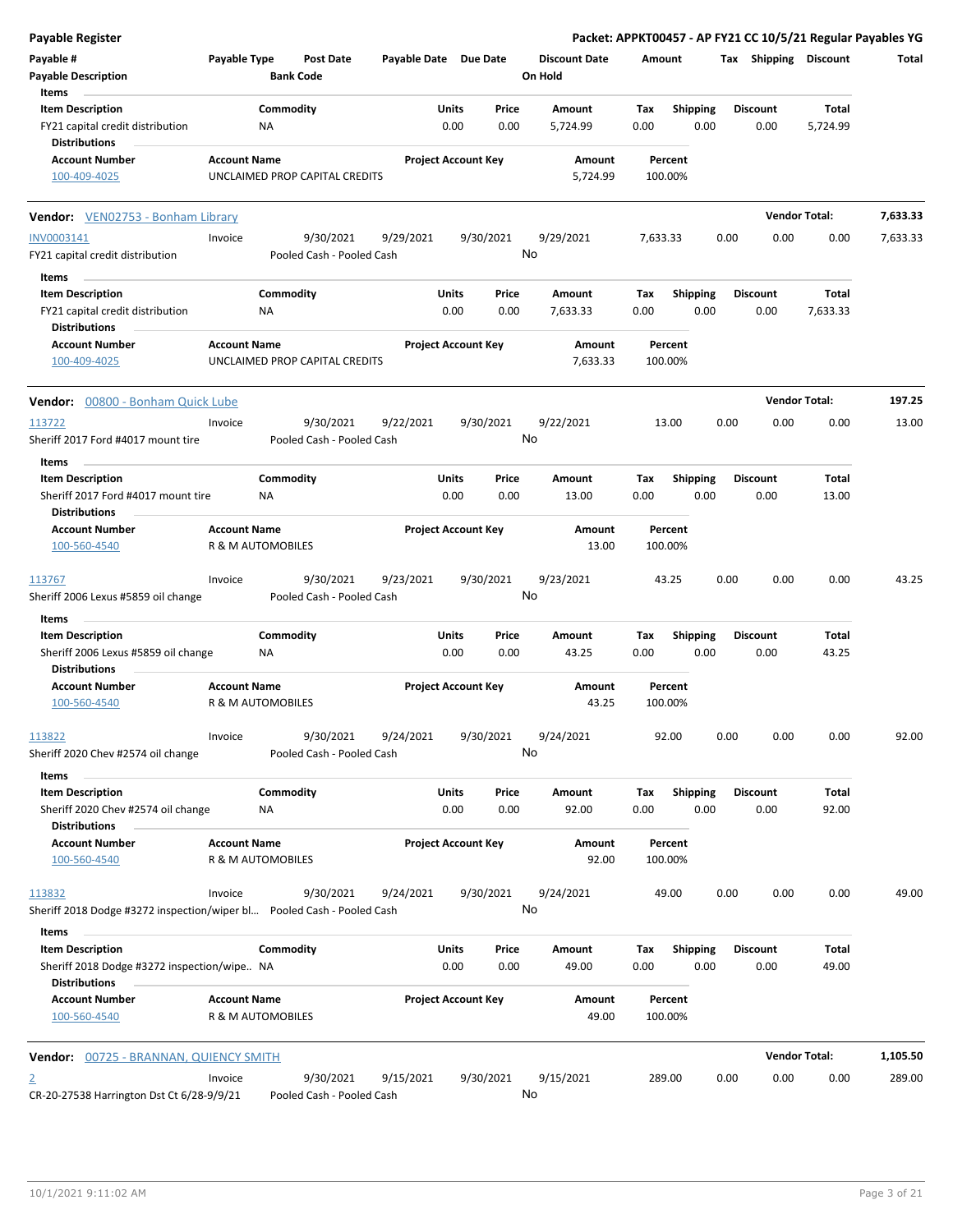| <b>Payable Register</b>                                                        |                                             |                               |                                        |                       |                            |               |                                 |             |                         |      |                         |                      | Packet: APPKT00457 - AP FY21 CC 10/5/21 Regular Payables YG |
|--------------------------------------------------------------------------------|---------------------------------------------|-------------------------------|----------------------------------------|-----------------------|----------------------------|---------------|---------------------------------|-------------|-------------------------|------|-------------------------|----------------------|-------------------------------------------------------------|
| Payable #<br><b>Payable Description</b>                                        | Payable Type                                |                               | <b>Post Date</b><br><b>Bank Code</b>   | Payable Date Due Date |                            |               | <b>Discount Date</b><br>On Hold | Amount      |                         |      | Tax Shipping Discount   |                      | Total                                                       |
| Items<br><b>Item Description</b><br>CR-20-27538 Harrington Dst Ct 6/28-9/9/ NA |                                             | Commodity                     |                                        |                       | Units<br>0.00              | Price<br>0.00 | <b>Amount</b><br>289.00         | Tax<br>0.00 | <b>Shipping</b><br>0.00 |      | <b>Discount</b><br>0.00 | Total<br>289.00      |                                                             |
| <b>Distributions</b><br><b>Account Number</b><br>100-435-4370                  | <b>Account Name</b><br><b>ATTORNEY FEES</b> |                               |                                        |                       | <b>Project Account Key</b> |               | Amount<br>289.00                | 100.00%     | Percent                 |      |                         |                      |                                                             |
| $\overline{3}$                                                                 | Invoice                                     |                               | 9/30/2021                              | 9/13/2021             |                            | 9/30/2021     | 9/13/2021                       | 187.00      |                         | 0.00 | 0.00                    | 0.00                 | 187.00                                                      |
| CR-20-27542 Howard Dst Ct 8/4-9/9/21                                           |                                             |                               | Pooled Cash - Pooled Cash              |                       |                            |               | No                              |             |                         |      |                         |                      |                                                             |
| Items                                                                          |                                             |                               |                                        |                       |                            |               |                                 |             |                         |      |                         |                      |                                                             |
| <b>Item Description</b><br>CR-20-27542 Howard Dst Ct 8/4-9/9/21                |                                             | Commodity<br><b>NA</b>        |                                        |                       | Units<br>0.00              | Price<br>0.00 | Amount<br>187.00                | Tax<br>0.00 | <b>Shipping</b><br>0.00 |      | <b>Discount</b><br>0.00 | Total<br>187.00      |                                                             |
| <b>Distributions</b><br><b>Account Number</b>                                  |                                             |                               |                                        |                       | <b>Project Account Key</b> |               |                                 | Percent     |                         |      |                         |                      |                                                             |
| 100-435-4370                                                                   | <b>Account Name</b><br><b>ATTORNEY FEES</b> |                               |                                        |                       |                            |               | Amount<br>187.00                | 100.00%     |                         |      |                         |                      |                                                             |
| INV0003126<br>CR-21-28016-1 Goellner Dst Ct 8/12-9/14/21                       | Invoice                                     |                               | 9/30/2021<br>Pooled Cash - Pooled Cash | 9/19/2021             |                            | 9/30/2021     | 9/19/2021<br>No                 | 229.50      |                         | 0.00 | 0.00                    | 0.00                 | 229.50                                                      |
| Items                                                                          |                                             |                               |                                        |                       |                            |               |                                 |             |                         |      |                         |                      |                                                             |
| <b>Item Description</b>                                                        |                                             | Commodity                     |                                        |                       | Units                      | Price         | <b>Amount</b>                   | Tax         | <b>Shipping</b>         |      | <b>Discount</b>         | Total                |                                                             |
| CR-21-28016-1 Goellner Dst Ct 8/12-9/14/ NA                                    |                                             |                               |                                        |                       | 0.00                       | 0.00          | 229.50                          | 0.00        | 0.00                    |      | 0.00                    | 229.50               |                                                             |
| <b>Distributions</b><br><b>Account Number</b>                                  | <b>Account Name</b>                         |                               |                                        |                       | <b>Project Account Key</b> |               | Amount                          | Percent     |                         |      |                         |                      |                                                             |
| 100-435-4370                                                                   | <b>ATTORNEY FEES</b>                        |                               |                                        |                       |                            |               | 229.50                          | 100.00%     |                         |      |                         |                      |                                                             |
| INV0003170                                                                     | Invoice                                     |                               | 9/30/2021                              | 9/29/2021             |                            | 9/30/2021     | 9/29/2021<br>No                 | 400.00      |                         | 0.00 | 0.00                    | 0.00                 | 400.00                                                      |
| 50602 Lawson Co Ct@Law                                                         |                                             |                               | Pooled Cash - Pooled Cash              |                       |                            |               |                                 |             |                         |      |                         |                      |                                                             |
| Items                                                                          |                                             |                               |                                        |                       |                            |               |                                 |             |                         |      |                         |                      |                                                             |
| <b>Item Description</b><br>50602 Lawson Co Ct@Law                              |                                             | Commodity<br>ΝA               |                                        |                       | Units<br>0.00              | Price<br>0.00 | Amount<br>400.00                | Tax<br>0.00 | <b>Shipping</b><br>0.00 |      | <b>Discount</b><br>0.00 | Total<br>400.00      |                                                             |
| <b>Distributions</b><br><b>Account Number</b>                                  | <b>Account Name</b>                         |                               |                                        |                       | <b>Project Account Key</b> |               | Amount                          |             | Percent                 |      |                         |                      |                                                             |
| 100-410-4240                                                                   |                                             | <b>INDIGENT ATTORNEY FEES</b> |                                        |                       |                            |               | 400.00                          | 100.00%     |                         |      |                         |                      |                                                             |
| <b>Vendor: 00449 - BRESE-LEBRON LAW, PLLC</b>                                  |                                             |                               |                                        |                       |                            |               |                                 |             |                         |      |                         | <b>Vendor Total:</b> | 3,153.50                                                    |
| 375<br>CR-21-28024 Bell Dst Ct 6/16-9/9/21                                     | Invoice                                     |                               | 9/30/2021<br>Pooled Cash - Pooled Cash | 9/13/2021             |                            | 9/30/2021     | 9/13/2021<br>No                 | 493.00      |                         | 0.00 | 0.00                    | 0.00                 | 493.00                                                      |
| Items<br><b>Item Description</b><br>CR-21-28024 Bell Dst Ct 6/16-9/9/21        |                                             | Commodity<br>ΝA               |                                        |                       | Units<br>0.00              | Price<br>0.00 | Amount<br>493.00                | Tax<br>0.00 | <b>Shipping</b><br>0.00 |      | <b>Discount</b><br>0.00 | Total<br>493.00      |                                                             |
| <b>Distributions</b><br><b>Account Number</b>                                  | <b>Account Name</b>                         |                               |                                        |                       | <b>Project Account Key</b> |               | Amount                          |             | Percent                 |      |                         |                      |                                                             |
| 100-435-4370                                                                   | <b>ATTORNEY FEES</b>                        |                               |                                        |                       |                            |               | 493.00                          | 100.00%     |                         |      |                         |                      |                                                             |
| 376<br>CR-20-27709 Jones Dst Ct 1/26-9/9/21                                    | Invoice                                     |                               | 9/30/2021<br>Pooled Cash - Pooled Cash | 9/13/2021             |                            | 9/30/2021     | 9/13/2021<br>No                 | 433.50      |                         | 0.00 | 0.00                    | 0.00                 | 433.50                                                      |
| Items                                                                          |                                             |                               |                                        |                       |                            |               |                                 |             |                         |      |                         |                      |                                                             |
| <b>Item Description</b><br>CR-20-27709 Jones Dst Ct 1/26-9/9/21                |                                             | Commodity<br>NA               |                                        |                       | Units<br>0.00              | Price<br>0.00 | Amount<br>433.50                | Tax<br>0.00 | Shipping<br>0.00        |      | <b>Discount</b><br>0.00 | Total<br>433.50      |                                                             |
| <b>Distributions</b><br><b>Account Number</b><br>100-435-4370                  | <b>Account Name</b><br><b>ATTORNEY FEES</b> |                               |                                        |                       | <b>Project Account Key</b> |               | Amount<br>433.50                | 100.00%     | Percent                 |      |                         |                      |                                                             |
| <u>377</u>                                                                     | Invoice                                     |                               | 9/30/2021                              | 9/13/2021             |                            | 9/30/2021     | 9/13/2021                       | 374.00      |                         | 0.00 | 0.00                    | 0.00                 | 374.00                                                      |
| CR-21-27922 Cardwell Dst Ct 3/24-9/9/21                                        |                                             |                               | Pooled Cash - Pooled Cash              |                       |                            |               | No                              |             |                         |      |                         |                      |                                                             |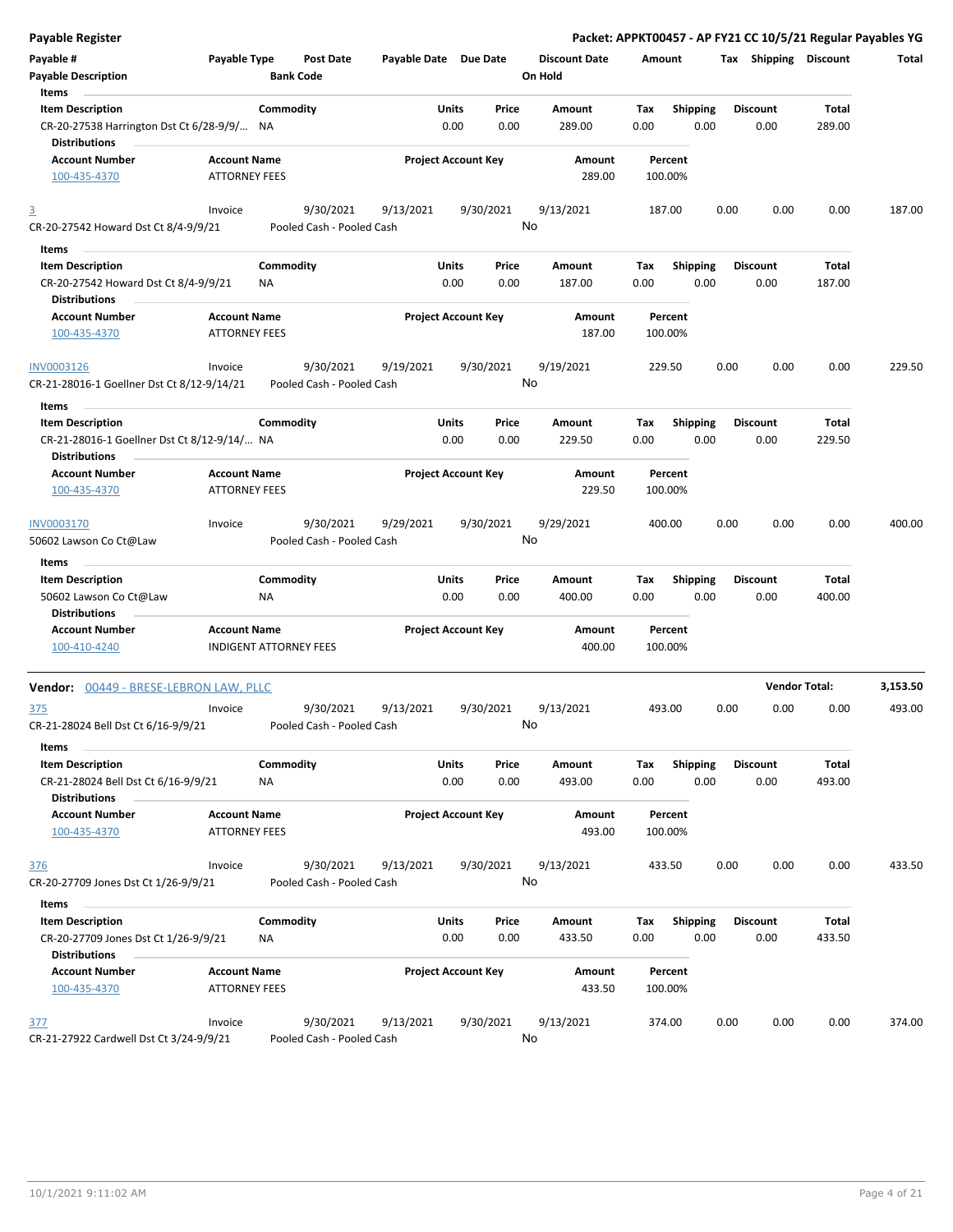| <b>Payable Register</b>                                                                      |                      |                               |                                        |                       |                            |               |                      |             |                         |      |                         |                      | Packet: APPKT00457 - AP FY21 CC 10/5/21 Regular Payables YG |
|----------------------------------------------------------------------------------------------|----------------------|-------------------------------|----------------------------------------|-----------------------|----------------------------|---------------|----------------------|-------------|-------------------------|------|-------------------------|----------------------|-------------------------------------------------------------|
| Payable #                                                                                    | Payable Type         |                               | <b>Post Date</b>                       | Payable Date Due Date |                            |               | <b>Discount Date</b> | Amount      |                         |      | Tax Shipping Discount   |                      | Total                                                       |
| <b>Payable Description</b>                                                                   |                      | <b>Bank Code</b>              |                                        |                       |                            |               | On Hold              |             |                         |      |                         |                      |                                                             |
| Items                                                                                        |                      |                               |                                        |                       |                            |               |                      |             |                         |      |                         |                      |                                                             |
| <b>Item Description</b>                                                                      |                      | Commodity                     |                                        |                       | <b>Units</b>               | Price         | Amount               | Tax         | <b>Shipping</b>         |      | <b>Discount</b>         | Total                |                                                             |
| CR-21-27922 Cardwell Dst Ct 3/24-9/9/21                                                      |                      | ΝA                            |                                        |                       | 0.00                       | 0.00          | 374.00               | 0.00        | 0.00                    |      | 0.00                    | 374.00               |                                                             |
| <b>Distributions</b>                                                                         |                      |                               |                                        |                       |                            |               |                      |             |                         |      |                         |                      |                                                             |
| <b>Account Number</b>                                                                        | <b>Account Name</b>  |                               |                                        |                       | <b>Project Account Key</b> |               | Amount               |             | Percent                 |      |                         |                      |                                                             |
| 100-435-4370                                                                                 | <b>ATTORNEY FEES</b> |                               |                                        |                       |                            |               | 374.00               |             | 100.00%                 |      |                         |                      |                                                             |
| 380                                                                                          | Invoice              |                               | 9/30/2021                              | 9/16/2021             |                            | 9/30/2021     | 9/16/2021            |             | 833.00                  | 0.00 | 0.00                    | 0.00                 | 833.00                                                      |
| CR-20-27749 Thomas Dst Ct 10/9/20-9/15/21                                                    |                      |                               | Pooled Cash - Pooled Cash              |                       |                            |               | No                   |             |                         |      |                         |                      |                                                             |
| Items                                                                                        |                      |                               |                                        |                       |                            |               |                      |             |                         |      |                         |                      |                                                             |
| <b>Item Description</b>                                                                      |                      | Commodity                     |                                        |                       | <b>Units</b>               | Price         | Amount               | Tax         | <b>Shipping</b>         |      | <b>Discount</b>         | Total                |                                                             |
| CR-20-27749 Thomas Dst Ct 10/9/20-9/15 NA                                                    |                      |                               |                                        |                       | 0.00                       | 0.00          | 833.00               | 0.00        | 0.00                    |      | 0.00                    | 833.00               |                                                             |
| <b>Distributions</b>                                                                         |                      |                               |                                        |                       |                            |               |                      |             |                         |      |                         |                      |                                                             |
| <b>Account Number</b>                                                                        | <b>Account Name</b>  |                               |                                        |                       | <b>Project Account Key</b> |               | Amount               |             | Percent                 |      |                         |                      |                                                             |
| 100-435-4370                                                                                 | <b>ATTORNEY FEES</b> |                               |                                        |                       |                            |               | 833.00               |             | 100.00%                 |      |                         |                      |                                                             |
|                                                                                              | Invoice              |                               | 9/30/2021                              | 9/16/2021             |                            | 9/30/2021     | 9/16/2021            |             |                         | 0.00 | 0.00                    | 0.00                 | 467.50                                                      |
| <u>381</u><br>CR-09-23310 Lee Dst Ct 12/8/20-9/16/21                                         |                      |                               | Pooled Cash - Pooled Cash              |                       |                            |               | No                   |             | 467.50                  |      |                         |                      |                                                             |
|                                                                                              |                      |                               |                                        |                       |                            |               |                      |             |                         |      |                         |                      |                                                             |
| Items<br><b>Item Description</b>                                                             |                      | Commodity                     |                                        |                       | Units                      | Price         | Amount               | Tax         | <b>Shipping</b>         |      | <b>Discount</b>         | Total                |                                                             |
|                                                                                              |                      |                               |                                        |                       |                            |               |                      |             |                         |      |                         |                      |                                                             |
| CR-09-23310 Lee Dst Ct 12/8/20-9/16/21<br><b>Distributions</b>                               |                      | ΝA                            |                                        |                       | 0.00                       | 0.00          | 467.50               | 0.00        | 0.00                    |      | 0.00                    | 467.50               |                                                             |
| <b>Account Number</b>                                                                        | <b>Account Name</b>  |                               |                                        |                       | <b>Project Account Key</b> |               | Amount               |             | Percent                 |      |                         |                      |                                                             |
| 100-435-4370                                                                                 | <b>ATTORNEY FEES</b> |                               |                                        |                       |                            |               | 467.50               |             | 100.00%                 |      |                         |                      |                                                             |
| 382                                                                                          | Invoice              |                               | 9/30/2021                              | 9/16/2021             |                            | 9/30/2021     | 9/16/2021            |             | 476.00                  | 0.00 | 0.00                    | 0.00                 | 476.00                                                      |
| CR-21-28079 Hoover Dst Ct 10/6/20-9/15/21                                                    |                      |                               | Pooled Cash - Pooled Cash              |                       |                            |               | No                   |             |                         |      |                         |                      |                                                             |
| Items                                                                                        |                      |                               |                                        |                       |                            |               |                      |             |                         |      |                         |                      |                                                             |
| <b>Item Description</b><br>CR-21-28079 Hoover Dst Ct 10/6/20-9/15 NA<br><b>Distributions</b> |                      | Commodity                     |                                        |                       | <b>Units</b><br>0.00       | Price<br>0.00 | Amount<br>476.00     | Tax<br>0.00 | Shipping<br>0.00        |      | <b>Discount</b><br>0.00 | Total<br>476.00      |                                                             |
| <b>Account Number</b>                                                                        | <b>Account Name</b>  |                               |                                        |                       | <b>Project Account Key</b> |               | Amount               |             | Percent                 |      |                         |                      |                                                             |
| 100-435-4370                                                                                 | <b>ATTORNEY FEES</b> |                               |                                        |                       |                            |               | 476.00               |             | 100.00%                 |      |                         |                      |                                                             |
| INV0003116                                                                                   | Invoice              |                               | 9/30/2021                              | 9/20/2021             |                            | 9/30/2021     | 9/20/2021            |             | 76.50                   | 0.00 | 0.00                    | 0.00                 | 76.50                                                       |
| CR-19-27062 Armstrong Dst Ct 5/26-7/13/21                                                    |                      |                               | Pooled Cash - Pooled Cash              |                       |                            |               | No                   |             |                         |      |                         |                      |                                                             |
|                                                                                              |                      |                               |                                        |                       |                            |               |                      |             |                         |      |                         |                      |                                                             |
| Items                                                                                        |                      |                               |                                        |                       | Units                      |               |                      |             |                         |      | <b>Discount</b>         |                      |                                                             |
| <b>Item Description</b><br>CR-19-27062 Armstrong Dst Ct 5/26-7/13 NA                         |                      | Commodity                     |                                        |                       | 0.00                       | Price<br>0.00 | Amount<br>76.50      | Tax<br>0.00 | <b>Shipping</b><br>0.00 |      | 0.00                    | Total<br>76.50       |                                                             |
| <b>Distributions</b>                                                                         |                      |                               |                                        |                       |                            |               |                      |             |                         |      |                         |                      |                                                             |
| <b>Account Number</b>                                                                        | <b>Account Name</b>  |                               |                                        |                       | <b>Project Account Key</b> |               | Amount               |             | Percent                 |      |                         |                      |                                                             |
| 100-435-4370                                                                                 | <b>ATTORNEY FEES</b> |                               |                                        |                       |                            |               | 76.50                |             | 100.00%                 |      |                         |                      |                                                             |
| <b>Vendor:</b> VEN02756 - Briley, Mark                                                       |                      |                               |                                        |                       |                            |               |                      |             |                         |      |                         | <b>Vendor Total:</b> | 720.46                                                      |
|                                                                                              |                      |                               |                                        |                       |                            |               |                      |             |                         |      |                         |                      |                                                             |
| INV0003169<br>9/21-24/21 travel-miles/hotel/meals                                            | Invoice              |                               | 9/30/2021<br>Pooled Cash - Pooled Cash | 9/29/2021             |                            | 9/30/2021     | 9/29/2021<br>No      |             | 720.46                  | 0.00 | 0.00                    | 0.00                 | 720.46                                                      |
| Items                                                                                        |                      |                               |                                        |                       |                            |               |                      |             |                         |      |                         |                      |                                                             |
| <b>Item Description</b>                                                                      |                      | Commodity                     |                                        |                       | <b>Units</b>               | Price         | Amount               | Tax         | <b>Shipping</b>         |      | <b>Discount</b>         | Total                |                                                             |
| 9/21-24/21 travel-miles/hotel/meals                                                          |                      | NA                            |                                        |                       | 0.00                       | 0.00          | 720.46               | 0.00        | 0.00                    |      | 0.00                    | 720.46               |                                                             |
| <b>Distributions</b>                                                                         |                      |                               |                                        |                       |                            |               |                      |             |                         |      |                         |                      |                                                             |
| <b>Account Number</b><br>100-475-4270                                                        | <b>Account Name</b>  | OUT OF COUNTY TRAVEL/TRAINING |                                        |                       | <b>Project Account Key</b> |               | Amount<br>720.46     |             | Percent<br>100.00%      |      |                         |                      |                                                             |
| <b>Vendor: 00296 - BRYAN &amp; BRYAN ASPHALT LLC</b>                                         |                      |                               |                                        |                       |                            |               |                      |             |                         |      |                         | <b>Vendor Total:</b> | 14,570.50                                                   |
| 9402563419                                                                                   | Invoice              |                               | 9/30/2021                              | 9/20/2021             |                            | 9/30/2021     | 9/20/2021            | 14,570.50   |                         | 0.00 | 0.00                    | 0.00                 | 14,570.50                                                   |
| #927472 Pct 4 road oil                                                                       |                      |                               | Pooled Cash - Pooled Cash              |                       |                            |               | No                   |             |                         |      |                         |                      |                                                             |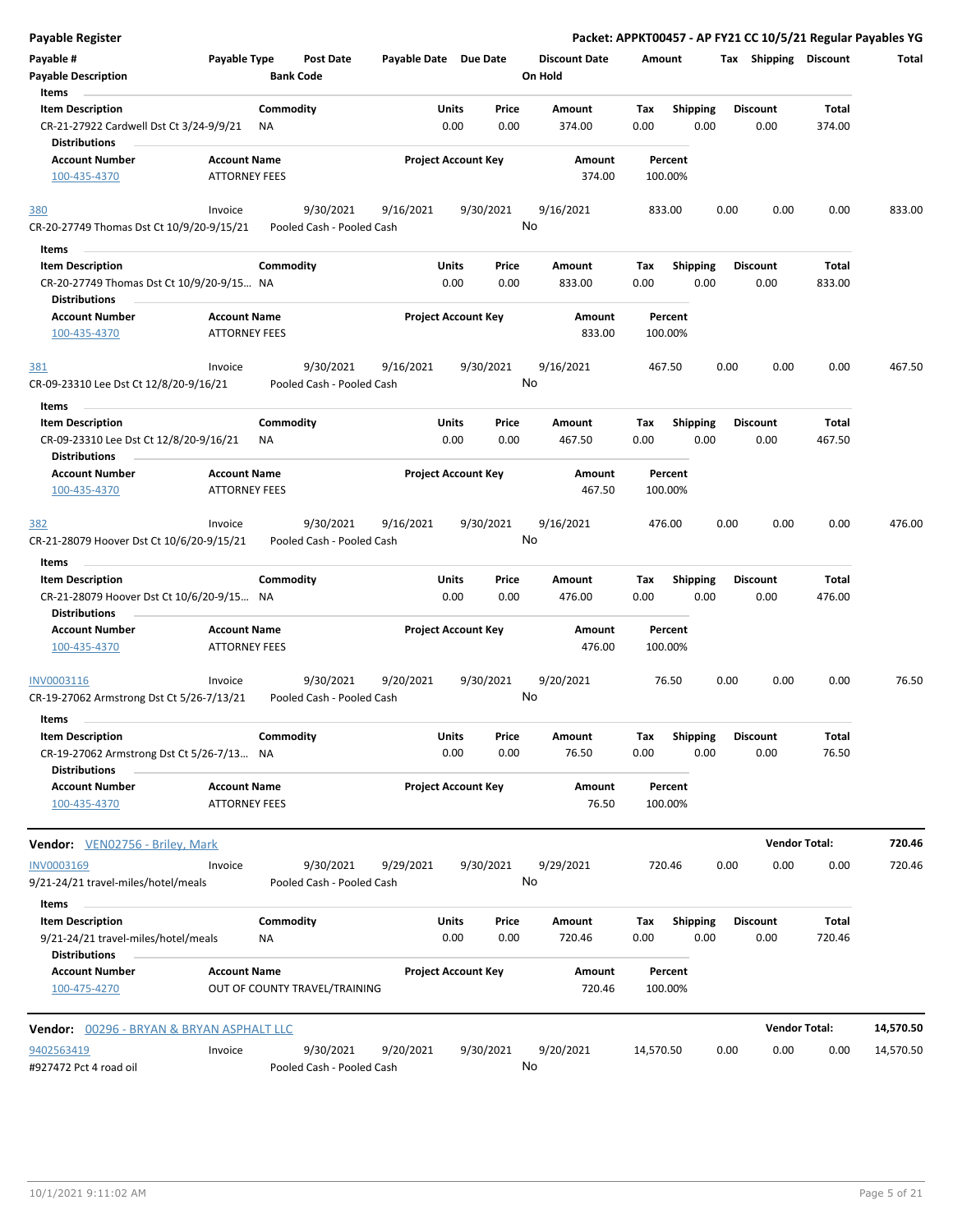| <b>Payable Register</b>                |                                  |                       |                            |                      | Packet: APPKT00457 - AP FY21 CC 10/5/21 Regular Payables YG |      |                 |                       |           |
|----------------------------------------|----------------------------------|-----------------------|----------------------------|----------------------|-------------------------------------------------------------|------|-----------------|-----------------------|-----------|
| Payable #                              | Payable Type<br><b>Post Date</b> | Payable Date Due Date |                            | <b>Discount Date</b> | Amount                                                      |      |                 | Tax Shipping Discount | Total     |
| <b>Payable Description</b>             | <b>Bank Code</b>                 |                       |                            | On Hold              |                                                             |      |                 |                       |           |
| Items                                  |                                  |                       |                            |                      |                                                             |      |                 |                       |           |
| <b>Item Description</b>                | Commodity                        |                       | Units<br>Price             | Amount               | <b>Shipping</b><br>Tax                                      |      | <b>Discount</b> | Total                 |           |
| #927472 Pct 4 road oil                 | Goods                            |                       | 25.34<br>575.00            | 14,570.50            | 0.00<br>0.00                                                |      | 0.00            | 14,570.50             |           |
| <b>Distributions</b>                   |                                  |                       |                            |                      |                                                             |      |                 |                       |           |
| <b>Account Number</b>                  | <b>Account Name</b>              |                       | <b>Project Account Key</b> | Amount               | Percent                                                     |      |                 |                       |           |
| 413-624-3440                           | R&B MAT. ASPHALT/RD OIL          |                       |                            | 14,570.50            | 100.00%                                                     |      |                 |                       |           |
|                                        |                                  |                       |                            |                      |                                                             |      |                 |                       |           |
| <b>Vendor:</b> 00508 - Bryco-Bryant Co |                                  |                       |                            |                      |                                                             |      |                 | <b>Vendor Total:</b>  | 92,740.65 |
| <u>26</u>                              | 9/30/2021<br>Invoice             | 9/30/2021             | 9/30/2021                  | 9/30/2021            | 92,740.65                                                   | 0.00 | 0.00            | 0.00                  | 92,740.65 |
| Courthouse masonry                     | Pooled Cash - Pooled Cash        |                       |                            | No                   |                                                             |      |                 |                       |           |
| Items                                  |                                  |                       |                            |                      |                                                             |      |                 |                       |           |
| <b>Item Description</b>                | Commodity                        |                       | Units<br>Price             | Amount               | <b>Shipping</b><br>Tax                                      |      | <b>Discount</b> | Total                 |           |
|                                        | NA                               |                       | 0.00<br>0.00               |                      | 0.00<br>0.00                                                |      |                 |                       |           |
| Courthouse masonry                     |                                  |                       |                            | 92,740.65            |                                                             |      | 0.00            | 92,740.65             |           |
| <b>Distributions</b>                   |                                  |                       |                            |                      |                                                             |      |                 |                       |           |
| <b>Account Number</b>                  | <b>Account Name</b>              |                       | <b>Project Account Key</b> | Amount               | Percent                                                     |      |                 |                       |           |
| 690-669-1680                           | <b>MASONRY AND STONE</b>         |                       |                            | 92,740.65            | 100.00%                                                     |      |                 |                       |           |
| <b>Vendor: 00592 - CITY AUTO PARTS</b> |                                  |                       |                            |                      |                                                             |      |                 | <b>Vendor Total:</b>  | 419.80    |
| 288841                                 | 9/30/2021<br>Invoice             | 8/30/2021             | 9/30/2021                  | 8/30/2021            | 33.85                                                       | 0.00 | 0.00            | 0.00                  | 33.85     |
| Pct 2 edelmann drain                   | Pooled Cash - Pooled Cash        |                       |                            | No                   |                                                             |      |                 |                       |           |
|                                        |                                  |                       |                            |                      |                                                             |      |                 |                       |           |
| Items                                  |                                  |                       |                            |                      |                                                             |      |                 |                       |           |
| <b>Item Description</b>                | Commodity                        |                       | Units<br>Price             | Amount               | <b>Shipping</b><br>Tax                                      |      | <b>Discount</b> | Total                 |           |
| Pct 2 edelmann drain                   | Goods                            |                       | 2.00<br>16.93              | 33.85                | 0.00<br>0.00                                                |      | 0.00            | 33.85                 |           |
| <b>Distributions</b>                   |                                  |                       |                            |                      |                                                             |      |                 |                       |           |
| <b>Account Number</b>                  | <b>Account Name</b>              |                       | <b>Project Account Key</b> | Amount               | Percent                                                     |      |                 |                       |           |
| 220-622-4580                           | <b>R&amp;M MACHINERY PARTS</b>   |                       |                            | 33.85                | 100.00%                                                     |      |                 |                       |           |
| 288925                                 | 9/30/2021<br>Invoice             | 8/31/2021             | 9/30/2021                  | 8/31/2021            | 75.77                                                       | 0.00 | 0.00            | 0.00                  | 75.77     |
| Pct 2 parts/hose-tape                  | Pooled Cash - Pooled Cash        |                       |                            | No                   |                                                             |      |                 |                       |           |
|                                        |                                  |                       |                            |                      |                                                             |      |                 |                       |           |
| Items<br><b>Item Description</b>       |                                  |                       |                            |                      |                                                             |      |                 |                       |           |
|                                        | Commodity                        |                       | Units<br>Price             | Amount               | Tax<br><b>Shipping</b>                                      |      | <b>Discount</b> | Total                 |           |
| Pct 2 parts/hose-tape                  | <b>NA</b>                        |                       | 0.00<br>0.00               | 75.77                | 0.00<br>0.00                                                |      | 0.00            | 75.77                 |           |
| <b>Distributions</b>                   |                                  |                       |                            |                      |                                                             |      |                 |                       |           |
| <b>Account Number</b>                  | <b>Account Name</b>              |                       | <b>Project Account Key</b> | Amount               | Percent                                                     |      |                 |                       |           |
| 220-622-4580                           | <b>R&amp;M MACHINERY PARTS</b>   |                       |                            | 75.77                | 100.00%                                                     |      |                 |                       |           |
| 288988                                 | 9/30/2021<br>Invoice             | 9/1/2021              | 9/30/2021                  | 9/1/2021             | 25.21                                                       | 0.00 | 0.00            | 0.00                  | 25.21     |
| Pct 2 parts/oil-grease seal            | Pooled Cash - Pooled Cash        |                       |                            | No                   |                                                             |      |                 |                       |           |
| Items                                  |                                  |                       |                            |                      |                                                             |      |                 |                       |           |
| <b>Item Description</b>                | Commodity                        |                       | Units<br>Price             | Amount               | <b>Shipping</b><br>Tax                                      |      | <b>Discount</b> | Total                 |           |
| Pct 2 parts/oil-grease seal            |                                  |                       | 0.00<br>0.00               | 25.21                | 0.00<br>0.00                                                |      | 0.00            | 25.21                 |           |
|                                        | ΝA                               |                       |                            |                      |                                                             |      |                 |                       |           |
| <b>Distributions</b>                   |                                  |                       |                            |                      |                                                             |      |                 |                       |           |
| <b>Account Number</b>                  | <b>Account Name</b>              |                       | <b>Project Account Key</b> | Amount               | Percent                                                     |      |                 |                       |           |
| 220-622-4580                           | R&M MACHINERY PARTS              |                       |                            | 25.21                | 100.00%                                                     |      |                 |                       |           |
| 289276                                 | 9/30/2021<br>Invoice             | 9/7/2021              | 9/30/2021                  | 9/7/2021             | 45.65                                                       | 0.00 | 0.00            | 0.00                  | 45.65     |
| Pct 2 parts                            | Pooled Cash - Pooled Cash        |                       |                            | No                   |                                                             |      |                 |                       |           |
|                                        |                                  |                       |                            |                      |                                                             |      |                 |                       |           |
| Items                                  |                                  |                       |                            |                      |                                                             |      |                 |                       |           |
| <b>Item Description</b>                | Commodity                        |                       | Units<br>Price             | Amount               | Tax<br><b>Shipping</b>                                      |      | <b>Discount</b> | Total                 |           |
| Pct 2 parts                            | NA                               |                       | 0.00<br>0.00               | 45.65                | 0.00<br>0.00                                                |      | 0.00            | 45.65                 |           |
| <b>Distributions</b>                   |                                  |                       |                            |                      |                                                             |      |                 |                       |           |
| <b>Account Number</b>                  | <b>Account Name</b>              |                       | <b>Project Account Key</b> | Amount               | Percent                                                     |      |                 |                       |           |
| 220-622-4580                           | R&M MACHINERY PARTS              |                       |                            | 45.65                | 100.00%                                                     |      |                 |                       |           |
|                                        |                                  |                       |                            |                      |                                                             |      |                 |                       |           |
| 289436                                 | Invoice<br>9/30/2021             | 9/9/2021              | 9/30/2021                  | 9/9/2021             | 119.74                                                      | 0.00 | 0.00            | 0.00                  | 119.74    |
| Pct 2 parts                            | Pooled Cash - Pooled Cash        |                       |                            | No                   |                                                             |      |                 |                       |           |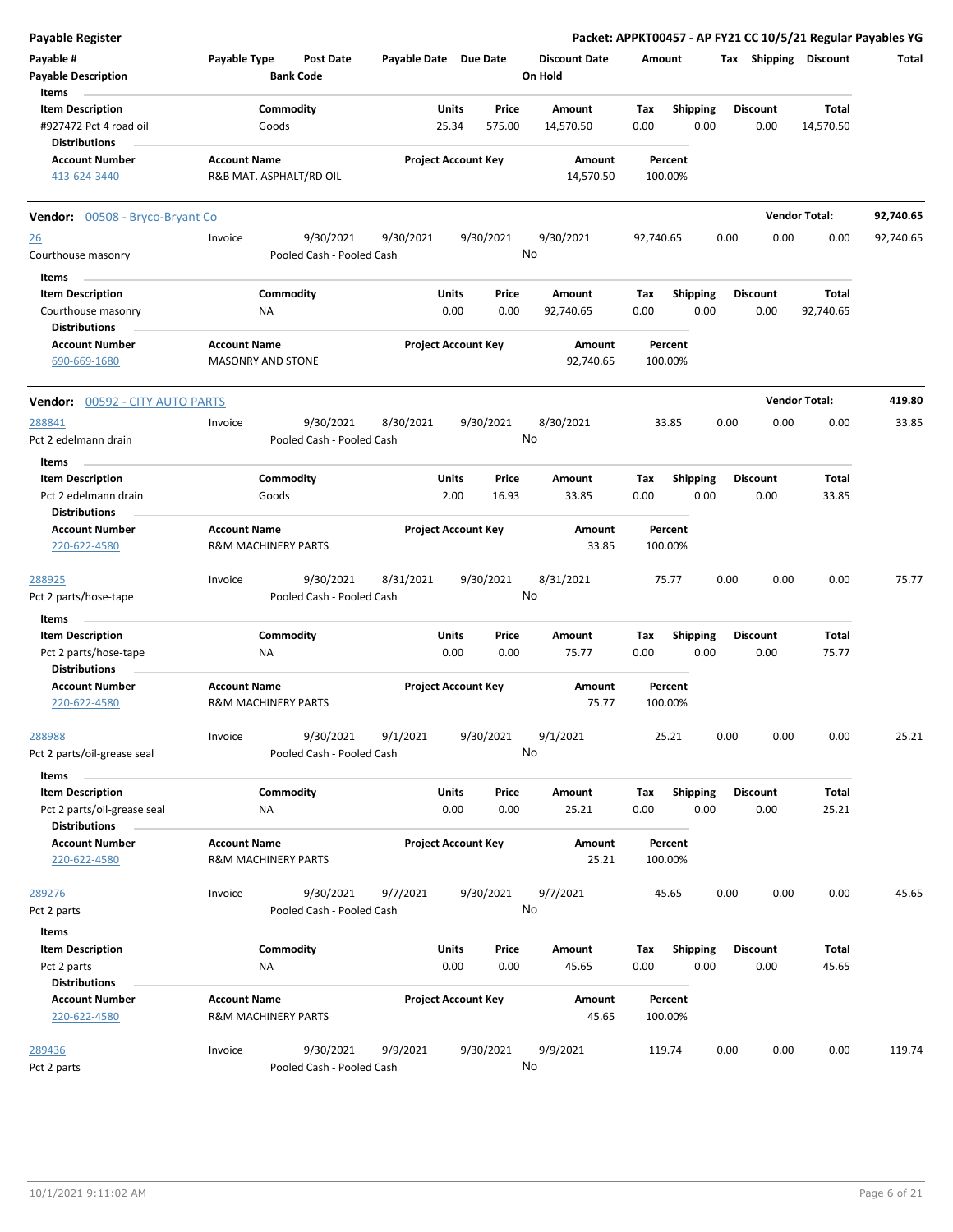| <b>Payable Register</b>                                                             |                                                       |                                        |                       |                            |               |                                 |             |                         |      |                         |                       | Packet: APPKT00457 - AP FY21 CC 10/5/21 Regular Payables YG |
|-------------------------------------------------------------------------------------|-------------------------------------------------------|----------------------------------------|-----------------------|----------------------------|---------------|---------------------------------|-------------|-------------------------|------|-------------------------|-----------------------|-------------------------------------------------------------|
| Payable #<br><b>Payable Description</b>                                             | Payable Type                                          | Post Date<br><b>Bank Code</b>          | Payable Date Due Date |                            |               | <b>Discount Date</b><br>On Hold | Amount      |                         |      |                         | Tax Shipping Discount | Total                                                       |
| Items                                                                               |                                                       |                                        |                       |                            |               |                                 |             |                         |      |                         |                       |                                                             |
| <b>Item Description</b>                                                             |                                                       | Commodity                              |                       | Units                      | Price         | Amount                          | Tax         | <b>Shipping</b>         |      | <b>Discount</b>         | Total                 |                                                             |
| Pct 2 parts<br><b>Distributions</b>                                                 | NA                                                    |                                        |                       | 0.00                       | 0.00          | 119.74                          | 0.00        | 0.00                    |      | 0.00                    | 119.74                |                                                             |
| <b>Account Number</b>                                                               | <b>Account Name</b>                                   |                                        |                       | <b>Project Account Key</b> |               | Amount                          |             | Percent                 |      |                         |                       |                                                             |
| 220-622-4580                                                                        | <b>R&amp;M MACHINERY PARTS</b>                        |                                        |                       |                            |               | 119.74                          |             | 100.00%                 |      |                         |                       |                                                             |
| 289825                                                                              | Invoice                                               | 9/30/2021                              | 9/17/2021             | 9/30/2021                  |               | 9/17/2021                       |             | 119.58                  | 0.00 | 0.00                    | 0.00                  | 119.58                                                      |
| Pct 2 parts                                                                         |                                                       | Pooled Cash - Pooled Cash              |                       |                            |               | No                              |             |                         |      |                         |                       |                                                             |
| Items                                                                               |                                                       |                                        |                       |                            |               |                                 |             |                         |      |                         |                       |                                                             |
| <b>Item Description</b>                                                             |                                                       | Commodity                              |                       | Units                      | Price         | Amount                          | Tax         | <b>Shipping</b>         |      | <b>Discount</b>         | Total                 |                                                             |
| Pct 2 parts                                                                         | NA                                                    |                                        |                       | 0.00                       | 0.00          | 119.58                          | 0.00        | 0.00                    |      | 0.00                    | 119.58                |                                                             |
| <b>Distributions</b>                                                                |                                                       |                                        |                       |                            |               |                                 |             |                         |      |                         |                       |                                                             |
| <b>Account Number</b><br>220-622-4580                                               | <b>Account Name</b><br><b>R&amp;M MACHINERY PARTS</b> |                                        |                       | <b>Project Account Key</b> |               | Amount<br>119.58                |             | Percent<br>100.00%      |      |                         |                       |                                                             |
| Vendor: 00163 - COOPER-SORRELLS FUNERAL HOME                                        |                                                       |                                        |                       |                            |               |                                 |             |                         |      |                         | <b>Vendor Total:</b>  | 776.25                                                      |
| $C21-23$                                                                            | Invoice                                               | 9/30/2021                              | 9/21/2021             | 9/30/2021                  |               | 9/21/2021                       |             | 776.25                  | 0.00 | 0.00                    | 0.00                  | 776.25                                                      |
| Johnson removal/pouch/transport                                                     |                                                       | Pooled Cash - Pooled Cash              |                       |                            |               | No                              |             |                         |      |                         |                       |                                                             |
| Items                                                                               |                                                       |                                        |                       |                            |               |                                 |             |                         |      |                         |                       |                                                             |
| <b>Item Description</b>                                                             |                                                       | Commodity                              |                       | Units                      | Price         | Amount                          | Tax         | <b>Shipping</b>         |      | <b>Discount</b>         | Total                 |                                                             |
| Johnson removal/pouch/transport                                                     | NA                                                    |                                        |                       | 0.00                       | 0.00          | 776.25                          | 0.00        | 0.00                    |      | 0.00                    | 776.25                |                                                             |
| <b>Distributions</b><br><b>Account Number</b><br>100-425-4660                       | <b>Account Name</b><br><b>AUTOPSIES</b>               |                                        |                       | <b>Project Account Key</b> |               | Amount<br>776.25                |             | Percent<br>100.00%      |      |                         |                       |                                                             |
|                                                                                     |                                                       |                                        |                       |                            |               |                                 |             |                         |      |                         |                       |                                                             |
| <b>Vendor:</b> VEN02748 - Creative Arts Center                                      |                                                       |                                        |                       |                            |               |                                 |             |                         |      |                         | <b>Vendor Total:</b>  | 22,899.99                                                   |
| INV0003144<br>FY21 capital credit distribution                                      | Invoice                                               | 9/30/2021<br>Pooled Cash - Pooled Cash | 9/29/2021             | 9/30/2021                  |               | 9/29/2021<br>No                 | 22,899.99   |                         | 0.00 | 0.00                    | 0.00                  | 22,899.99                                                   |
| Items                                                                               |                                                       |                                        |                       |                            |               |                                 |             |                         |      |                         |                       |                                                             |
| <b>Item Description</b><br>FY21 capital credit distribution<br><b>Distributions</b> | NA                                                    | Commodity                              |                       | Units<br>0.00              | Price<br>0.00 | Amount<br>22,899.99             | Tax<br>0.00 | <b>Shipping</b><br>0.00 |      | <b>Discount</b><br>0.00 | Total<br>22,899.99    |                                                             |
| <b>Account Number</b><br>100-409-4025                                               | <b>Account Name</b>                                   | UNCLAIMED PROP CAPITAL CREDITS         |                       | <b>Project Account Key</b> |               | Amount<br>22,899.99             |             | Percent<br>100.00%      |      |                         |                       |                                                             |
| Vendor: 00055 - CROSSROADS HARDWARE                                                 |                                                       |                                        |                       |                            |               |                                 |             |                         |      |                         | <b>Vendor Total:</b>  | 193.21                                                      |
| W35464<br>Pct 2 quik crete/bolts                                                    | Invoice                                               | 9/30/2021<br>Pooled Cash - Pooled Cash | 8/26/2021             | 9/30/2021                  |               | 8/26/2021<br>No                 |             | 59.68                   | 0.00 | 0.00                    | 0.00                  | 59.68                                                       |
| Items                                                                               |                                                       |                                        |                       |                            |               |                                 |             |                         |      |                         |                       |                                                             |
| <b>Item Description</b>                                                             |                                                       | Commodity                              |                       | Units                      | Price         | Amount                          | Tax         | <b>Shipping</b>         |      | <b>Discount</b>         | Total                 |                                                             |
| Pct 2 quik crete/bolts<br><b>Distributions</b>                                      | ΝA                                                    |                                        |                       | 0.00                       | 0.00          | 59.68                           | 0.00        | 0.00                    |      | 0.00                    | 59.68                 |                                                             |
| <b>Account Number</b><br>220-622-3430                                               | <b>Account Name</b>                                   | R&B MAT. HARDWARE & LUMBER             |                       | <b>Project Account Key</b> |               | Amount<br>59.68                 |             | Percent<br>100.00%      |      |                         |                       |                                                             |
|                                                                                     |                                                       |                                        |                       |                            |               |                                 |             |                         |      |                         |                       |                                                             |
| W35596<br>Pct 2 quik crete                                                          | Invoice                                               | 9/30/2021<br>Pooled Cash - Pooled Cash | 8/27/2021             | 9/30/2021                  |               | 8/27/2021<br>No                 |             | 39.76                   | 0.00 | 0.00                    | 0.00                  | 39.76                                                       |
| Items                                                                               |                                                       |                                        |                       |                            |               |                                 |             |                         |      |                         |                       |                                                             |
| <b>Item Description</b>                                                             |                                                       | Commodity                              |                       | Units                      | Price         | Amount                          | Tax         | <b>Shipping</b>         |      | <b>Discount</b>         | Total                 |                                                             |
| Pct 2 quik crete                                                                    |                                                       | Goods                                  |                       | 8.00                       | 4.97          | 39.76                           | 0.00        | 0.00                    |      | 0.00                    | 39.76                 |                                                             |
| <b>Distributions</b>                                                                |                                                       |                                        |                       |                            |               |                                 |             |                         |      |                         |                       |                                                             |
| <b>Account Number</b><br>220-622-3430                                               | <b>Account Name</b>                                   | R&B MAT. HARDWARE & LUMBER             |                       | <b>Project Account Key</b> |               | Amount<br>39.76                 |             | Percent<br>100.00%      |      |                         |                       |                                                             |
| W36429<br>#FANNIN4 Pct 4 gas/oxygen                                                 | Invoice                                               | 9/30/2021<br>Pooled Cash - Pooled Cash | 9/1/2021              | 9/30/2021                  |               | 9/1/2021<br>No                  |             | 23.99                   | 0.00 | 0.00                    | 0.00                  | 23.99                                                       |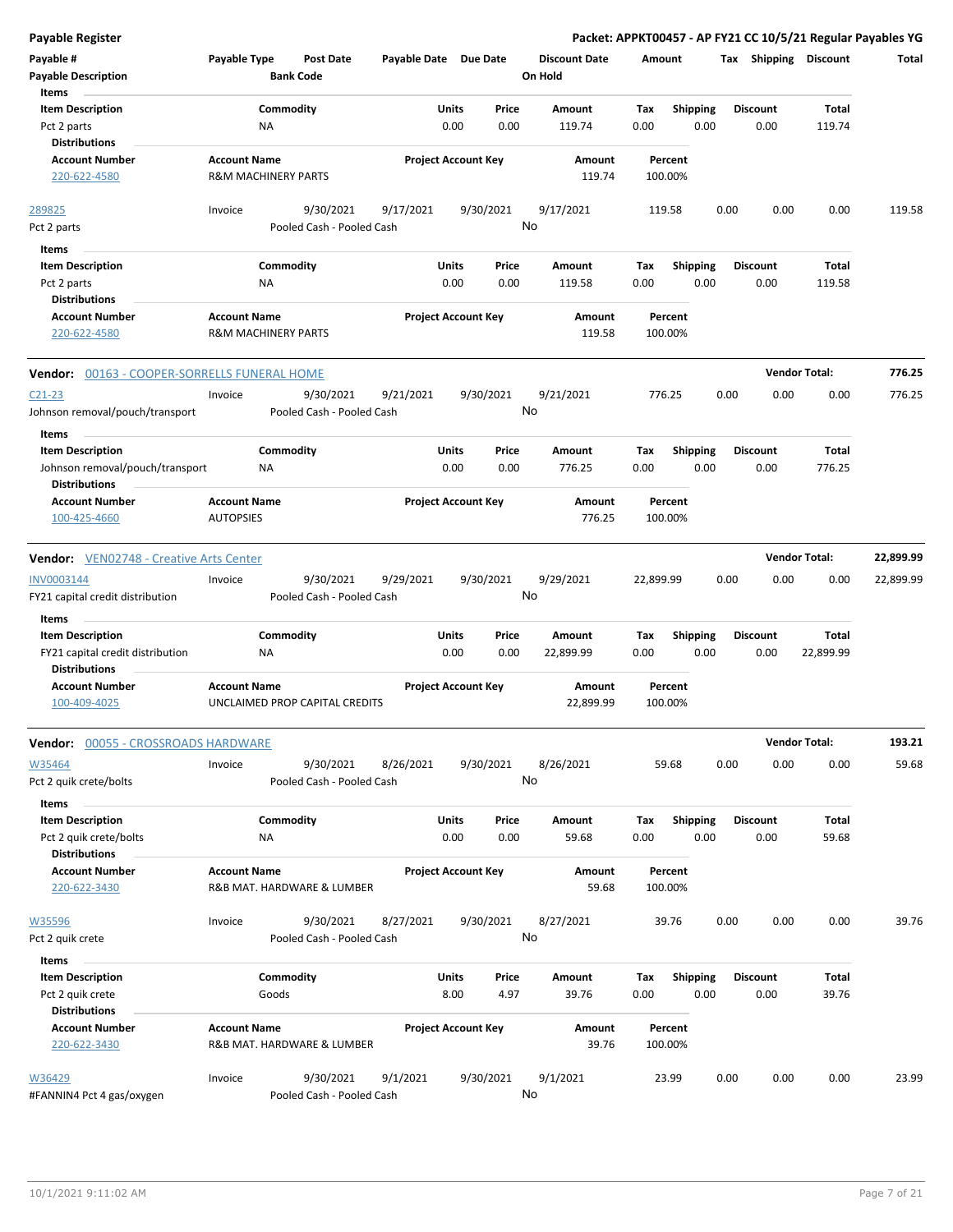| <b>Payable Register</b>                                                               |                     |                                        |                       |                            |                 |                                 |                    |                         |      |                         | Packet: APPKT00457 - AP FY21 CC 10/5/21 Regular Payables YG |        |
|---------------------------------------------------------------------------------------|---------------------|----------------------------------------|-----------------------|----------------------------|-----------------|---------------------------------|--------------------|-------------------------|------|-------------------------|-------------------------------------------------------------|--------|
| Payable #<br><b>Payable Description</b>                                               | Payable Type        | <b>Post Date</b><br><b>Bank Code</b>   | Payable Date Due Date |                            |                 | <b>Discount Date</b><br>On Hold | Amount             |                         |      |                         | Tax Shipping Discount                                       | Total  |
| Items<br><b>Item Description</b><br>#FANNIN4 Pct 4 gas/oxygen<br><b>Distributions</b> |                     | Commodity<br>Goods                     |                       | Units<br>1.00              | Price<br>23.99  | Amount<br>23.99                 | Tax<br>0.00        | <b>Shipping</b><br>0.00 |      | <b>Discount</b><br>0.00 | Total<br>23.99                                              |        |
| <b>Account Number</b><br>240-624-3430                                                 | <b>Account Name</b> | R&B MAT. HARDWARE & LUMBER             |                       | <b>Project Account Key</b> |                 | Amount<br>23.99                 | Percent<br>100.00% |                         |      |                         |                                                             |        |
| W36563<br>Pct 2 nuts                                                                  | Invoice             | 9/30/2021<br>Pooled Cash - Pooled Cash | 9/2/2021              |                            | 9/30/2021<br>No | 9/2/2021                        | 1.65               |                         | 0.00 | 0.00                    | 0.00                                                        | 1.65   |
| Items                                                                                 |                     |                                        |                       |                            |                 |                                 |                    |                         |      |                         |                                                             |        |
| <b>Item Description</b><br>Pct 2 nuts<br><b>Distributions</b>                         |                     | Commodity<br>Goods                     |                       | Units<br>1.00              | Price<br>1.65   | Amount<br>1.65                  | Tax<br>0.00        | <b>Shipping</b><br>0.00 |      | <b>Discount</b><br>0.00 | Total<br>1.65                                               |        |
| <b>Account Number</b><br>220-622-4580                                                 | <b>Account Name</b> | R&M MACHINERY PARTS                    |                       | <b>Project Account Key</b> |                 | Amount<br>1.65                  | Percent<br>100.00% |                         |      |                         |                                                             |        |
| W36567<br>Pct 2 washers                                                               | Invoice             | 9/30/2021<br>Pooled Cash - Pooled Cash | 9/2/2021              |                            | 9/30/2021<br>No | 9/2/2021                        | 17.90              |                         | 0.00 | 0.00                    | 0.00                                                        | 17.90  |
| Items<br><b>Item Description</b>                                                      |                     | Commodity                              |                       | Units                      | Price           | <b>Amount</b>                   | Tax                | Shipping                |      | <b>Discount</b>         | Total                                                       |        |
| Pct 2 washers<br><b>Distributions</b>                                                 |                     | Goods                                  |                       | 10.00                      | 1.79            | 17.90                           | 0.00               | 0.00                    |      | 0.00                    | 17.90                                                       |        |
| <b>Account Number</b><br>220-622-4580                                                 | <b>Account Name</b> | <b>R&amp;M MACHINERY PARTS</b>         |                       | <b>Project Account Key</b> |                 | Amount<br>17.90                 | Percent<br>100.00% |                         |      |                         |                                                             |        |
| W36602<br>Pct 2 bolts                                                                 | Invoice             | 9/30/2021<br>Pooled Cash - Pooled Cash | 9/2/2021              |                            | 9/30/2021<br>No | 9/2/2021                        | 6.57               |                         | 0.00 | 0.00                    | 0.00                                                        | 6.57   |
| Items<br><b>Item Description</b><br>Pct 2 bolts<br><b>Distributions</b>               |                     | Commodity<br>Goods                     |                       | Units<br>3.00              | Price<br>2.19   | Amount<br>6.57                  | Tax<br>0.00        | Shipping<br>0.00        |      | <b>Discount</b><br>0.00 | Total<br>6.57                                               |        |
| <b>Account Number</b><br>220-622-4580                                                 | <b>Account Name</b> | <b>R&amp;M MACHINERY PARTS</b>         |                       | <b>Project Account Key</b> |                 | Amount<br>6.57                  | Percent<br>100.00% |                         |      |                         |                                                             |        |
| W37355<br>Pct 2 chain saw oil                                                         | Invoice             | 9/30/2021<br>Pooled Cash - Pooled Cash | 9/7/2021              |                            | 9/30/2021<br>No | 9/7/2021                        | 25.98              |                         | 0.00 | 0.00                    | 0.00                                                        | 25.98  |
| Items<br><b>Item Description</b><br>Pct 2 chain saw oil                               |                     | Commodity<br>Goods                     |                       | <b>Units</b><br>2.00       | Price<br>12.99  | Amount<br>25.98                 | Tax<br>0.00        | Shipping<br>0.00        |      | <b>Discount</b><br>0.00 | Total<br>25.98                                              |        |
| <b>Distributions</b><br><b>Account Number</b><br>220-622-4580                         | <b>Account Name</b> | <b>R&amp;M MACHINERY PARTS</b>         |                       | <b>Project Account Key</b> |                 | <b>Amount</b><br>25.98          | Percent<br>100.00% |                         |      |                         |                                                             |        |
| W37837<br>Pct 2 lock nut/bolts                                                        | Invoice             | 9/30/2021<br>Pooled Cash - Pooled Cash | 9/10/2021             |                            | 9/30/2021<br>No | 9/10/2021                       | 17.68              |                         | 0.00 | 0.00                    | 0.00                                                        | 17.68  |
| Items                                                                                 |                     |                                        |                       |                            |                 |                                 |                    |                         |      |                         |                                                             |        |
| <b>Item Description</b><br>Pct 2 lock nut/bolts<br><b>Distributions</b>               |                     | Commodity<br><b>NA</b>                 |                       | Units<br>0.00              | Price<br>0.00   | Amount<br>17.68                 | Tax<br>0.00        | Shipping<br>0.00        |      | <b>Discount</b><br>0.00 | Total<br>17.68                                              |        |
| <b>Account Number</b><br>220-622-4580                                                 | <b>Account Name</b> | R&M MACHINERY PARTS                    |                       | <b>Project Account Key</b> |                 | Amount<br>17.68                 | Percent<br>100.00% |                         |      |                         |                                                             |        |
| Vendor: VEN02747 - Crunk, Ashley                                                      |                     |                                        |                       |                            |                 |                                 |                    |                         |      |                         | <b>Vendor Total:</b>                                        | 150.00 |
| INV0003134<br>Lake Fannin security deposit refund 9/25/21                             | Invoice             | 9/30/2021<br>Pooled Cash - Pooled Cash | 9/28/2021             |                            | 9/30/2021<br>No | 9/28/2021                       | 150.00             |                         | 0.00 | 0.00                    | 0.00                                                        | 150.00 |

Lake Fannin security deposit refund 9/25/21 Pooled Cash - Pooled Cash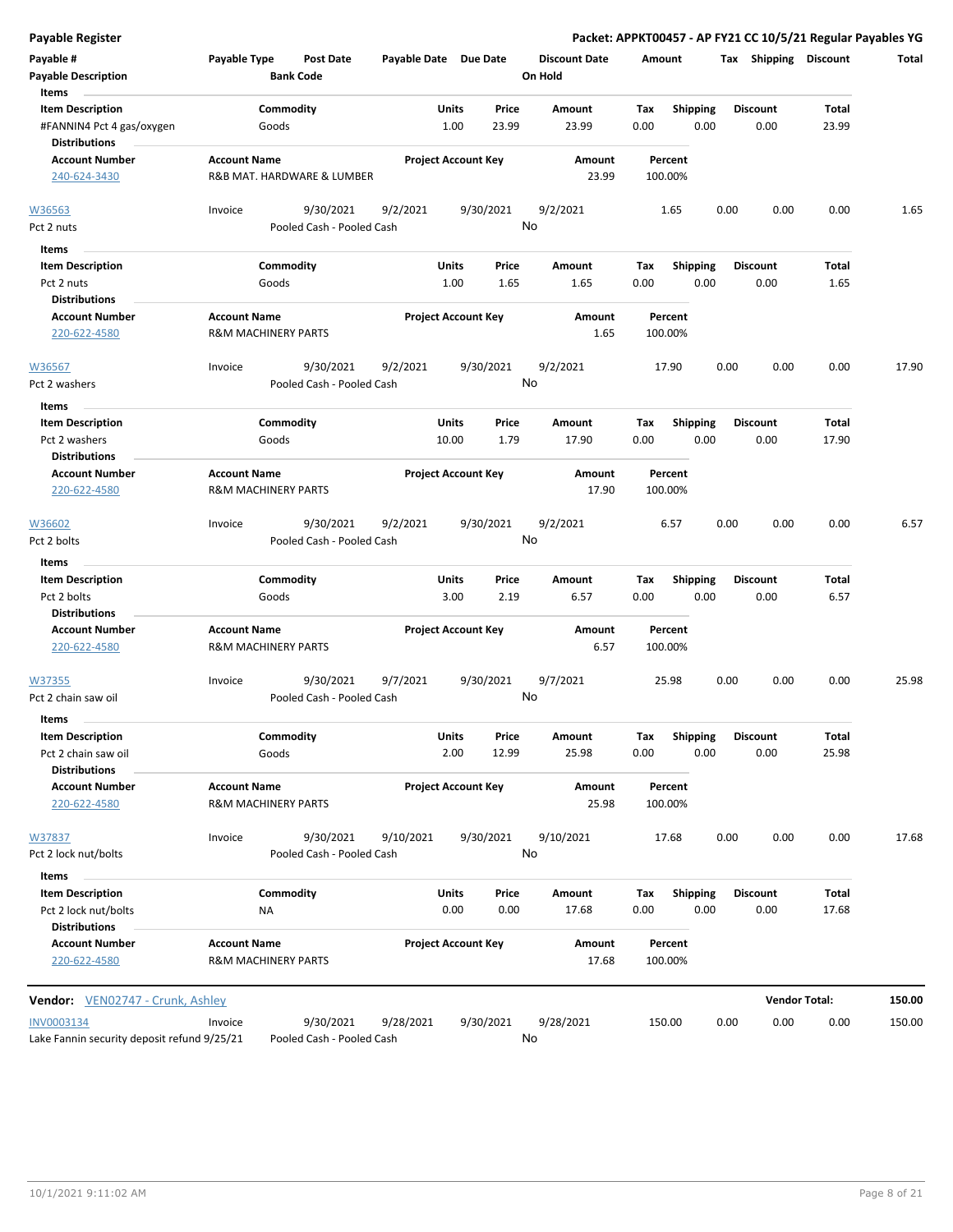| Payable Register                                                                    |                                                       |                                        |                       |                                |                                 |                    |                         | Packet: APPKT00457 - AP FY21 CC 10/5/21 Regular Payables YG |                      |           |
|-------------------------------------------------------------------------------------|-------------------------------------------------------|----------------------------------------|-----------------------|--------------------------------|---------------------------------|--------------------|-------------------------|-------------------------------------------------------------|----------------------|-----------|
| Payable #<br><b>Payable Description</b>                                             | Payable Type                                          | <b>Post Date</b><br><b>Bank Code</b>   | Payable Date Due Date |                                | <b>Discount Date</b><br>On Hold | Amount             |                         | Tax Shipping Discount                                       |                      | Total     |
| Items<br><b>Item Description</b>                                                    | Commodity                                             |                                        |                       | Units<br>Price                 | Amount                          | Tax                | <b>Shipping</b>         | <b>Discount</b>                                             | Total                |           |
| Lake Fannin security deposit refund 9/25/ NA<br><b>Distributions</b>                |                                                       |                                        |                       | 0.00<br>0.00                   | 150.00                          | 0.00               | 0.00                    | 0.00                                                        | 150.00               |           |
| <b>Account Number</b><br>850-520-1860                                               | <b>Account Name</b><br><b>DEPOSIT REFUND</b>          |                                        |                       | <b>Project Account Key</b>     | Amount<br>150.00                | Percent<br>100.00% |                         |                                                             |                      |           |
| Vendor: 00438 - EVANS, MICHAEL S.                                                   |                                                       |                                        |                       |                                |                                 |                    |                         |                                                             | <b>Vendor Total:</b> | 300.00    |
| <b>INV0003168</b>                                                                   | Invoice                                               | 9/30/2021                              | 9/29/2021             | 9/30/2021                      | 9/29/2021                       | 300.00             |                         | 0.00<br>0.00                                                | 0.00                 | 300.00    |
| 50922 Adkison Co Ct@Law                                                             |                                                       | Pooled Cash - Pooled Cash              |                       |                                | No                              |                    |                         |                                                             |                      |           |
| Items                                                                               |                                                       |                                        |                       |                                |                                 |                    |                         |                                                             |                      |           |
| <b>Item Description</b>                                                             | Commodity                                             |                                        |                       | Units<br>Price                 | Amount                          | Tax                | <b>Shipping</b>         | <b>Discount</b>                                             | <b>Total</b>         |           |
| 50922 Adkison Co Ct@Law<br><b>Distributions</b>                                     | ΝA                                                    |                                        |                       | 0.00<br>0.00                   | 300.00                          | 0.00               | 0.00                    | 0.00                                                        | 300.00               |           |
| <b>Account Number</b><br>100-410-4240                                               | <b>Account Name</b><br><b>INDIGENT ATTORNEY FEES</b>  |                                        |                       | <b>Project Account Key</b>     | Amount<br>300.00                | Percent<br>100.00% |                         |                                                             |                      |           |
| Vendor: 00218 - FANNIN COUNTY CHILD WELFARE BOARD                                   |                                                       |                                        |                       |                                |                                 |                    |                         |                                                             | <b>Vendor Total:</b> | 22,899.99 |
| <b>INV0003140</b>                                                                   | Invoice                                               | 9/30/2021                              | 9/29/2021             | 9/30/2021                      | 9/29/2021                       | 22,899.99          |                         | 0.00<br>0.00                                                | 0.00                 | 22,899.99 |
| FY21 capital credit distribution                                                    |                                                       | Pooled Cash - Pooled Cash              |                       |                                | No                              |                    |                         |                                                             |                      |           |
| Items                                                                               |                                                       |                                        |                       |                                |                                 |                    |                         |                                                             |                      |           |
| <b>Item Description</b>                                                             | Commodity                                             |                                        |                       | Units<br>Price                 | Amount                          | Tax                | Shipping                | <b>Discount</b>                                             | <b>Total</b>         |           |
| FY21 capital credit distribution<br><b>Distributions</b>                            | ΝA                                                    |                                        |                       | 0.00<br>0.00                   | 22,899.99                       | 0.00               | 0.00                    | 0.00                                                        | 22,899.99            |           |
| <b>Account Number</b><br>100-409-4025                                               | <b>Account Name</b><br>UNCLAIMED PROP CAPITAL CREDITS |                                        |                       | <b>Project Account Key</b>     | Amount<br>22,899.99             | Percent<br>100.00% |                         |                                                             |                      |           |
| <b>Vendor: 00136 - FANNIN COUNTY CHILDREN'S CENTER</b>                              |                                                       |                                        |                       |                                |                                 |                    |                         |                                                             | <b>Vendor Total:</b> | 22,899.99 |
| INV0003139<br>FY21 capital credit distribution                                      | Invoice                                               | 9/30/2021<br>Pooled Cash - Pooled Cash | 9/29/2021             | 9/30/2021                      | 9/29/2021<br>No                 | 22,899.99          |                         | 0.00<br>0.00                                                | 0.00                 | 22,899.99 |
| Items                                                                               |                                                       |                                        |                       |                                |                                 |                    |                         |                                                             |                      |           |
| <b>Item Description</b><br>FY21 capital credit distribution<br><b>Distributions</b> | Commodity<br>ΝA                                       |                                        |                       | Units<br>Price<br>0.00<br>0.00 | Amount<br>22,899.99             | Tax<br>0.00        | <b>Shipping</b><br>0.00 | <b>Discount</b><br>0.00                                     | Total<br>22,899.99   |           |
| <b>Account Number</b><br>100-409-4025                                               | <b>Account Name</b><br>UNCLAIMED PROP CAPITAL CREDITS |                                        |                       | <b>Project Account Key</b>     | Amount<br>22,899.99             | Percent<br>100.00% |                         |                                                             |                      |           |
| Vendor: 00236 - FUNCTION 4, LLC                                                     |                                                       |                                        |                       |                                |                                 |                    |                         |                                                             | <b>Vendor Total:</b> | 129.73    |
| <b>INV891265</b><br>Copies 9/4-10/3/21                                              | Invoice                                               | 9/30/2021<br>Pooled Cash - Pooled Cash | 9/30/2021             | 9/30/2021                      | 9/30/2021<br>No                 | 129.73             |                         | 0.00<br>0.00                                                | 0.00                 | 129.73    |
| Items                                                                               |                                                       |                                        |                       |                                |                                 |                    |                         |                                                             |                      |           |
| <b>Item Description</b>                                                             | Commodity                                             |                                        |                       | Units<br>Price                 | Amount                          | Tax                | <b>Shipping</b>         | <b>Discount</b>                                             | Total                |           |
| Copies 9/4-10/3/21                                                                  | NA                                                    |                                        |                       | 0.00<br>0.00                   | 129.73                          | 0.00               | 0.00                    | 0.00                                                        | 129.73               |           |
| <b>Distributions</b>                                                                |                                                       |                                        |                       |                                |                                 |                    |                         |                                                             |                      |           |
| <b>Account Number</b><br>100-665-3150                                               | <b>Account Name</b>                                   |                                        |                       | <b>Project Account Key</b>     | Amount                          | Percent            |                         |                                                             |                      |           |
| 100-499-3150                                                                        | <b>COPIER RENTAL</b><br><b>COPIER EXPENSE</b>         |                                        |                       |                                | 47.54<br>3.75                   | 36.65%<br>2.89%    |                         |                                                             |                      |           |
|                                                                                     |                                                       |                                        |                       |                                |                                 |                    |                         |                                                             |                      |           |
| 100-510-3150                                                                        | <b>COPIER RENTAL</b>                                  |                                        |                       |                                | 61.41                           | 47.34%             |                         |                                                             |                      |           |
| 100-513-3150                                                                        | <b>COPIER RENTAL</b>                                  |                                        |                       |                                | 3.53                            | 2.72%              |                         |                                                             |                      |           |
| 100-590-3150                                                                        | <b>COPIER RENTAL</b>                                  |                                        |                       |                                | 1.77                            | 1.36%              |                         |                                                             |                      |           |
| 100-475-3150<br>100-410-3150                                                        | <b>COPIER EXPENSE</b><br><b>COPIER RENTAL</b>         |                                        |                       |                                | 5.70<br>6.03                    | 4.39%<br>4.65%     |                         |                                                             |                      |           |
|                                                                                     |                                                       |                                        |                       |                                |                                 |                    |                         |                                                             |                      |           |
| <b>Vendor:</b> 00512 - GAYLON P. RIDDELS LAW FIRM, PC                               |                                                       |                                        |                       |                                |                                 |                    |                         |                                                             | <b>Vendor Total:</b> | 9,862.90  |
| <b>INV0003097</b><br>CR-20-27702 Geer Dst Ct 12/10/20-9/13/21                       | Invoice                                               | 9/30/2021<br>Pooled Cash - Pooled Cash | 9/21/2021             | 9/30/2021                      | 9/21/2021<br>No                 | 3,006.75           |                         | 0.00<br>0.00                                                | 0.00                 | 3,006.75  |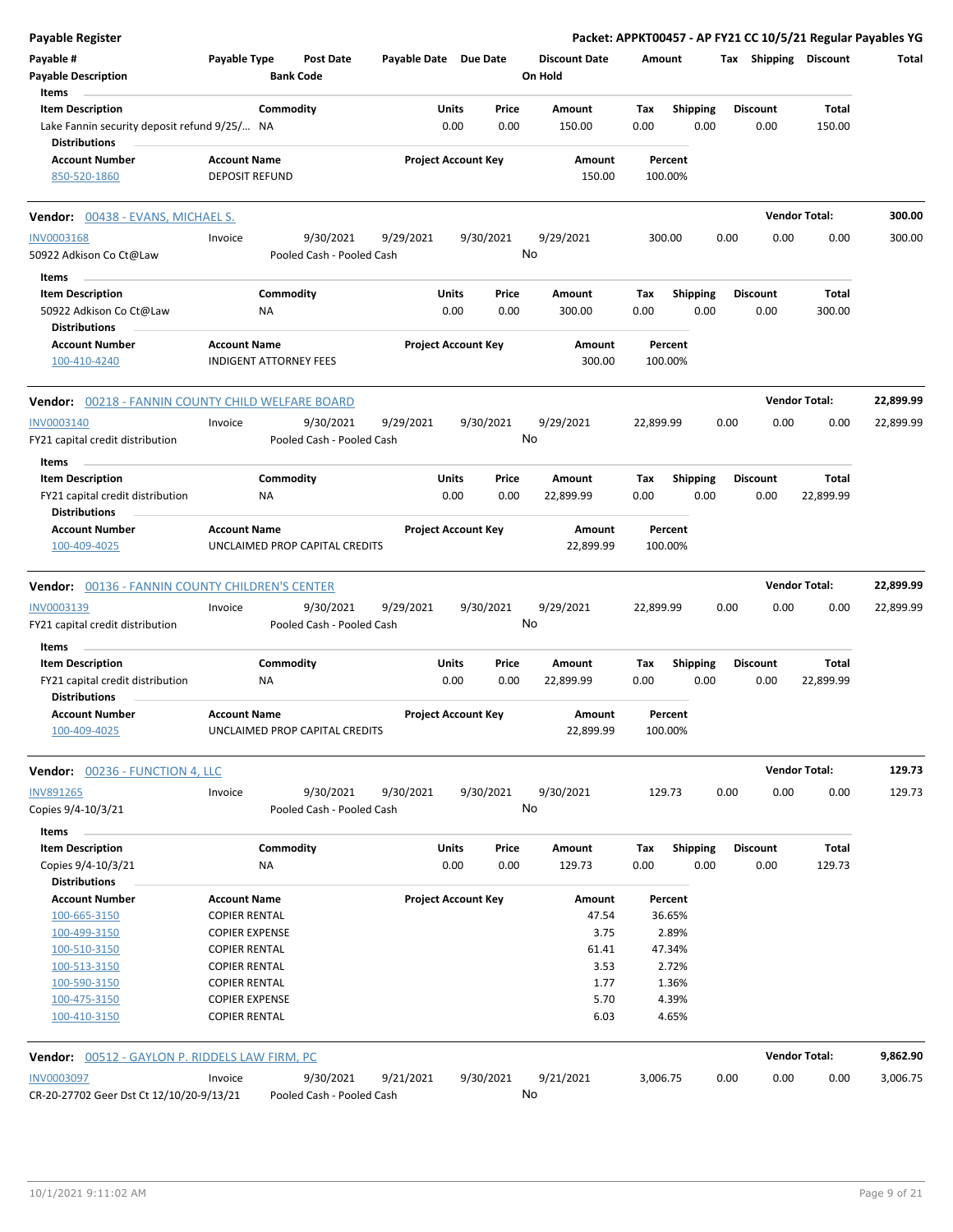| Payable Register                                                                               |                                             |                                        |                       |                            |               |                                 |                    |                         |      |                         |                      | Packet: APPKT00457 - AP FY21 CC 10/5/21 Regular Payables YG |
|------------------------------------------------------------------------------------------------|---------------------------------------------|----------------------------------------|-----------------------|----------------------------|---------------|---------------------------------|--------------------|-------------------------|------|-------------------------|----------------------|-------------------------------------------------------------|
| Payable #<br><b>Payable Description</b>                                                        | Payable Type                                | <b>Post Date</b><br><b>Bank Code</b>   | Payable Date Due Date |                            |               | <b>Discount Date</b><br>On Hold | Amount             |                         |      | Tax Shipping Discount   |                      | Total                                                       |
| Items<br><b>Item Description</b><br>CR-20-27702 Geer Dst Ct 12/10/20-9/13/ NA                  |                                             | Commodity                              |                       | Units<br>0.00              | Price<br>0.00 | Amount<br>3,006.75              | Tax<br>0.00        | <b>Shipping</b><br>0.00 |      | <b>Discount</b><br>0.00 | Total<br>3,006.75    |                                                             |
| <b>Distributions</b><br><b>Account Number</b><br>100-435-4370                                  | <b>Account Name</b><br><b>ATTORNEY FEES</b> |                                        |                       | <b>Project Account Key</b> |               | Amount<br>3,006.75              | Percent<br>100.00% |                         |      |                         |                      |                                                             |
| <b>INV0003098</b>                                                                              | Invoice                                     | 9/30/2021                              | 9/21/2021             |                            | 9/30/2021     | 9/21/2021                       | 1,187.50           |                         | 0.00 | 0.00                    | 0.00                 | 1,187.50                                                    |
| CR-20-27333 Mullican Dst Ct 4/17-9/17/21                                                       |                                             | Pooled Cash - Pooled Cash              |                       |                            |               | No                              |                    |                         |      |                         |                      |                                                             |
| Items                                                                                          |                                             |                                        |                       |                            |               |                                 |                    |                         |      |                         |                      |                                                             |
| <b>Item Description</b><br>CR-20-27333 Mullican Dst Ct 4/17-9/17/21 NA<br><b>Distributions</b> |                                             | Commodity                              |                       | Units<br>0.00              | Price<br>0.00 | Amount<br>1,187.50              | Tax<br>0.00        | <b>Shipping</b><br>0.00 |      | <b>Discount</b><br>0.00 | Total<br>1,187.50    |                                                             |
| <b>Account Number</b><br>100-435-4370                                                          | <b>Account Name</b><br><b>ATTORNEY FEES</b> |                                        |                       | <b>Project Account Key</b> |               | Amount<br>1,187.50              | Percent<br>100.00% |                         |      |                         |                      |                                                             |
| INV0003115<br>CR-21-28179 Ontiveros Dst Ct 8/17/20-9/15/21    Pooled Cash - Pooled Cash        | Invoice                                     | 9/30/2021                              | 9/20/2021             |                            | 9/30/2021     | 9/20/2021<br>No                 | 3,540.65           |                         | 0.00 | 0.00                    | 0.00                 | 3,540.65                                                    |
| Items                                                                                          |                                             |                                        |                       |                            |               |                                 |                    |                         |      |                         |                      |                                                             |
| <b>Item Description</b>                                                                        |                                             | Commodity                              |                       | Units                      | Price         | Amount                          | Tax                | Shipping                |      | <b>Discount</b>         | Total                |                                                             |
| CR-21-28179 Ontiveros Dst Ct 8/17/20-9/ NA                                                     |                                             |                                        |                       | 0.00                       | 0.00          | 3,540.65                        | 0.00               | 0.00                    |      | 0.00                    | 3,540.65             |                                                             |
| <b>Distributions</b>                                                                           |                                             |                                        |                       |                            |               |                                 |                    |                         |      |                         |                      |                                                             |
| <b>Account Number</b><br>100-435-4370                                                          | <b>Account Name</b><br><b>ATTORNEY FEES</b> |                                        |                       | <b>Project Account Key</b> |               | Amount<br>3,540.65              | Percent<br>100.00% |                         |      |                         |                      |                                                             |
| INV0003127<br>CR-20-27892 Williams Dst Ct 2/9-9/3/21                                           | Invoice                                     | 9/30/2021<br>Pooled Cash - Pooled Cash | 9/21/2021             |                            | 9/30/2021     | 9/21/2021<br>No                 | 2,128.00           |                         | 0.00 | 0.00                    | 0.00                 | 2,128.00                                                    |
| Items                                                                                          |                                             |                                        |                       |                            |               |                                 |                    |                         |      |                         |                      |                                                             |
| <b>Item Description</b><br>CR-20-27892 Williams Dst Ct 2/9-9/3/21                              | ΝA                                          | Commodity                              |                       | Units<br>0.00              | Price<br>0.00 | Amount<br>2,128.00              | Тах<br>0.00        | <b>Shipping</b><br>0.00 |      | <b>Discount</b><br>0.00 | Total<br>2,128.00    |                                                             |
| <b>Distributions</b><br><b>Account Number</b><br>100-435-4370                                  | <b>Account Name</b><br><b>ATTORNEY FEES</b> |                                        |                       | <b>Project Account Key</b> |               | Amount<br>2,128.00              | Percent<br>100.00% |                         |      |                         |                      |                                                             |
| Vendor: 00183 - GOHEEN & O'TOOLE                                                               |                                             |                                        |                       |                            |               |                                 |                    |                         |      |                         | <b>Vendor Total:</b> | 1,326.00                                                    |
| <u>1651</u><br>CR-21-28116 Starrett-Wilkerson Dst Ct 5/14-9/ Pooled Cash - Pooled Cash         | Invoice                                     | 9/30/2021                              | 9/13/2021             |                            | 9/30/2021     | 9/13/2021<br>No                 | 493.00             |                         | 0.00 | 0.00                    | 0.00                 | 493.00                                                      |
| Items<br><b>Item Description</b>                                                               |                                             | Commodity                              |                       | Units                      | Price         | Amount                          | Tax                | <b>Shipping</b>         |      | <b>Discount</b>         | Total                |                                                             |
| CR-21-28116 Starrett-Wilkerson Dst Ct 5/ NA<br><b>Distributions</b>                            |                                             |                                        |                       | 0.00                       | 0.00          | 493.00                          | 0.00               | 0.00                    |      | 0.00                    | 493.00               |                                                             |
| <b>Account Number</b><br>100-435-4370                                                          | <b>Account Name</b><br><b>ATTORNEY FEES</b> |                                        |                       | <b>Project Account Key</b> |               | Amount<br>493.00                | Percent<br>100.00% |                         |      |                         |                      |                                                             |
| 1652<br>CR-18-26617 Henshaw Dst Ct 7/17-9/13/21                                                | Invoice                                     | 9/30/2021<br>Pooled Cash - Pooled Cash | 9/13/2021             |                            | 9/30/2021     | 9/13/2021<br>No                 | 365.50             |                         | 0.00 | 0.00                    | 0.00                 | 365.50                                                      |
| Items                                                                                          |                                             |                                        |                       |                            |               |                                 |                    |                         |      |                         |                      |                                                             |
| <b>Item Description</b><br>CR-18-26617 Henshaw Dst Ct 7/17-9/13/21 NA                          |                                             | Commodity                              |                       | Units<br>0.00              | Price<br>0.00 | Amount<br>365.50                | Tax<br>0.00        | <b>Shipping</b><br>0.00 |      | <b>Discount</b><br>0.00 | Total<br>365.50      |                                                             |
| <b>Distributions</b><br><b>Account Number</b><br>100-435-4370                                  | <b>Account Name</b><br><b>ATTORNEY FEES</b> |                                        |                       | <b>Project Account Key</b> |               | Amount<br>365.50                | Percent<br>100.00% |                         |      |                         |                      |                                                             |
| <u>1655</u><br>CR-21-27992 Preyer Dst Ct 2/28-9/8/21                                           | Invoice                                     | 9/30/2021<br>Pooled Cash - Pooled Cash | 9/13/2021             |                            | 9/30/2021     | 9/13/2021<br>No                 | 467.50             |                         | 0.00 | 0.00                    | 0.00                 | 467.50                                                      |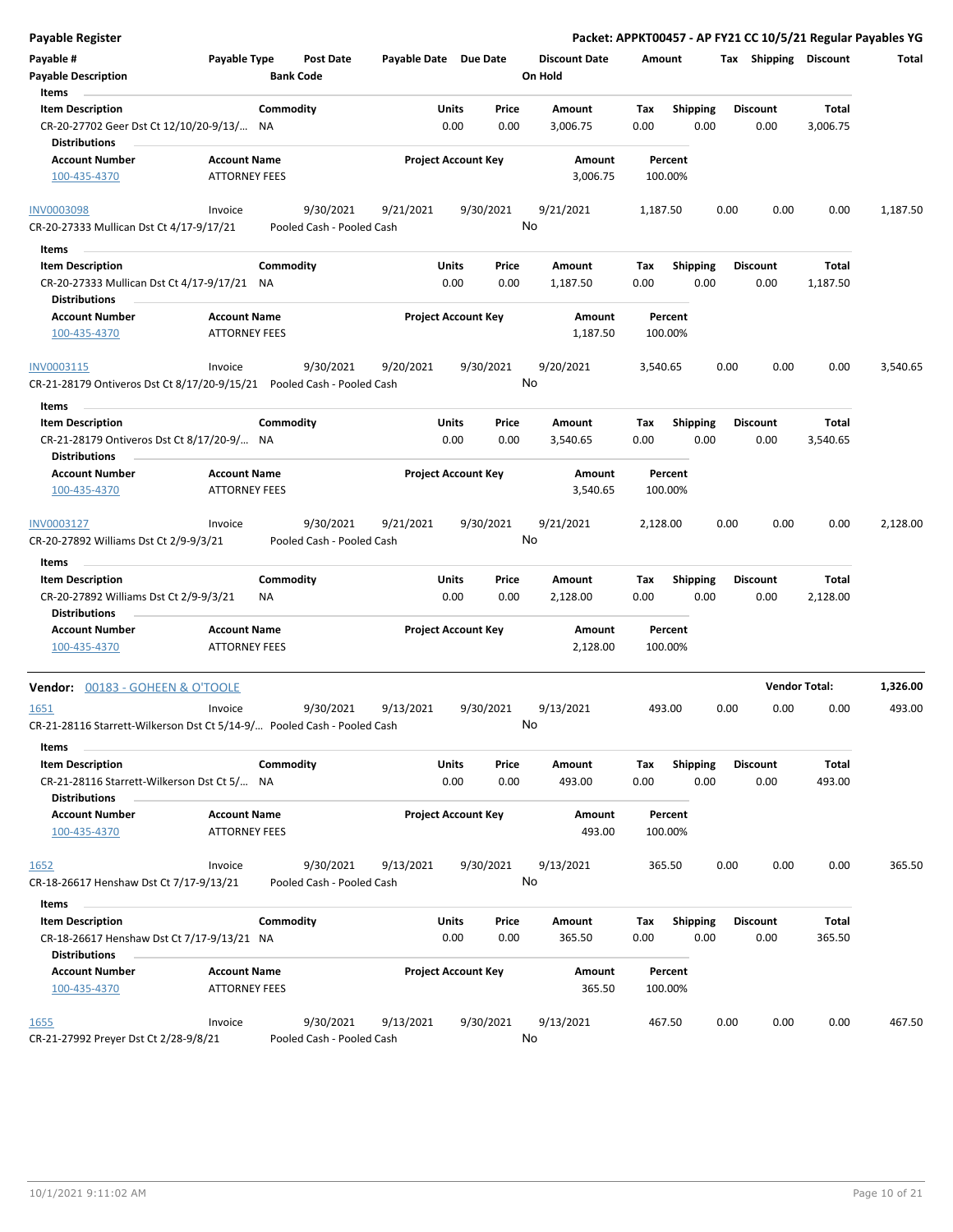| Payable Register                                     |                      |                                |                       |                            |                      |          |                 |      |                 | Packet: APPKT00457 - AP FY21 CC 10/5/21 Regular Payables YG |          |
|------------------------------------------------------|----------------------|--------------------------------|-----------------------|----------------------------|----------------------|----------|-----------------|------|-----------------|-------------------------------------------------------------|----------|
| Payable #                                            | Payable Type         | <b>Post Date</b>               | Payable Date Due Date |                            | <b>Discount Date</b> | Amount   |                 |      |                 | Tax Shipping Discount                                       | Total    |
| <b>Payable Description</b>                           |                      | <b>Bank Code</b>               |                       |                            | On Hold              |          |                 |      |                 |                                                             |          |
| Items                                                |                      |                                |                       |                            |                      |          |                 |      |                 |                                                             |          |
| <b>Item Description</b>                              |                      | Commodity                      |                       | Units<br>Price             | Amount               | Tax      | <b>Shipping</b> |      | <b>Discount</b> | Total                                                       |          |
| CR-21-27992 Preyer Dst Ct 2/28-9/8/21                | <b>NA</b>            |                                |                       | 0.00<br>0.00               | 467.50               | 0.00     | 0.00            |      | 0.00            | 467.50                                                      |          |
| <b>Distributions</b>                                 |                      |                                |                       |                            |                      |          |                 |      |                 |                                                             |          |
| <b>Account Number</b>                                | <b>Account Name</b>  |                                |                       | <b>Project Account Key</b> | Amount               | Percent  |                 |      |                 |                                                             |          |
| 100-435-4370                                         | <b>ATTORNEY FEES</b> |                                |                       |                            | 467.50               | 100.00%  |                 |      |                 |                                                             |          |
| Vendor: 00010 - HOLLAND, JORDAN PLLC                 |                      |                                |                       |                            |                      |          |                 |      |                 | <b>Vendor Total:</b>                                        | 382.50   |
|                                                      |                      |                                |                       |                            |                      |          |                 |      |                 |                                                             |          |
| <b>INV0003130</b>                                    | Invoice              | 9/30/2021                      | 9/28/2021             | 9/30/2021                  | 9/28/2021            | 382.50   |                 | 0.00 | 0.00            | 0.00                                                        | 382.50   |
| Drug court 9/26-27/21                                |                      | Pooled Cash - Pooled Cash      |                       |                            | No                   |          |                 |      |                 |                                                             |          |
| Items                                                |                      |                                |                       |                            |                      |          |                 |      |                 |                                                             |          |
| <b>Item Description</b>                              |                      | Commodity                      |                       | Units<br>Price             | Amount               | Tax      | <b>Shipping</b> |      | <b>Discount</b> | Total                                                       |          |
| Drug court 9/26-27/21                                | ΝA                   |                                |                       | 0.00<br>0.00               | 382.50               | 0.00     | 0.00            |      | 0.00            | 382.50                                                      |          |
| <b>Distributions</b>                                 |                      |                                |                       |                            |                      |          |                 |      |                 |                                                             |          |
| <b>Account Number</b>                                | <b>Account Name</b>  |                                |                       | <b>Project Account Key</b> | Amount               | Percent  |                 |      |                 |                                                             |          |
| 590-436-4370                                         |                      | ATTORNEY FEES DRUG COURT       |                       |                            | 382.50               | 100.00%  |                 |      |                 |                                                             |          |
|                                                      |                      |                                |                       |                            |                      |          |                 |      |                 |                                                             |          |
| Vendor: VEN02752 - Honey Grove Chamber of Commerce   |                      |                                |                       |                            |                      |          |                 |      |                 | <b>Vendor Total:</b>                                        | 5,724.99 |
| <b>INV0003148</b>                                    | Invoice              | 9/30/2021                      | 9/29/2021             | 9/30/2021                  | 9/29/2021            | 5,724.99 |                 | 0.00 | 0.00            | 0.00                                                        | 5,724.99 |
| FY21 capital credit distribution                     |                      | Pooled Cash - Pooled Cash      |                       |                            | No                   |          |                 |      |                 |                                                             |          |
| Items                                                |                      |                                |                       |                            |                      |          |                 |      |                 |                                                             |          |
| <b>Item Description</b>                              |                      | Commodity                      |                       | Units<br>Price             | Amount               | Тах      | <b>Shipping</b> |      | <b>Discount</b> | Total                                                       |          |
| FY21 capital credit distribution                     | ΝA                   |                                |                       | 0.00<br>0.00               | 5,724.99             | 0.00     | 0.00            |      | 0.00            | 5,724.99                                                    |          |
| <b>Distributions</b>                                 |                      |                                |                       |                            |                      |          |                 |      |                 |                                                             |          |
| <b>Account Number</b>                                | <b>Account Name</b>  |                                |                       | <b>Project Account Key</b> | Amount               | Percent  |                 |      |                 |                                                             |          |
| 100-409-4025                                         |                      | UNCLAIMED PROP CAPITAL CREDITS |                       |                            | 5,724.99             | 100.00%  |                 |      |                 |                                                             |          |
|                                                      |                      |                                |                       |                            |                      |          |                 |      |                 |                                                             |          |
| Vendor: VEN02755 - Honey Grove Library               |                      |                                |                       |                            |                      |          |                 |      |                 | <b>Vendor Total:</b>                                        | 7,633.33 |
| INV0003143                                           | Invoice              | 9/30/2021                      | 9/29/2021             | 9/30/2021                  | 9/29/2021            | 7,633.33 |                 | 0.00 | 0.00            | 0.00                                                        | 7,633.33 |
| FY21 capital credit distribution                     |                      | Pooled Cash - Pooled Cash      |                       |                            | No                   |          |                 |      |                 |                                                             |          |
|                                                      |                      |                                |                       |                            |                      |          |                 |      |                 |                                                             |          |
| Items                                                |                      |                                |                       |                            |                      |          |                 |      |                 |                                                             |          |
| <b>Item Description</b>                              |                      | Commodity                      |                       | Units<br>Price             | Amount               | Tax      | <b>Shipping</b> |      | <b>Discount</b> | Total                                                       |          |
| FY21 capital credit distribution                     | ΝA                   |                                |                       | 0.00<br>0.00               | 7,633.33             | 0.00     | 0.00            |      | 0.00            | 7,633.33                                                    |          |
| <b>Distributions</b>                                 |                      |                                |                       |                            |                      |          |                 |      |                 |                                                             |          |
| <b>Account Number</b>                                | <b>Account Name</b>  |                                |                       | <b>Project Account Key</b> | Amount               | Percent  |                 |      |                 |                                                             |          |
| 100-409-4025                                         |                      | UNCLAIMED PROP CAPITAL CREDITS |                       |                            | 7,633.33             | 100.00%  |                 |      |                 |                                                             |          |
|                                                      |                      |                                |                       |                            |                      |          |                 |      |                 |                                                             |          |
| <b>Vendor: 00397 - JESSICA MCDONALD &amp; ASSOC.</b> |                      |                                |                       |                            |                      |          |                 |      |                 | <b>Vendor Total:</b>                                        | 700.00   |
| 251                                                  | Invoice              | 9/30/2021                      | 9/16/2021             | 9/30/2021                  | 9/16/2021            | 560.00   |                 | 0.00 | 0.00            | 0.00                                                        | 560.00   |
| CR-19-26964 Mathis Dst Ct 6/4-9/16/21                |                      | Pooled Cash - Pooled Cash      |                       |                            | No                   |          |                 |      |                 |                                                             |          |
| Items                                                |                      |                                |                       |                            |                      |          |                 |      |                 |                                                             |          |
| <b>Item Description</b>                              |                      | Commodity                      |                       | Units<br>Price             | Amount               | Tax      | <b>Shipping</b> |      | <b>Discount</b> | Total                                                       |          |
| CR-19-26964 Mathis Dst Ct 6/4-9/16/21                | ΝA                   |                                |                       | 0.00<br>0.00               | 560.00               | 0.00     | 0.00            |      | 0.00            | 560.00                                                      |          |
| <b>Distributions</b>                                 |                      |                                |                       |                            |                      |          |                 |      |                 |                                                             |          |
| <b>Account Number</b>                                | <b>Account Name</b>  |                                |                       | <b>Project Account Key</b> | Amount               | Percent  |                 |      |                 |                                                             |          |
| 100-435-4350                                         |                      | ATTORNEYS FEES APPEALS CT      |                       |                            | 560.00               | 100.00%  |                 |      |                 |                                                             |          |
|                                                      |                      |                                |                       |                            |                      |          |                 |      |                 |                                                             |          |
| 279                                                  | Invoice              | 9/30/2021                      | 9/24/2021             | 9/30/2021                  | 9/24/2021            | 140.00   |                 | 0.00 | 0.00            | 0.00                                                        | 140.00   |
| 50520 Collins Co Ct@Law                              |                      | Pooled Cash - Pooled Cash      |                       |                            | No                   |          |                 |      |                 |                                                             |          |
| Items                                                |                      |                                |                       |                            |                      |          |                 |      |                 |                                                             |          |
| <b>Item Description</b>                              |                      | Commodity                      |                       | Units<br>Price             | Amount               | Tax      | <b>Shipping</b> |      | <b>Discount</b> | Total                                                       |          |
| 50520 Collins Co Ct@Law                              | NA                   |                                |                       | 0.00<br>0.00               | 140.00               | 0.00     | 0.00            |      | 0.00            | 140.00                                                      |          |
| <b>Distributions</b>                                 |                      |                                |                       |                            |                      |          |                 |      |                 |                                                             |          |
| <b>Account Number</b>                                | <b>Account Name</b>  |                                |                       | <b>Project Account Key</b> | Amount               | Percent  |                 |      |                 |                                                             |          |
| 100-410-4240                                         |                      | <b>INDIGENT ATTORNEY FEES</b>  |                       |                            | 140.00               | 100.00%  |                 |      |                 |                                                             |          |
|                                                      |                      |                                |                       |                            |                      |          |                 |      |                 |                                                             |          |

**Vendor:**  $VEN02751 - Ladonia Chamber of Commerce 5,724.99$ </u>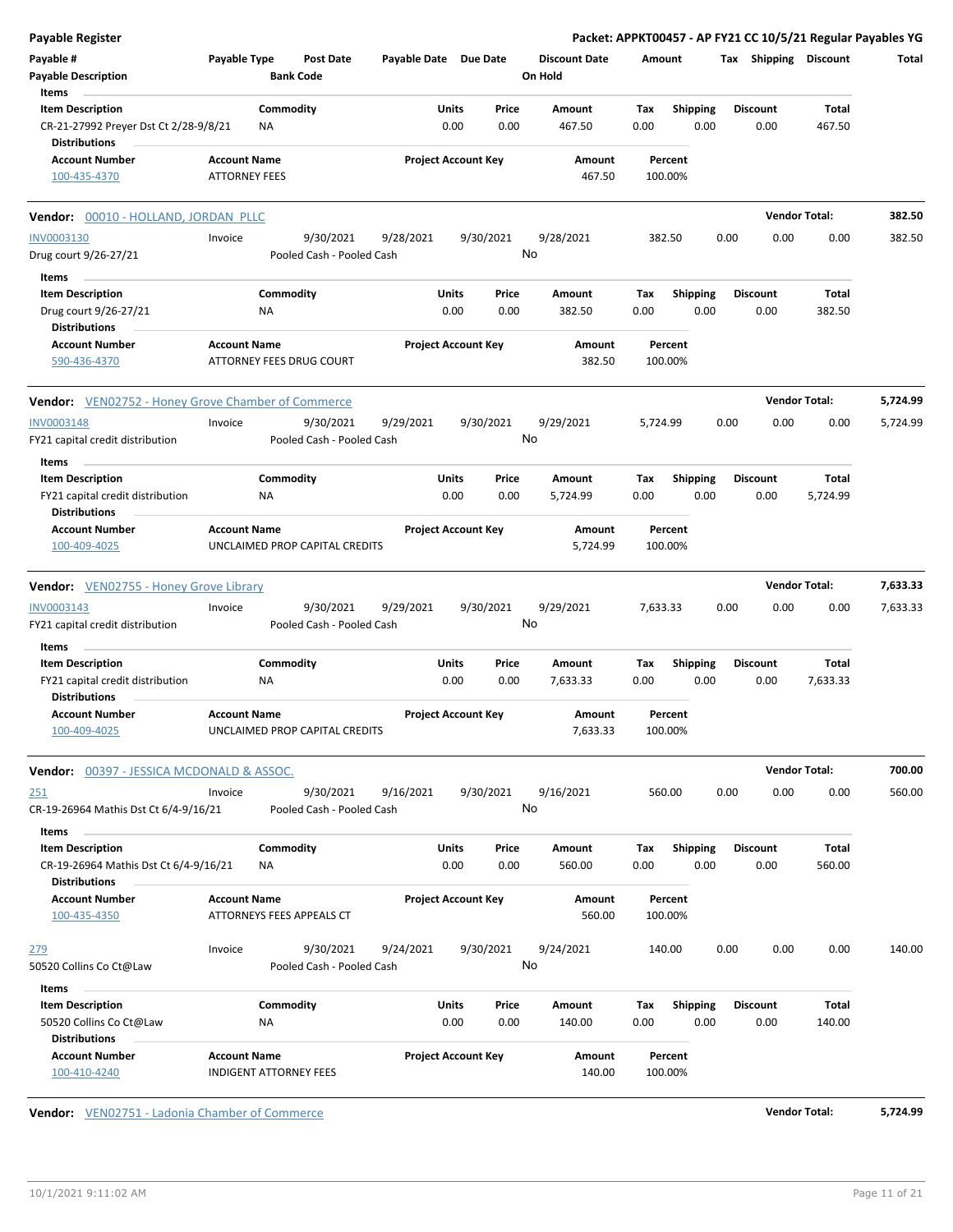| Payable Register                                                                               |                                             |                  |                                        |                       |                            |               |                                 |             |                    |      |      |                         |                      | Packet: APPKT00457 - AP FY21 CC 10/5/21 Regular Payables YG |
|------------------------------------------------------------------------------------------------|---------------------------------------------|------------------|----------------------------------------|-----------------------|----------------------------|---------------|---------------------------------|-------------|--------------------|------|------|-------------------------|----------------------|-------------------------------------------------------------|
| Payable #<br><b>Payable Description</b>                                                        | Payable Type                                | <b>Bank Code</b> | Post Date                              | Payable Date Due Date |                            |               | <b>Discount Date</b><br>On Hold | Amount      |                    |      |      | Tax Shipping Discount   |                      | Total                                                       |
| INV0003147<br>FY21 capital credit distribution                                                 | Invoice                                     |                  | 9/30/2021<br>Pooled Cash - Pooled Cash | 9/29/2021             | 9/30/2021                  |               | 9/29/2021<br>No                 | 5,724.99    |                    |      | 0.00 | 0.00                    | 0.00                 | 5,724.99                                                    |
| Items<br><b>Item Description</b><br>FY21 capital credit distribution<br><b>Distributions</b>   |                                             | Commodity<br>ΝA  |                                        |                       | Units<br>0.00              | Price<br>0.00 | Amount<br>5,724.99              | Tax<br>0.00 | Shipping           | 0.00 |      | <b>Discount</b><br>0.00 | Total<br>5,724.99    |                                                             |
| <b>Account Number</b><br>100-409-4025                                                          | <b>Account Name</b>                         |                  | UNCLAIMED PROP CAPITAL CREDITS         |                       | <b>Project Account Key</b> |               | Amount<br>5,724.99              |             | Percent<br>100.00% |      |      |                         |                      |                                                             |
| <b>Vendor:</b> VEN02440 - Law Office of Bi Hunt                                                |                                             |                  |                                        |                       |                            |               |                                 |             |                    |      |      | <b>Vendor Total:</b>    |                      | 2,268.00                                                    |
| INV0003136<br>CR-21-28028 Cox Dst Ct 3/25-8/4/21                                               | Invoice                                     |                  | 9/30/2021<br>Pooled Cash - Pooled Cash | 9/16/2021             | 9/30/2021                  |               | 9/16/2021<br>No                 | 1,701.00    |                    |      | 0.00 | 0.00                    | 0.00                 | 1,701.00                                                    |
| Items<br><b>Item Description</b><br>CR-21-28028 Cox Dst Ct 3/25-8/4/21<br><b>Distributions</b> |                                             | Commodity<br>ΝA  |                                        |                       | Units<br>0.00              | Price<br>0.00 | Amount<br>1,701.00              | Tax<br>0.00 | <b>Shipping</b>    | 0.00 |      | <b>Discount</b><br>0.00 | Total<br>1,701.00    |                                                             |
| <b>Account Number</b><br>100-435-4370                                                          | <b>Account Name</b><br><b>ATTORNEY FEES</b> |                  |                                        |                       | <b>Project Account Key</b> |               | Amount<br>1,701.00              |             | Percent<br>100.00% |      |      |                         |                      |                                                             |
| INV0003137<br>CR-21-28058 Recer Dst Ct 5/28-7/28/21<br>Items                                   | Invoice                                     |                  | 9/30/2021<br>Pooled Cash - Pooled Cash | 9/16/2021             | 9/30/2021                  |               | 9/16/2021<br>No                 | 567.00      |                    |      | 0.00 | 0.00                    | 0.00                 | 567.00                                                      |
| <b>Item Description</b><br>CR-21-28058 Recer Dst Ct 5/28-7/28/21<br><b>Distributions</b>       |                                             | Commodity<br>ΝA  |                                        |                       | Units<br>0.00              | Price<br>0.00 | Amount<br>567.00                | Tax<br>0.00 | <b>Shipping</b>    | 0.00 |      | <b>Discount</b><br>0.00 | Total<br>567.00      |                                                             |
| <b>Account Number</b><br>100-435-4370                                                          | <b>Account Name</b><br><b>ATTORNEY FEES</b> |                  |                                        |                       | <b>Project Account Key</b> |               | Amount<br>567.00                |             | Percent<br>100.00% |      |      |                         |                      |                                                             |
| <b>Vendor:</b> VEN02750 - Leonard Chamber of Commerce                                          |                                             |                  |                                        |                       |                            |               |                                 |             |                    |      |      | <b>Vendor Total:</b>    |                      | 5,724.99                                                    |
| <b>INV0003146</b><br>FY21 capital credit distribution                                          | Invoice                                     |                  | 9/30/2021<br>Pooled Cash - Pooled Cash | 9/29/2021             | 9/30/2021                  |               | 9/29/2021<br>No                 | 5,724.99    |                    |      | 0.00 | 0.00                    | 0.00                 | 5,724.99                                                    |
| Items<br><b>Item Description</b>                                                               |                                             | Commodity        |                                        |                       | Units                      | Price         | Amount                          | Tax         | <b>Shipping</b>    |      |      | <b>Discount</b>         | Total                |                                                             |
| FY21 capital credit distribution<br><b>Distributions</b>                                       |                                             | <b>NA</b>        |                                        |                       | 0.00                       | 0.00          | 5,724.99                        | 0.00        |                    | 0.00 |      | 0.00                    | 5,724.99             |                                                             |
| <b>Account Number</b><br>100-409-4025                                                          | <b>Account Name</b>                         |                  | UNCLAIMED PROP CAPITAL CREDITS         |                       | <b>Project Account Key</b> |               | Amount<br>5,724.99              |             | Percent<br>100.00% |      |      |                         |                      |                                                             |
| Vendor: VEN02754 - Leonard Library                                                             |                                             |                  |                                        |                       |                            |               |                                 |             |                    |      |      |                         | <b>Vendor Total:</b> | 7,633.33                                                    |
| <b>INV0003142</b><br>FY21 capital credit distribution                                          | Invoice                                     |                  | 9/30/2021<br>Pooled Cash - Pooled Cash | 9/29/2021             | 9/30/2021                  |               | 9/29/2021<br>No                 | 7,633.33    |                    |      | 0.00 | 0.00                    | 0.00                 | 7,633.33                                                    |
| Items<br><b>Item Description</b><br>FY21 capital credit distribution<br><b>Distributions</b>   |                                             | Commodity<br>NA  |                                        |                       | Units<br>0.00              | Price<br>0.00 | Amount<br>7,633.33              | Tax<br>0.00 | Shipping           | 0.00 |      | <b>Discount</b><br>0.00 | Total<br>7,633.33    |                                                             |
| <b>Account Number</b><br>100-409-4025                                                          | <b>Account Name</b>                         |                  | UNCLAIMED PROP CAPITAL CREDITS         |                       | <b>Project Account Key</b> |               | Amount<br>7,633.33              |             | Percent<br>100.00% |      |      |                         |                      |                                                             |
| <b>Vendor:</b> 00034 - NORTH TEXAS TOLLWAY AUTHORITY                                           |                                             |                  |                                        |                       |                            |               |                                 |             |                    |      |      |                         | <b>Vendor Total:</b> | 12.26                                                       |
| INV0003111<br>#810250731 Pct 2 2018 Chev tolls                                                 | Invoice                                     |                  | 9/30/2021<br>Pooled Cash - Pooled Cash | 9/20/2021             | 9/30/2021                  |               | 9/20/2021<br>No                 |             | 12.26              |      | 0.00 | 0.00                    | 0.00                 | 12.26                                                       |
| Items<br><b>Item Description</b><br>#810250731 Pct 2 2018 Chev tolls<br><b>Distributions</b>   |                                             | Commodity<br>ΝA  |                                        |                       | Units<br>0.00              | Price<br>0.00 | Amount<br>12.26                 | Tax<br>0.00 | <b>Shipping</b>    | 0.00 |      | <b>Discount</b><br>0.00 | Total<br>12.26       |                                                             |
| <b>Account Number</b><br>220-622-4270                                                          | <b>Account Name</b>                         |                  | OUT OF COUNTY TRAVEL/TRAINING          |                       | <b>Project Account Key</b> |               | Amount<br>12.26                 |             | Percent<br>100.00% |      |      |                         |                      |                                                             |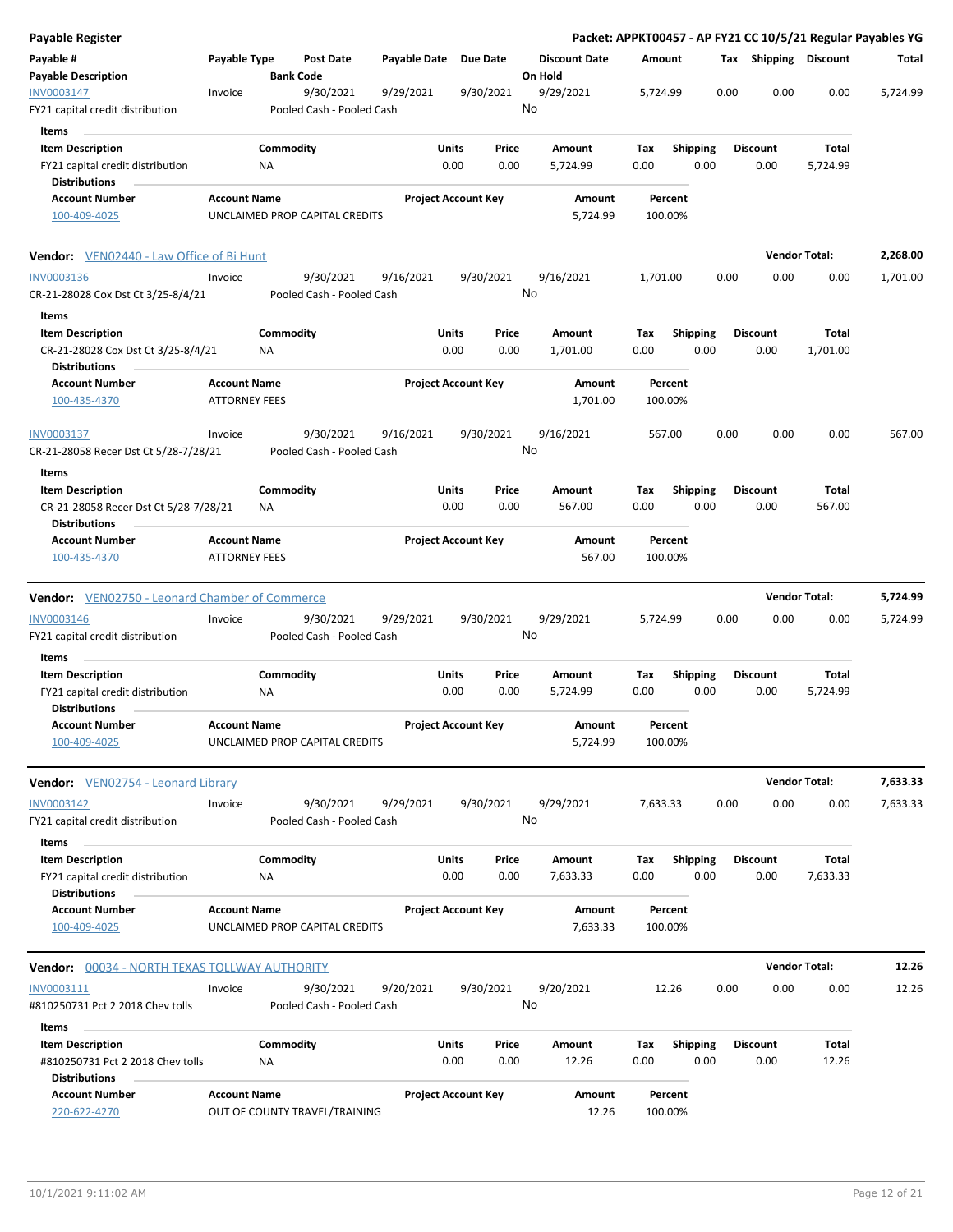| <b>Payable Register</b>                                                                     |                                                 |                                        |                       |                                |                                 | Packet: APPKT00457 - AP FY21 CC 10/5/21 Regular Payables YG |                         |                         |                      |           |
|---------------------------------------------------------------------------------------------|-------------------------------------------------|----------------------------------------|-----------------------|--------------------------------|---------------------------------|-------------------------------------------------------------|-------------------------|-------------------------|----------------------|-----------|
| Payable #<br><b>Payable Description</b>                                                     | Payable Type                                    | Post Date<br><b>Bank Code</b>          | Payable Date Due Date |                                | <b>Discount Date</b><br>On Hold | Amount                                                      |                         | Tax Shipping Discount   |                      | Total     |
| Vendor: 00006 - PARKER TIRE                                                                 |                                                 |                                        |                       |                                |                                 |                                                             |                         |                         | <b>Vendor Total:</b> | 75.00     |
| 13518<br>Pct 1 grader flat repair                                                           | Invoice                                         | 9/30/2021<br>Pooled Cash - Pooled Cash | 9/23/2021             | 9/30/2021                      | 9/23/2021<br>No                 | 75.00                                                       | 0.00                    | 0.00                    | 0.00                 | 75.00     |
| Items<br><b>Item Description</b><br>Pct 1 grader flat repair<br><b>Distributions</b>        | ΝA                                              | Commodity                              |                       | Units<br>Price<br>0.00<br>0.00 | Amount<br>75.00                 | Тах<br>0.00                                                 | Shipping<br>0.00        | <b>Discount</b><br>0.00 | Total<br>75.00       |           |
| <b>Account Number</b><br>210-621-4590                                                       | <b>Account Name</b>                             | R&M MACH. TIRES & TUBES                |                       | <b>Project Account Key</b>     | <b>Amount</b><br>75.00          | Percent<br>100.00%                                          |                         |                         |                      |           |
| Vendor: 00589 - PERKINS, J. DANIEL                                                          |                                                 |                                        |                       |                                |                                 |                                                             |                         |                         | <b>Vendor Total:</b> | 396.00    |
| INV0003099<br>FA-20-44880 MH Dst Ct 9/4-17/21                                               | Invoice                                         | 9/30/2021<br>Pooled Cash - Pooled Cash | 9/17/2021             | 9/30/2021                      | 9/17/2021<br>No                 | 396.00                                                      | 0.00                    | 0.00                    | 0.00                 | 396.00    |
| Items<br><b>Item Description</b><br>FA-20-44880 MH Dst Ct 9/4-17/21<br><b>Distributions</b> | ΝA                                              | Commodity                              |                       | Units<br>Price<br>0.00<br>0.00 | Amount<br>396.00                | Tax<br>0.00                                                 | <b>Shipping</b><br>0.00 | <b>Discount</b><br>0.00 | Total<br>396.00      |           |
| <b>Account Number</b><br>100-435-4360                                                       | <b>Account Name</b>                             | <b>ATTORNEY FEES- CPS CASES</b>        |                       | <b>Project Account Key</b>     | Amount<br>396.00                | Percent<br>100.00%                                          |                         |                         |                      |           |
| Vendor: 00831 - PRICE PROCTOR & ASSOC LLP                                                   |                                                 |                                        |                       |                                |                                 |                                                             |                         |                         | <b>Vendor Total:</b> | 750.00    |
| 5946<br>CR-20-27841 Broiles eval                                                            | Invoice                                         | 9/30/2021<br>Pooled Cash - Pooled Cash | 9/27/2021             | 9/30/2021                      | 9/27/2021<br>No                 | 750.00                                                      | 0.00                    | 0.00                    | 0.00                 | 750.00    |
| Items<br><b>Item Description</b>                                                            |                                                 | Commodity                              |                       | Units<br>Price                 | Amount                          | Tax                                                         | <b>Shipping</b>         | <b>Discount</b>         | Total                |           |
| CR-20-27841 Broiles eval<br><b>Distributions</b>                                            | NA                                              |                                        |                       | 0.00<br>0.00                   | 750.00                          | 0.00                                                        | 0.00                    | 0.00                    | 750.00               |           |
| <b>Account Number</b><br>100-435-4420                                                       | <b>Account Name</b>                             | OTHER PROFESSIONAL SERV.               |                       | <b>Project Account Key</b>     | Amount<br>750.00                | Percent<br>100.00%                                          |                         |                         |                      |           |
| Vendor: 00714 - PROVOX SYSTEMS, INC.                                                        |                                                 |                                        |                       |                                |                                 |                                                             |                         |                         | <b>Vendor Total:</b> | 1,550.00  |
| 0582<br>Software Maintenance Agenda.net                                                     | Invoice                                         | 9/30/2021<br>Pooled Cash - Pooled Cash | 9/30/2021             | 9/30/2021                      | 9/30/2021<br>No                 | 1,550.00                                                    | 0.00                    | 0.00                    | 0.00                 | 1,550.00  |
| Items<br>Item Description<br>Software Maintenance Agenda.net<br><b>Distributions</b>        | ΝA                                              | Commodity                              |                       | Units<br>Price<br>0.00<br>0.00 | Amount<br>1,550.00              | Tax<br>0.00                                                 | Shipping<br>0.00        | <b>Discount</b><br>0.00 | Total<br>1,550.00    |           |
| <b>Account Number</b><br>200-449-4530                                                       | <b>Account Name</b><br><b>COMPUTER SOFTWARE</b> |                                        |                       | <b>Project Account Key</b>     | Amount<br>1,550.00              | Percent<br>100.00%                                          |                         |                         |                      |           |
| Vendor: 00057 - PUSH & PULL POWER                                                           |                                                 |                                        |                       |                                |                                 |                                                             |                         |                         | <b>Vendor Total:</b> | 275.68    |
| <u>16125</u><br>Pct 2 hydraulic hoses                                                       | Invoice                                         | 9/30/2021<br>Pooled Cash - Pooled Cash | 9/22/2021             | 9/22/2021                      | 9/22/2021<br>No                 | 275.68                                                      | 0.00                    | 0.00                    | 0.00                 | 275.68    |
| Items<br><b>Item Description</b>                                                            |                                                 | Commodity                              |                       | Units<br>Price                 | Amount                          | Tax                                                         | <b>Shipping</b>         | <b>Discount</b>         | Total                |           |
| Pct 2 hydraulic hoses<br><b>Distributions</b>                                               | ΝA                                              |                                        |                       | 0.00<br>0.00                   | 275.68                          | 0.00                                                        | 0.00                    | 0.00                    | 275.68               |           |
| <b>Account Number</b><br>220-622-4580                                                       | <b>Account Name</b>                             | R&M MACHINERY PARTS                    |                       | <b>Project Account Key</b>     | Amount<br>275.68                | Percent<br>100.00%                                          |                         |                         |                      |           |
| Vendor: 00817 - SMITH, THOMAS SCOTT                                                         |                                                 |                                        |                       |                                |                                 |                                                             |                         |                         | <b>Vendor Total:</b> | 22,498.15 |
| INV0003100<br>CR-16-26120 Bell Dst Ct 8/9-9/15/21                                           | Invoice                                         | 9/30/2021<br>Pooled Cash - Pooled Cash | 9/15/2021             | 9/30/2021                      | 9/15/2021<br>No                 | 523.25                                                      | 0.00                    | 0.00                    | 0.00                 | 523.25    |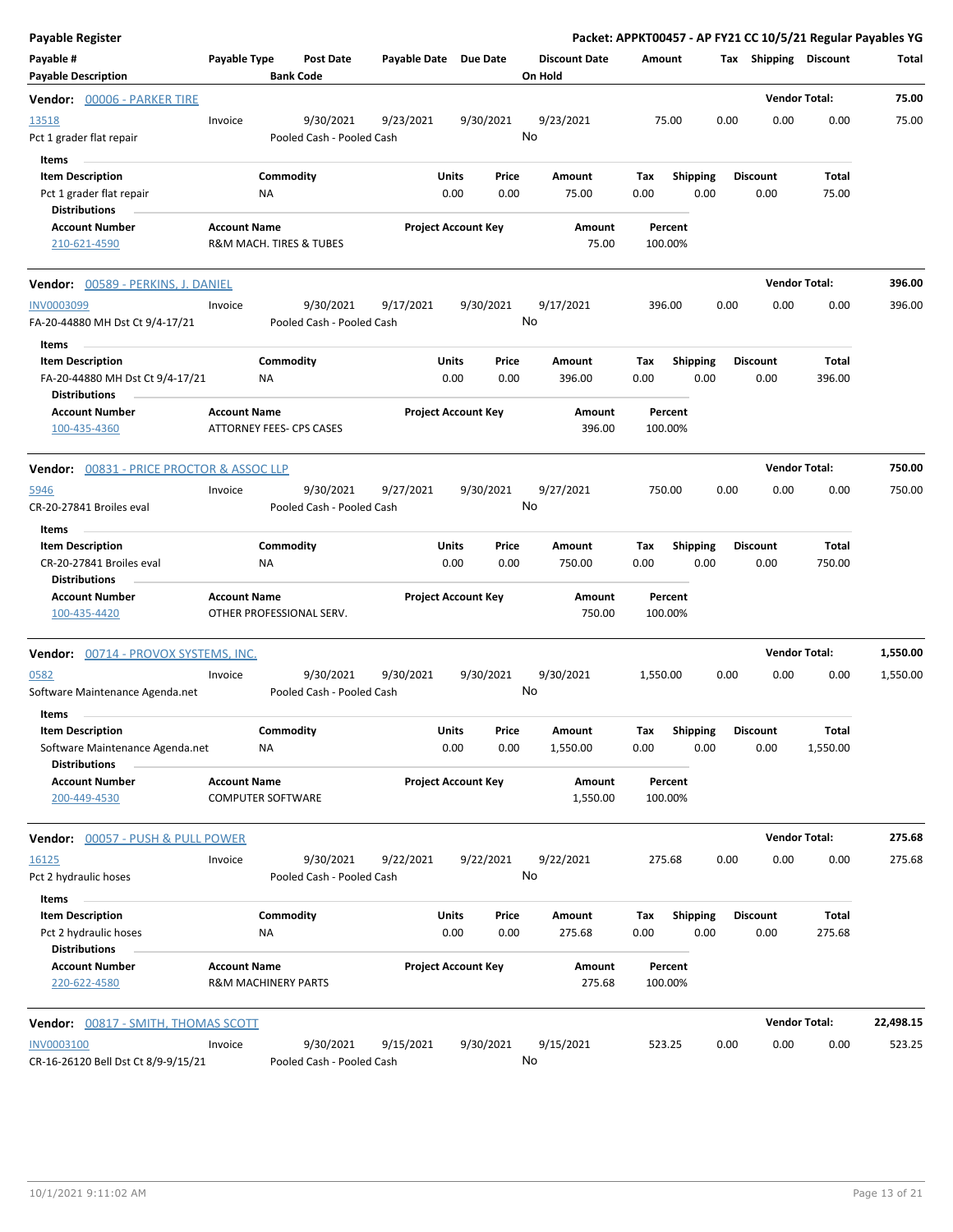| Payable Register                                                                        |                                             |                 |                                        |                       |               |                            |                      |             |                    |      |                         |          | Packet: APPKT00457 - AP FY21 CC 10/5/21 Regular Payables YG |
|-----------------------------------------------------------------------------------------|---------------------------------------------|-----------------|----------------------------------------|-----------------------|---------------|----------------------------|----------------------|-------------|--------------------|------|-------------------------|----------|-------------------------------------------------------------|
| Payable #                                                                               | Payable Type                                |                 | Post Date                              | Payable Date Due Date |               |                            | <b>Discount Date</b> |             | Amount             |      | Tax Shipping Discount   |          | Total                                                       |
| <b>Payable Description</b>                                                              |                                             |                 | <b>Bank Code</b>                       |                       |               |                            | On Hold              |             |                    |      |                         |          |                                                             |
| Items                                                                                   |                                             |                 |                                        |                       |               |                            |                      |             |                    |      |                         |          |                                                             |
| <b>Item Description</b><br>CR-16-26120 Bell Dst Ct 8/9-9/15/21                          |                                             | Commodity<br>ΝA |                                        |                       | Units<br>0.00 | Price<br>0.00              | Amount<br>523.25     | Tax<br>0.00 | <b>Shipping</b>    | 0.00 | <b>Discount</b><br>0.00 |          | Total<br>523.25                                             |
| <b>Distributions</b>                                                                    |                                             |                 |                                        |                       |               |                            |                      |             |                    |      |                         |          |                                                             |
| <b>Account Number</b><br>100-435-4370                                                   | <b>Account Name</b><br><b>ATTORNEY FEES</b> |                 |                                        |                       |               | <b>Project Account Key</b> | Amount<br>523.25     |             | Percent<br>100.00% |      |                         |          |                                                             |
| INV0003101                                                                              | Invoice                                     |                 | 9/30/2021                              | 9/15/2021             |               | 9/30/2021                  | 9/15/2021            |             | 2,368.05           |      | 0.00                    | 0.00     | 0.00<br>2,368.05                                            |
| CR-21-27947 Custer Dst Ct 12/9/20-9/15/21                                               |                                             |                 | Pooled Cash - Pooled Cash              |                       |               |                            | No                   |             |                    |      |                         |          |                                                             |
| Items                                                                                   |                                             |                 |                                        |                       |               |                            |                      |             |                    |      |                         |          |                                                             |
| <b>Item Description</b>                                                                 |                                             | Commodity       |                                        |                       | Units         | Price                      | Amount               | Tax         | <b>Shipping</b>    |      | <b>Discount</b>         |          | Total                                                       |
| CR-21-27947 Custer Dst Ct 12/9/20-9/15/ NA<br>Distributions                             |                                             |                 |                                        |                       | 0.00          | 0.00                       | 2,368.05             | 0.00        |                    | 0.00 | 0.00                    | 2,368.05 |                                                             |
| <b>Account Number</b>                                                                   | <b>Account Name</b>                         |                 |                                        |                       |               | <b>Project Account Key</b> | Amount               |             | Percent            |      |                         |          |                                                             |
| 100-435-4370                                                                            | ATTORNEY FEES                               |                 |                                        |                       |               |                            | 2,368.05             |             | 100.00%            |      |                         |          |                                                             |
| INV0003102<br>CR-21-28106 Caton Dst Ct 6/4-9/15/21                                      | Invoice                                     |                 | 9/30/2021<br>Pooled Cash - Pooled Cash | 9/15/2021             |               | 9/30/2021                  | 9/15/2021<br>No      |             | 536.65             |      | 0.00                    | 0.00     | 0.00<br>536.65                                              |
| Items                                                                                   |                                             |                 |                                        |                       |               |                            |                      |             |                    |      |                         |          |                                                             |
| <b>Item Description</b><br>CR-21-28106 Caton Dst Ct 6/4-9/15/21<br><b>Distributions</b> |                                             | Commodity<br>ΝA |                                        |                       | Units<br>0.00 | Price<br>0.00              | Amount<br>536.65     | Tax<br>0.00 | <b>Shipping</b>    | 0.00 | <b>Discount</b><br>0.00 |          | Total<br>536.65                                             |
| <b>Account Number</b>                                                                   | <b>Account Name</b>                         |                 |                                        |                       |               | <b>Project Account Key</b> | Amount               |             | Percent            |      |                         |          |                                                             |
| 100-435-4370                                                                            | <b>ATTORNEY FEES</b>                        |                 |                                        |                       |               |                            | 536.65               |             | 100.00%            |      |                         |          |                                                             |
| INV0003103                                                                              | Invoice                                     |                 | 9/30/2021                              | 9/15/2021             |               | 9/30/2021                  | 9/15/2021            |             | 230.50             |      | 0.00                    | 0.00     | 0.00<br>230.50                                              |
| CR-21-28191-1 Hassey Dst Ct 9/9-15/21                                                   |                                             |                 | Pooled Cash - Pooled Cash              |                       |               |                            | No                   |             |                    |      |                         |          |                                                             |
| Items                                                                                   |                                             |                 |                                        |                       |               |                            |                      |             |                    |      |                         |          |                                                             |
| <b>Item Description</b>                                                                 |                                             | Commodity       |                                        |                       | Units         | Price                      | Amount               | Tax         | <b>Shipping</b>    |      | <b>Discount</b>         |          | Total                                                       |
| CR-21-28191-1 Hassey Dst Ct 9/9-15/21<br><b>Distributions</b>                           |                                             | NA              |                                        |                       | 0.00          | 0.00                       | 230.50               | 0.00        |                    | 0.00 | 0.00                    |          | 230.50                                                      |
| <b>Account Number</b><br>100-435-4370                                                   | <b>Account Name</b><br><b>ATTORNEY FEES</b> |                 |                                        |                       |               | <b>Project Account Key</b> | Amount<br>230.50     |             | Percent<br>100.00% |      |                         |          |                                                             |
|                                                                                         |                                             |                 |                                        |                       |               |                            |                      |             |                    |      |                         |          |                                                             |
| INV0003104                                                                              | Invoice                                     |                 | 9/30/2021                              | 9/15/2021             |               | 9/30/2021                  | 9/15/2021            |             | 385.85             |      | 0.00                    | 0.00     | 0.00<br>385.85                                              |
| CR-21-28094 Garcia Dst Ct 5/26-9/15/21                                                  |                                             |                 | Pooled Cash - Pooled Cash              |                       |               |                            | No                   |             |                    |      |                         |          |                                                             |
| Items                                                                                   |                                             |                 |                                        |                       |               |                            |                      |             |                    |      |                         |          |                                                             |
| <b>Item Description</b>                                                                 |                                             | Commodity       |                                        |                       | Units         | Price                      | Amount               | Tax         | Shipping           |      | <b>Discount</b>         |          | <b>Total</b>                                                |
| CR-21-28094 Garcia Dst Ct 5/26-9/15/21<br><b>Distributions</b>                          |                                             | <b>NA</b>       |                                        |                       | 0.00          | 0.00                       | 385.85               | 0.00        |                    | 0.00 | 0.00                    |          | 385.85                                                      |
| <b>Account Number</b>                                                                   | <b>Account Name</b>                         |                 |                                        |                       |               | <b>Project Account Key</b> | Amount               |             | Percent            |      |                         |          |                                                             |
| 100-435-4370                                                                            | <b>ATTORNEY FEES</b>                        |                 |                                        |                       |               |                            | 385.85               |             | 100.00%            |      |                         |          |                                                             |
| <b>INV0003105</b>                                                                       | Invoice                                     |                 | 9/30/2021                              | 9/15/2021             |               | 9/30/2021                  | 9/15/2021            | 1,456.50    |                    |      | 0.00                    | 0.00     | 0.00<br>1,456.50                                            |
| CR-20-27841 Broiles Dst Ct 2/12-9/15/21                                                 |                                             |                 | Pooled Cash - Pooled Cash              |                       |               |                            | No                   |             |                    |      |                         |          |                                                             |
| Items                                                                                   |                                             |                 |                                        |                       |               |                            |                      |             |                    |      |                         |          |                                                             |
| <b>Item Description</b>                                                                 |                                             | Commodity       |                                        |                       | Units         | Price                      | Amount               | Tax         | <b>Shipping</b>    |      | <b>Discount</b>         |          | Total                                                       |
| CR-20-27841 Broiles Dst Ct 2/12-9/15/21<br><b>Distributions</b>                         |                                             | NA              |                                        |                       | 0.00          | 0.00                       | 1,456.50             | 0.00        |                    | 0.00 | 0.00                    | 1,456.50 |                                                             |
| <b>Account Number</b>                                                                   | <b>Account Name</b>                         |                 |                                        |                       |               | <b>Project Account Key</b> | Amount               |             | Percent            |      |                         |          |                                                             |
| 100-435-4370                                                                            | <b>ATTORNEY FEES</b>                        |                 |                                        |                       |               |                            | 1,456.50             |             | 100.00%            |      |                         |          |                                                             |
| <b>INV0003106</b><br>CR-21-28149 Nutt Dst Ct 5/14-9/14/21                               | Invoice                                     |                 | 9/30/2021<br>Pooled Cash - Pooled Cash | 9/14/2021             |               | 9/30/2021                  | 9/14/2021<br>No      |             | 930.75             |      | 0.00                    | 0.00     | 0.00<br>930.75                                              |
| Items                                                                                   |                                             |                 |                                        |                       |               |                            |                      |             |                    |      |                         |          |                                                             |
| <b>Item Description</b>                                                                 |                                             | Commodity       |                                        |                       | Units         | Price                      | Amount               | Tax         | Shipping           |      | <b>Discount</b>         |          | Total                                                       |
| CR-21-28149 Nutt Dst Ct 5/14-9/14/21<br><b>Distributions</b>                            |                                             | <b>NA</b>       |                                        |                       | 0.00          | 0.00                       | 930.75               | 0.00        |                    | 0.00 | 0.00                    |          | 930.75                                                      |
| <b>Account Number</b>                                                                   | <b>Account Name</b>                         |                 |                                        |                       |               | <b>Project Account Key</b> | Amount               |             | Percent            |      |                         |          |                                                             |
| 100-435-4370                                                                            | ATTORNEY FEES                               |                 |                                        |                       |               |                            | 930.75               |             | 100.00%            |      |                         |          |                                                             |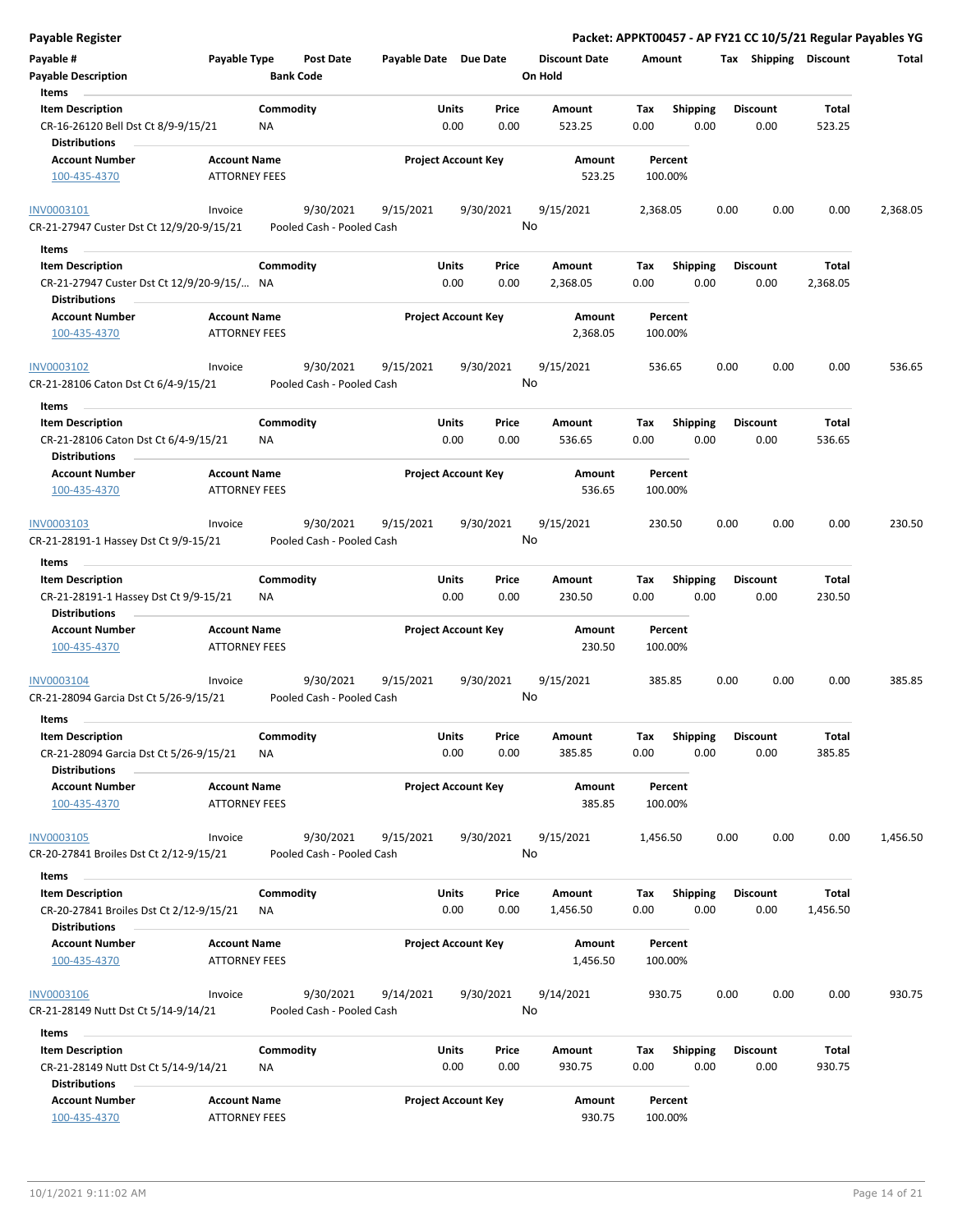| Payable Register                                                      |                                             |           |                                        |              |                            |                 |                                 |                    |                         |      |                         |                   | Packet: APPKT00457 - AP FY21 CC 10/5/21 Regular Payables YG |
|-----------------------------------------------------------------------|---------------------------------------------|-----------|----------------------------------------|--------------|----------------------------|-----------------|---------------------------------|--------------------|-------------------------|------|-------------------------|-------------------|-------------------------------------------------------------|
| Payable #<br><b>Payable Description</b>                               | Payable Type                                |           | Post Date<br><b>Bank Code</b>          | Payable Date |                            | <b>Due Date</b> | <b>Discount Date</b><br>On Hold | Amount             |                         |      | Tax Shipping Discount   |                   | Total                                                       |
| INV0003107                                                            | Invoice                                     |           | 9/30/2021                              | 9/14/2021    |                            | 9/30/2021       | 9/14/2021                       | 2,214.25           |                         | 0.00 | 0.00                    | 0.00              | 2,214.25                                                    |
| CR-20-27853 Hawkins Dst Ct 12/9/20-9/14/21                            |                                             |           | Pooled Cash - Pooled Cash              |              |                            |                 | No                              |                    |                         |      |                         |                   |                                                             |
| Items                                                                 |                                             |           |                                        |              |                            |                 |                                 |                    |                         |      |                         |                   |                                                             |
| <b>Item Description</b>                                               |                                             | Commodity |                                        |              | Units                      | Price           | Amount                          | Tax                | Shipping                |      | Discount                | Total             |                                                             |
| CR-20-27853 Hawkins Dst Ct 12/9/20-9/14 NA<br><b>Distributions</b>    |                                             |           |                                        |              | 0.00                       | 0.00            | 2,214.25                        | 0.00               | 0.00                    |      | 0.00                    | 2,214.25          |                                                             |
| <b>Account Number</b>                                                 | <b>Account Name</b>                         |           |                                        |              | <b>Project Account Key</b> |                 | Amount                          | Percent            |                         |      |                         |                   |                                                             |
| 100-435-4370                                                          | <b>ATTORNEY FEES</b>                        |           |                                        |              |                            |                 | 2,214.25                        | 100.00%            |                         |      |                         |                   |                                                             |
| <b>INV0003108</b>                                                     | Invoice                                     |           | 9/30/2021                              | 9/14/2021    |                            | 9/30/2021       | 9/14/2021                       | 1,649.55           |                         | 0.00 | 0.00                    | 0.00              | 1,649.55                                                    |
| CR-21-27961 Chappell Dst Ct 5/4-9/14/21                               |                                             |           | Pooled Cash - Pooled Cash              |              |                            |                 | No                              |                    |                         |      |                         |                   |                                                             |
| Items                                                                 |                                             |           |                                        |              |                            |                 |                                 |                    |                         |      |                         |                   |                                                             |
| <b>Item Description</b>                                               |                                             | Commodity |                                        |              | Units                      | Price           | Amount                          | Tax                | <b>Shipping</b>         |      | <b>Discount</b>         | Total             |                                                             |
| CR-21-27961 Chappell Dst Ct 5/4-9/14/21<br><b>Distributions</b>       |                                             | ΝA        |                                        |              | 0.00                       | 0.00            | 1,649.55                        | 0.00               | 0.00                    |      | 0.00                    | 1,649.55          |                                                             |
| <b>Account Number</b><br>100-435-4370                                 | <b>Account Name</b><br><b>ATTORNEY FEES</b> |           |                                        |              | <b>Project Account Key</b> |                 | Amount<br>1,649.55              | Percent<br>100.00% |                         |      |                         |                   |                                                             |
| INV0003112                                                            | Invoice                                     |           | 9/30/2021                              | 9/18/2021    |                            | 9/30/2021       | 9/18/2021                       | 1,115.35           |                         | 0.00 | 0.00                    | 0.00              | 1,115.35                                                    |
| CR-20-27498 Turner Dst Ct 12/30/20-9/18/21                            |                                             |           | Pooled Cash - Pooled Cash              |              |                            |                 | No                              |                    |                         |      |                         |                   |                                                             |
| Items                                                                 |                                             |           |                                        |              |                            |                 |                                 |                    |                         |      |                         |                   |                                                             |
| <b>Item Description</b>                                               |                                             | Commodity |                                        |              | Units                      | Price           | Amount                          | Tax                | <b>Shipping</b>         |      | <b>Discount</b>         | Total             |                                                             |
| CR-20-27498 Turner Dst Ct 12/30/20-9/18 NA<br><b>Distributions</b>    |                                             |           |                                        |              | 0.00                       | 0.00            | 1,115.35                        | 0.00               | 0.00                    |      | 0.00                    | 1,115.35          |                                                             |
| <b>Account Number</b>                                                 | <b>Account Name</b>                         |           |                                        |              | <b>Project Account Key</b> |                 | Amount                          | Percent            |                         |      |                         |                   |                                                             |
| 100-435-4370                                                          | <b>ATTORNEY FEES</b>                        |           |                                        |              |                            |                 | 1,115.35                        | 100.00%            |                         |      |                         |                   |                                                             |
| INV0003113<br>CR-19-26958 Carroll Dst Ct 6/23-9/18/21                 | Invoice                                     |           | 9/30/2021<br>Pooled Cash - Pooled Cash | 9/18/2021    |                            | 9/30/2021       | 9/18/2021<br>No                 | 676.70             |                         | 0.00 | 0.00                    | 0.00              | 676.70                                                      |
| Items                                                                 |                                             |           |                                        |              |                            |                 |                                 |                    |                         |      |                         |                   |                                                             |
| <b>Item Description</b>                                               |                                             | Commodity |                                        |              | Units                      | Price           | Amount                          | Tax                | <b>Shipping</b>         |      | <b>Discount</b>         | Total             |                                                             |
| CR-19-26958 Carroll Dst Ct 6/23-9/18/21<br><b>Distributions</b>       |                                             | ΝA        |                                        |              | 0.00                       | 0.00            | 676.70                          | 0.00               | 0.00                    |      | 0.00                    | 676.70            |                                                             |
| <b>Account Number</b>                                                 | <b>Account Name</b>                         |           |                                        |              | <b>Project Account Key</b> |                 | Amount                          | Percent            |                         |      |                         |                   |                                                             |
| 100-435-4370                                                          | <b>ATTORNEY FEES</b>                        |           |                                        |              |                            |                 | 676.70                          | 100.00%            |                         |      |                         |                   |                                                             |
| INV0003114                                                            | Invoice                                     |           | 9/30/2021                              | 9/17/2021    |                            | 9/30/2021       | 9/17/2021                       | 2,997.35           |                         | 0.00 | 0.00                    | 0.00              | 2,997.35                                                    |
| CR-20-27719 Martin Dst Ct 11/20/20-9/17/21                            |                                             |           | Pooled Cash - Pooled Cash              |              |                            |                 | No                              |                    |                         |      |                         |                   |                                                             |
| Items                                                                 |                                             |           |                                        |              |                            |                 |                                 |                    |                         |      |                         |                   |                                                             |
| <b>Item Description</b><br>CR-20-27719 Martin Dst Ct 11/20/20-9/17 NA |                                             | Commodity |                                        |              | Units<br>0.00              | Price<br>0.00   | Amount<br>2,997.35              | Tax<br>0.00        | <b>Shipping</b><br>0.00 |      | <b>Discount</b><br>0.00 | Total<br>2,997.35 |                                                             |
| <b>Distributions</b><br><b>Account Number</b>                         | <b>Account Name</b>                         |           |                                        |              | <b>Project Account Key</b> |                 | Amount                          | Percent            |                         |      |                         |                   |                                                             |
| 100-435-4370                                                          | <b>ATTORNEY FEES</b>                        |           |                                        |              |                            |                 | 2,997.35                        | 100.00%            |                         |      |                         |                   |                                                             |
| INV0003117                                                            | Invoice                                     |           | 9/30/2021                              | 9/18/2021    |                            | 9/30/2021       | 9/18/2021                       | 930.05             |                         | 0.00 | 0.00                    | 0.00              | 930.05                                                      |
| CR-20-27592 Maples Dst Ct 7/23-9/18/21                                |                                             |           | Pooled Cash - Pooled Cash              |              |                            |                 | No                              |                    |                         |      |                         |                   |                                                             |
| Items                                                                 |                                             |           |                                        |              |                            |                 |                                 |                    |                         |      |                         |                   |                                                             |
| <b>Item Description</b>                                               |                                             | Commodity |                                        |              | Units                      | Price           | Amount                          | Тах                | <b>Shipping</b>         |      | <b>Discount</b>         | Total             |                                                             |
| CR-20-27592 Maples Dst Ct 7/23-9/18/21                                |                                             | ΝA        |                                        |              | 0.00                       | 0.00            | 930.05                          | 0.00               | 0.00                    |      | 0.00                    | 930.05            |                                                             |
| <b>Distributions</b>                                                  |                                             |           |                                        |              |                            |                 |                                 |                    |                         |      |                         |                   |                                                             |
| <b>Account Number</b><br>100-435-4370                                 | <b>Account Name</b><br><b>ATTORNEY FEES</b> |           |                                        |              | <b>Project Account Key</b> |                 | Amount<br>930.05                | Percent<br>100.00% |                         |      |                         |                   |                                                             |
| INV0003118                                                            | Invoice                                     |           | 9/30/2021                              | 9/18/2021    |                            | 9/30/2021       | 9/18/2021                       | 761.35             |                         | 0.00 | 0.00                    | 0.00              | 761.35                                                      |
| CR-20-27330 Branch Dst Ct 9/30/20-9/18/21                             |                                             |           | Pooled Cash - Pooled Cash              |              |                            |                 | No                              |                    |                         |      |                         |                   |                                                             |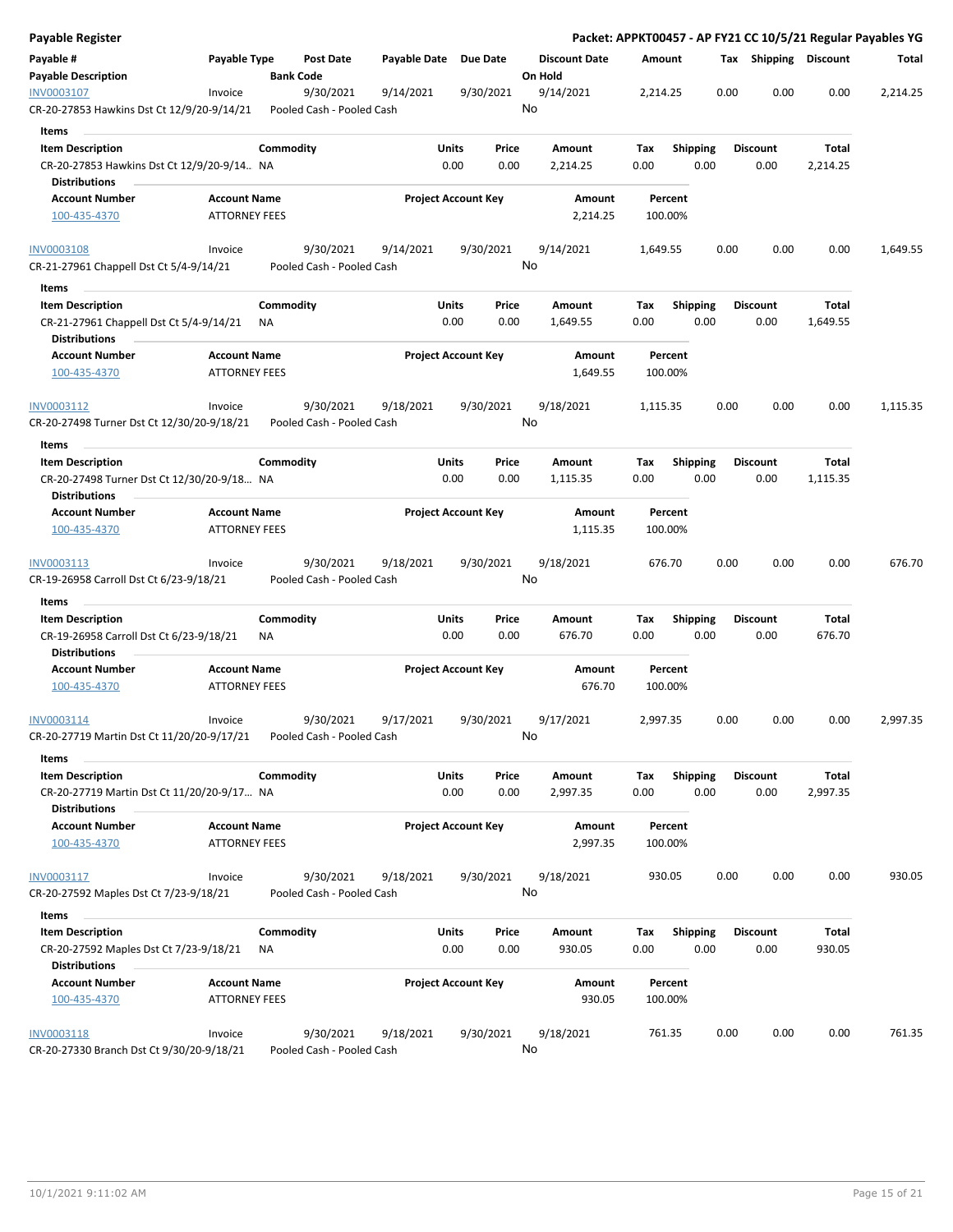| <b>Payable Register</b>                                                                 |                      |                  |                                        |                       |                            |               |                      |             |                         |      |                         |                 | Packet: APPKT00457 - AP FY21 CC 10/5/21 Regular Payables YG |
|-----------------------------------------------------------------------------------------|----------------------|------------------|----------------------------------------|-----------------------|----------------------------|---------------|----------------------|-------------|-------------------------|------|-------------------------|-----------------|-------------------------------------------------------------|
| Payable #                                                                               | Payable Type         |                  | Post Date                              | Payable Date Due Date |                            |               | <b>Discount Date</b> | Amount      |                         |      | Tax Shipping Discount   |                 | Total                                                       |
| <b>Payable Description</b>                                                              |                      | <b>Bank Code</b> |                                        |                       |                            |               | On Hold              |             |                         |      |                         |                 |                                                             |
| Items                                                                                   |                      |                  |                                        |                       |                            |               |                      |             |                         |      |                         |                 |                                                             |
| <b>Item Description</b>                                                                 |                      | Commodity        |                                        |                       | Units                      | Price         | Amount               | Tax         | <b>Shipping</b>         |      | <b>Discount</b>         | Total           |                                                             |
| CR-20-27330 Branch Dst Ct 9/30/20-9/18/ NA                                              |                      |                  |                                        |                       | 0.00                       | 0.00          | 761.35               | 0.00        | 0.00                    |      | 0.00                    | 761.35          |                                                             |
| <b>Distributions</b>                                                                    |                      |                  |                                        |                       |                            |               |                      |             |                         |      |                         |                 |                                                             |
| <b>Account Number</b>                                                                   | <b>Account Name</b>  |                  |                                        |                       | <b>Project Account Key</b> |               | Amount               |             | Percent                 |      |                         |                 |                                                             |
| 100-435-4370                                                                            | <b>ATTORNEY FEES</b> |                  |                                        |                       |                            |               | 761.35               | 100.00%     |                         |      |                         |                 |                                                             |
| INV0003119                                                                              | Invoice              |                  | 9/30/2021                              | 9/18/2021             |                            | 9/30/2021     | 9/18/2021            | 607.30      |                         | 0.00 | 0.00                    | 0.00            | 607.30                                                      |
| OV Meeks Dst Ct 8/11-9/18/21                                                            |                      |                  | Pooled Cash - Pooled Cash              |                       |                            |               | No                   |             |                         |      |                         |                 |                                                             |
| Items                                                                                   |                      |                  |                                        |                       |                            |               |                      |             |                         |      |                         |                 |                                                             |
| <b>Item Description</b>                                                                 |                      | Commodity        |                                        |                       | Units                      | Price         | Amount               | Tax         | <b>Shipping</b>         |      | <b>Discount</b>         | Total           |                                                             |
| OV Meeks Dst Ct 8/11-9/18/21<br><b>Distributions</b>                                    |                      | ΝA               |                                        |                       | 0.00                       | 0.00          | 607.30               | 0.00        | 0.00                    |      | 0.00                    | 607.30          |                                                             |
| <b>Account Number</b>                                                                   | <b>Account Name</b>  |                  |                                        |                       | <b>Project Account Key</b> |               | Amount               |             | Percent                 |      |                         |                 |                                                             |
| 100-435-4370                                                                            | <b>ATTORNEY FEES</b> |                  |                                        |                       |                            |               | 607.30               | 100.00%     |                         |      |                         |                 |                                                             |
| INV0003120                                                                              | Invoice              |                  | 9/30/2021                              | 9/18/2021             |                            | 9/30/2021     | 9/18/2021            | 205.00      |                         | 0.00 | 0.00                    | 0.00            | 205.00                                                      |
| CR-20-27764 Henry Dst Ct 4/2-9/18/21                                                    |                      |                  | Pooled Cash - Pooled Cash              |                       |                            |               | No                   |             |                         |      |                         |                 |                                                             |
| Items                                                                                   |                      |                  |                                        |                       |                            |               |                      |             |                         |      |                         |                 |                                                             |
| <b>Item Description</b><br>CR-20-27764 Henry Dst Ct 4/2-9/18/21<br><b>Distributions</b> |                      | Commodity<br>ΝA  |                                        |                       | Units<br>0.00              | Price<br>0.00 | Amount<br>205.00     | Tax<br>0.00 | <b>Shipping</b><br>0.00 |      | <b>Discount</b><br>0.00 | Total<br>205.00 |                                                             |
| <b>Account Number</b>                                                                   | <b>Account Name</b>  |                  |                                        |                       | <b>Project Account Key</b> |               | Amount               |             | Percent                 |      |                         |                 |                                                             |
| 100-435-4370                                                                            | <b>ATTORNEY FEES</b> |                  |                                        |                       |                            |               | 205.00               | 100.00%     |                         |      |                         |                 |                                                             |
| INV0003121                                                                              | Invoice              |                  | 9/30/2021                              | 9/18/2021             |                            | 9/30/2021     | 9/18/2021            | 575.95      |                         | 0.00 | 0.00                    | 0.00            | 575.95                                                      |
| CR-20-27347 Terrell Dst Ct 10/5/20-9/18/21                                              |                      |                  | Pooled Cash - Pooled Cash              |                       |                            |               | No                   |             |                         |      |                         |                 |                                                             |
|                                                                                         |                      |                  |                                        |                       |                            |               |                      |             |                         |      |                         |                 |                                                             |
| Items                                                                                   |                      |                  |                                        |                       |                            |               |                      |             |                         |      |                         |                 |                                                             |
| <b>Item Description</b><br>CR-20-27347 Terrell Dst Ct 10/5/20-9/18/ NA                  |                      | Commodity        |                                        |                       | Units<br>0.00              | Price<br>0.00 | Amount<br>575.95     | Tax<br>0.00 | <b>Shipping</b><br>0.00 |      | <b>Discount</b><br>0.00 | Total<br>575.95 |                                                             |
| <b>Distributions</b>                                                                    |                      |                  |                                        |                       |                            |               |                      |             |                         |      |                         |                 |                                                             |
| <b>Account Number</b>                                                                   | <b>Account Name</b>  |                  |                                        |                       | <b>Project Account Key</b> |               | Amount               |             | Percent                 |      |                         |                 |                                                             |
| 100-435-4370                                                                            | <b>ATTORNEY FEES</b> |                  |                                        |                       |                            |               | 575.95               | 100.00%     |                         |      |                         |                 |                                                             |
| INV0003122                                                                              | Invoice              |                  | 9/30/2021                              | 9/18/2021             |                            | 9/30/2021     | 9/18/2021            | 574.45      |                         | 0.00 | 0.00                    | 0.00            | 574.45                                                      |
| CR-21-28061 Adams Dst Ct 1/26-9/18/21                                                   |                      |                  | Pooled Cash - Pooled Cash              |                       |                            |               | No                   |             |                         |      |                         |                 |                                                             |
| Items                                                                                   |                      |                  |                                        |                       |                            |               |                      |             |                         |      |                         |                 |                                                             |
| <b>Item Description</b>                                                                 |                      | Commodity        |                                        |                       | Units                      | Price         | Amount               | Tax         | Shipping                |      | <b>Discount</b>         | Total           |                                                             |
| CR-21-28061 Adams Dst Ct 1/26-9/18/21<br><b>Distributions</b>                           |                      | <b>NA</b>        |                                        |                       | 0.00                       | 0.00          | 574.45               | 0.00        | 0.00                    |      | 0.00                    | 574.45          |                                                             |
| <b>Account Number</b>                                                                   | <b>Account Name</b>  |                  |                                        |                       | <b>Project Account Key</b> |               | Amount               |             | Percent                 |      |                         |                 |                                                             |
| 100-435-4370                                                                            | <b>ATTORNEY FEES</b> |                  |                                        |                       |                            |               | 574.45               | 100.00%     |                         |      |                         |                 |                                                             |
| INV0003123                                                                              | Invoice              |                  | 9/30/2021                              | 9/18/2021             |                            | 9/30/2021     | 9/18/2021            | 1,018.45    |                         | 0.00 | 0.00                    | 0.00            | 1,018.45                                                    |
| CR-21-28021 Bateman Dst Ct 5/27-9/18/21                                                 |                      |                  | Pooled Cash - Pooled Cash              |                       |                            |               | No                   |             |                         |      |                         |                 |                                                             |
|                                                                                         |                      |                  |                                        |                       |                            |               |                      |             |                         |      |                         |                 |                                                             |
| Items                                                                                   |                      |                  |                                        |                       |                            |               |                      |             |                         |      |                         |                 |                                                             |
| <b>Item Description</b>                                                                 |                      | Commodity        |                                        |                       | Units                      | Price         | Amount               | Tax         | <b>Shipping</b>         |      | <b>Discount</b>         | Total           |                                                             |
| CR-21-28021 Bateman Dst Ct 5/27-9/18/21 NA<br><b>Distributions</b>                      |                      |                  |                                        |                       | 0.00                       | 0.00          | 1,018.45             | 0.00        | 0.00                    |      | 0.00                    | 1,018.45        |                                                             |
| <b>Account Number</b>                                                                   | <b>Account Name</b>  |                  |                                        |                       | <b>Project Account Key</b> |               | Amount               |             | Percent                 |      |                         |                 |                                                             |
| 100-435-4370                                                                            | <b>ATTORNEY FEES</b> |                  |                                        |                       |                            |               | 1,018.45             | 100.00%     |                         |      |                         |                 |                                                             |
| INV0003124<br>CR-21-28038 Kizer Dst Ct 4/14-9/19/21                                     | Invoice              |                  | 9/30/2021<br>Pooled Cash - Pooled Cash | 9/19/2021             |                            | 9/30/2021     | 9/19/2021<br>No      | 1,521.05    |                         | 0.00 | 0.00                    | 0.00            | 1,521.05                                                    |
| Items                                                                                   |                      |                  |                                        |                       |                            |               |                      |             |                         |      |                         |                 |                                                             |
| <b>Item Description</b>                                                                 |                      | Commodity        |                                        |                       | Units                      | Price         | Amount               | Tax         | <b>Shipping</b>         |      | <b>Discount</b>         | Total           |                                                             |
| CR-21-28038 Kizer Dst Ct 4/14-9/19/21<br><b>Distributions</b>                           |                      | ΝA               |                                        |                       | 0.00                       | 0.00          | 1,521.05             | 0.00        | 0.00                    |      | 0.00                    | 1,521.05        |                                                             |
| <b>Account Number</b>                                                                   | <b>Account Name</b>  |                  |                                        |                       | <b>Project Account Key</b> |               | Amount               |             | Percent                 |      |                         |                 |                                                             |
| 100-435-4370                                                                            | <b>ATTORNEY FEES</b> |                  |                                        |                       |                            |               | 1,521.05             | 100.00%     |                         |      |                         |                 |                                                             |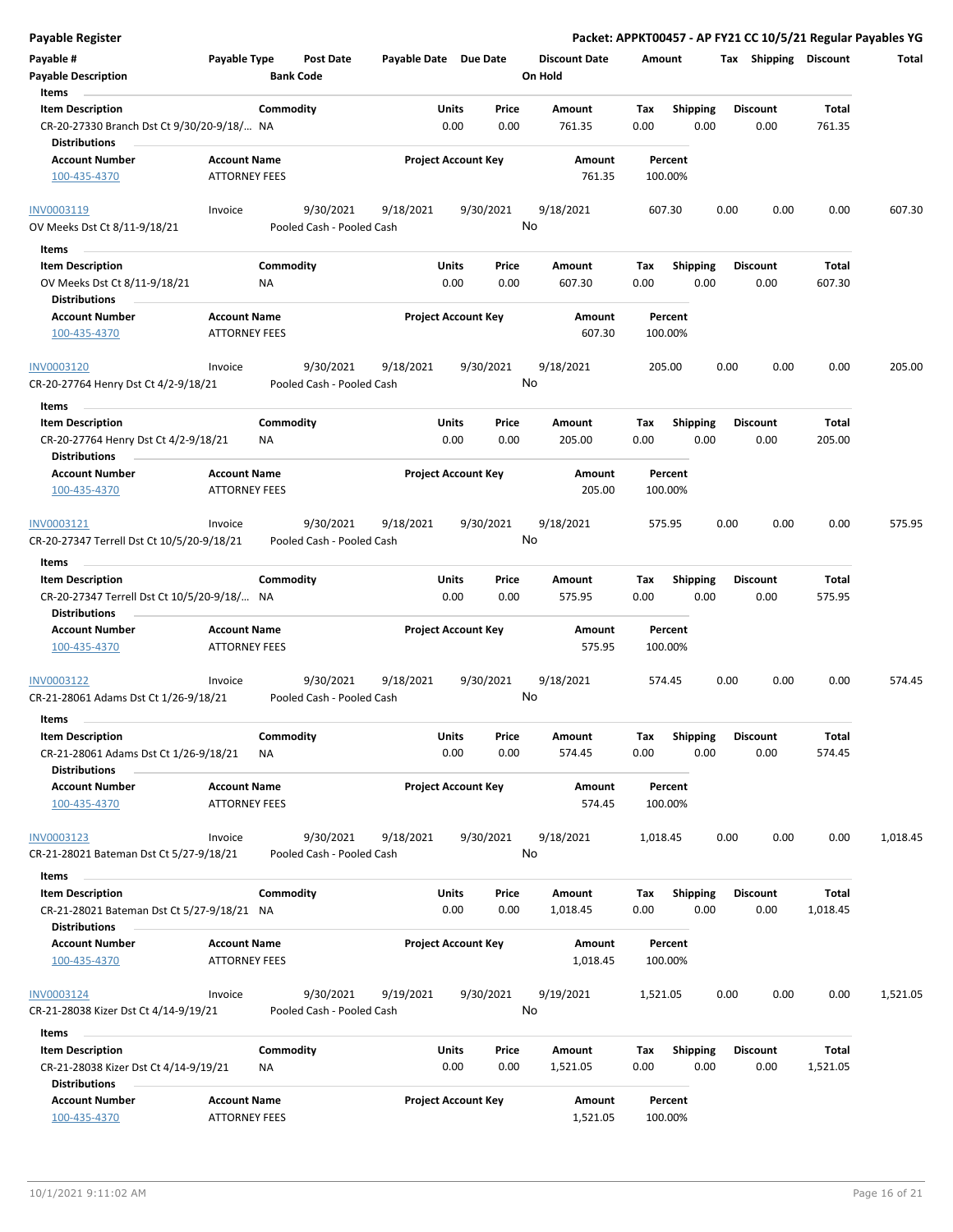|                                       | Post Date                                                                                                                                                                                                                                                                                          |                                                                                                                                                                                                                                                                                                                                                                                                                                                                                                                                             |                                                                                                                                                                                         | <b>Discount Date</b>                                                                                                                                                                                                                                                                          |                                                                                                                                                       |      |                                                                                                                                                                                                                                                                                            |                                                                         | Total                                                                                                                                                                                                                 |
|---------------------------------------|----------------------------------------------------------------------------------------------------------------------------------------------------------------------------------------------------------------------------------------------------------------------------------------------------|---------------------------------------------------------------------------------------------------------------------------------------------------------------------------------------------------------------------------------------------------------------------------------------------------------------------------------------------------------------------------------------------------------------------------------------------------------------------------------------------------------------------------------------------|-----------------------------------------------------------------------------------------------------------------------------------------------------------------------------------------|-----------------------------------------------------------------------------------------------------------------------------------------------------------------------------------------------------------------------------------------------------------------------------------------------|-------------------------------------------------------------------------------------------------------------------------------------------------------|------|--------------------------------------------------------------------------------------------------------------------------------------------------------------------------------------------------------------------------------------------------------------------------------------------|-------------------------------------------------------------------------|-----------------------------------------------------------------------------------------------------------------------------------------------------------------------------------------------------------------------|
|                                       | <b>Bank Code</b>                                                                                                                                                                                                                                                                                   |                                                                                                                                                                                                                                                                                                                                                                                                                                                                                                                                             |                                                                                                                                                                                         | On Hold                                                                                                                                                                                                                                                                                       |                                                                                                                                                       |      |                                                                                                                                                                                                                                                                                            |                                                                         |                                                                                                                                                                                                                       |
|                                       |                                                                                                                                                                                                                                                                                                    |                                                                                                                                                                                                                                                                                                                                                                                                                                                                                                                                             |                                                                                                                                                                                         | No                                                                                                                                                                                                                                                                                            |                                                                                                                                                       |      |                                                                                                                                                                                                                                                                                            |                                                                         | 487.90                                                                                                                                                                                                                |
|                                       |                                                                                                                                                                                                                                                                                                    |                                                                                                                                                                                                                                                                                                                                                                                                                                                                                                                                             |                                                                                                                                                                                         |                                                                                                                                                                                                                                                                                               |                                                                                                                                                       |      |                                                                                                                                                                                                                                                                                            |                                                                         |                                                                                                                                                                                                                       |
|                                       |                                                                                                                                                                                                                                                                                                    |                                                                                                                                                                                                                                                                                                                                                                                                                                                                                                                                             |                                                                                                                                                                                         | Amount<br>487.90                                                                                                                                                                                                                                                                              | Tax<br>0.00                                                                                                                                           | 0.00 | <b>Discount</b><br>0.00                                                                                                                                                                                                                                                                    | Total<br>487.90                                                         |                                                                                                                                                                                                                       |
|                                       |                                                                                                                                                                                                                                                                                                    |                                                                                                                                                                                                                                                                                                                                                                                                                                                                                                                                             |                                                                                                                                                                                         |                                                                                                                                                                                                                                                                                               |                                                                                                                                                       |      |                                                                                                                                                                                                                                                                                            |                                                                         |                                                                                                                                                                                                                       |
|                                       |                                                                                                                                                                                                                                                                                                    |                                                                                                                                                                                                                                                                                                                                                                                                                                                                                                                                             |                                                                                                                                                                                         | 487.90                                                                                                                                                                                                                                                                                        |                                                                                                                                                       |      |                                                                                                                                                                                                                                                                                            |                                                                         |                                                                                                                                                                                                                       |
| Invoice                               | 9/30/2021                                                                                                                                                                                                                                                                                          | 9/15/2021                                                                                                                                                                                                                                                                                                                                                                                                                                                                                                                                   | 9/30/2021                                                                                                                                                                               | 9/15/2021                                                                                                                                                                                                                                                                                     |                                                                                                                                                       |      |                                                                                                                                                                                                                                                                                            | 0.00                                                                    | 731.90                                                                                                                                                                                                                |
|                                       |                                                                                                                                                                                                                                                                                                    |                                                                                                                                                                                                                                                                                                                                                                                                                                                                                                                                             |                                                                                                                                                                                         | No                                                                                                                                                                                                                                                                                            |                                                                                                                                                       |      |                                                                                                                                                                                                                                                                                            |                                                                         |                                                                                                                                                                                                                       |
|                                       |                                                                                                                                                                                                                                                                                                    |                                                                                                                                                                                                                                                                                                                                                                                                                                                                                                                                             |                                                                                                                                                                                         |                                                                                                                                                                                                                                                                                               |                                                                                                                                                       |      |                                                                                                                                                                                                                                                                                            |                                                                         |                                                                                                                                                                                                                       |
|                                       |                                                                                                                                                                                                                                                                                                    |                                                                                                                                                                                                                                                                                                                                                                                                                                                                                                                                             |                                                                                                                                                                                         | Amount<br>731.90                                                                                                                                                                                                                                                                              | Tax<br>0.00                                                                                                                                           | 0.00 | <b>Discount</b><br>0.00                                                                                                                                                                                                                                                                    | Total<br>731.90                                                         |                                                                                                                                                                                                                       |
|                                       |                                                                                                                                                                                                                                                                                                    |                                                                                                                                                                                                                                                                                                                                                                                                                                                                                                                                             |                                                                                                                                                                                         |                                                                                                                                                                                                                                                                                               |                                                                                                                                                       |      |                                                                                                                                                                                                                                                                                            |                                                                         |                                                                                                                                                                                                                       |
|                                       |                                                                                                                                                                                                                                                                                                    |                                                                                                                                                                                                                                                                                                                                                                                                                                                                                                                                             |                                                                                                                                                                                         | 731.90                                                                                                                                                                                                                                                                                        |                                                                                                                                                       |      |                                                                                                                                                                                                                                                                                            |                                                                         |                                                                                                                                                                                                                       |
|                                       |                                                                                                                                                                                                                                                                                                    |                                                                                                                                                                                                                                                                                                                                                                                                                                                                                                                                             |                                                                                                                                                                                         |                                                                                                                                                                                                                                                                                               |                                                                                                                                                       |      |                                                                                                                                                                                                                                                                                            |                                                                         | 1,738.00                                                                                                                                                                                                              |
| Invoice                               | 9/30/2021                                                                                                                                                                                                                                                                                          | 9/24/2021                                                                                                                                                                                                                                                                                                                                                                                                                                                                                                                                   | 9/30/2021                                                                                                                                                                               | 9/24/2021                                                                                                                                                                                                                                                                                     |                                                                                                                                                       |      |                                                                                                                                                                                                                                                                                            | 0.00                                                                    | 1,035.00                                                                                                                                                                                                              |
|                                       |                                                                                                                                                                                                                                                                                                    |                                                                                                                                                                                                                                                                                                                                                                                                                                                                                                                                             |                                                                                                                                                                                         | No                                                                                                                                                                                                                                                                                            |                                                                                                                                                       |      |                                                                                                                                                                                                                                                                                            |                                                                         |                                                                                                                                                                                                                       |
|                                       |                                                                                                                                                                                                                                                                                                    |                                                                                                                                                                                                                                                                                                                                                                                                                                                                                                                                             |                                                                                                                                                                                         |                                                                                                                                                                                                                                                                                               |                                                                                                                                                       |      |                                                                                                                                                                                                                                                                                            |                                                                         |                                                                                                                                                                                                                       |
|                                       |                                                                                                                                                                                                                                                                                                    |                                                                                                                                                                                                                                                                                                                                                                                                                                                                                                                                             |                                                                                                                                                                                         | Amount                                                                                                                                                                                                                                                                                        | Tax                                                                                                                                                   |      | <b>Discount</b>                                                                                                                                                                                                                                                                            | Total                                                                   |                                                                                                                                                                                                                       |
|                                       |                                                                                                                                                                                                                                                                                                    |                                                                                                                                                                                                                                                                                                                                                                                                                                                                                                                                             |                                                                                                                                                                                         | 1,035.00                                                                                                                                                                                                                                                                                      | 0.00                                                                                                                                                  | 0.00 | 0.00                                                                                                                                                                                                                                                                                       | 1,035.00                                                                |                                                                                                                                                                                                                       |
|                                       |                                                                                                                                                                                                                                                                                                    |                                                                                                                                                                                                                                                                                                                                                                                                                                                                                                                                             |                                                                                                                                                                                         | Amount<br>1,035.00                                                                                                                                                                                                                                                                            |                                                                                                                                                       |      |                                                                                                                                                                                                                                                                                            |                                                                         |                                                                                                                                                                                                                       |
| Invoice                               | 9/30/2021                                                                                                                                                                                                                                                                                          | 9/24/2021                                                                                                                                                                                                                                                                                                                                                                                                                                                                                                                                   | 9/30/2021                                                                                                                                                                               | 9/24/2021<br>No                                                                                                                                                                                                                                                                               |                                                                                                                                                       |      |                                                                                                                                                                                                                                                                                            | 0.00                                                                    | 703.00                                                                                                                                                                                                                |
|                                       |                                                                                                                                                                                                                                                                                                    |                                                                                                                                                                                                                                                                                                                                                                                                                                                                                                                                             |                                                                                                                                                                                         |                                                                                                                                                                                                                                                                                               |                                                                                                                                                       |      |                                                                                                                                                                                                                                                                                            |                                                                         |                                                                                                                                                                                                                       |
|                                       |                                                                                                                                                                                                                                                                                                    |                                                                                                                                                                                                                                                                                                                                                                                                                                                                                                                                             |                                                                                                                                                                                         | Amount<br>703.00                                                                                                                                                                                                                                                                              | Тах<br>0.00                                                                                                                                           | 0.00 | <b>Discount</b><br>0.00                                                                                                                                                                                                                                                                    | Total<br>703.00                                                         |                                                                                                                                                                                                                       |
|                                       |                                                                                                                                                                                                                                                                                                    |                                                                                                                                                                                                                                                                                                                                                                                                                                                                                                                                             |                                                                                                                                                                                         |                                                                                                                                                                                                                                                                                               |                                                                                                                                                       |      |                                                                                                                                                                                                                                                                                            |                                                                         |                                                                                                                                                                                                                       |
|                                       |                                                                                                                                                                                                                                                                                                    |                                                                                                                                                                                                                                                                                                                                                                                                                                                                                                                                             |                                                                                                                                                                                         | 703.00                                                                                                                                                                                                                                                                                        |                                                                                                                                                       |      |                                                                                                                                                                                                                                                                                            |                                                                         |                                                                                                                                                                                                                       |
|                                       |                                                                                                                                                                                                                                                                                                    |                                                                                                                                                                                                                                                                                                                                                                                                                                                                                                                                             |                                                                                                                                                                                         |                                                                                                                                                                                                                                                                                               |                                                                                                                                                       |      |                                                                                                                                                                                                                                                                                            |                                                                         | 19.40                                                                                                                                                                                                                 |
| Invoice                               | 9/30/2021                                                                                                                                                                                                                                                                                          | 9/22/2021                                                                                                                                                                                                                                                                                                                                                                                                                                                                                                                                   | 9/30/2021                                                                                                                                                                               | 9/22/2021                                                                                                                                                                                                                                                                                     |                                                                                                                                                       |      |                                                                                                                                                                                                                                                                                            | 0.00                                                                    | 19.40                                                                                                                                                                                                                 |
|                                       |                                                                                                                                                                                                                                                                                                    |                                                                                                                                                                                                                                                                                                                                                                                                                                                                                                                                             |                                                                                                                                                                                         |                                                                                                                                                                                                                                                                                               |                                                                                                                                                       |      |                                                                                                                                                                                                                                                                                            |                                                                         |                                                                                                                                                                                                                       |
|                                       |                                                                                                                                                                                                                                                                                                    |                                                                                                                                                                                                                                                                                                                                                                                                                                                                                                                                             |                                                                                                                                                                                         | 19.40                                                                                                                                                                                                                                                                                         | 0.00                                                                                                                                                  | 0.00 | 0.00                                                                                                                                                                                                                                                                                       | 19.40                                                                   |                                                                                                                                                                                                                       |
|                                       |                                                                                                                                                                                                                                                                                                    |                                                                                                                                                                                                                                                                                                                                                                                                                                                                                                                                             |                                                                                                                                                                                         | Amount                                                                                                                                                                                                                                                                                        |                                                                                                                                                       |      |                                                                                                                                                                                                                                                                                            |                                                                         |                                                                                                                                                                                                                       |
|                                       |                                                                                                                                                                                                                                                                                                    |                                                                                                                                                                                                                                                                                                                                                                                                                                                                                                                                             |                                                                                                                                                                                         | 19.40                                                                                                                                                                                                                                                                                         |                                                                                                                                                       |      |                                                                                                                                                                                                                                                                                            |                                                                         |                                                                                                                                                                                                                       |
|                                       |                                                                                                                                                                                                                                                                                                    |                                                                                                                                                                                                                                                                                                                                                                                                                                                                                                                                             |                                                                                                                                                                                         |                                                                                                                                                                                                                                                                                               |                                                                                                                                                       |      |                                                                                                                                                                                                                                                                                            |                                                                         | 7.50                                                                                                                                                                                                                  |
| Invoice                               | 9/30/2021                                                                                                                                                                                                                                                                                          | 9/29/2021                                                                                                                                                                                                                                                                                                                                                                                                                                                                                                                                   | 9/30/2021                                                                                                                                                                               | 9/29/2021<br>No                                                                                                                                                                                                                                                                               |                                                                                                                                                       |      |                                                                                                                                                                                                                                                                                            | 0.00                                                                    | 7.50                                                                                                                                                                                                                  |
|                                       |                                                                                                                                                                                                                                                                                                    |                                                                                                                                                                                                                                                                                                                                                                                                                                                                                                                                             |                                                                                                                                                                                         |                                                                                                                                                                                                                                                                                               |                                                                                                                                                       |      |                                                                                                                                                                                                                                                                                            |                                                                         |                                                                                                                                                                                                                       |
|                                       |                                                                                                                                                                                                                                                                                                    |                                                                                                                                                                                                                                                                                                                                                                                                                                                                                                                                             |                                                                                                                                                                                         | Amount                                                                                                                                                                                                                                                                                        | Tax                                                                                                                                                   |      | <b>Discount</b>                                                                                                                                                                                                                                                                            | Total                                                                   |                                                                                                                                                                                                                       |
|                                       |                                                                                                                                                                                                                                                                                                    |                                                                                                                                                                                                                                                                                                                                                                                                                                                                                                                                             |                                                                                                                                                                                         | 7.50                                                                                                                                                                                                                                                                                          | 0.00                                                                                                                                                  | 0.00 | 0.00                                                                                                                                                                                                                                                                                       | 7.50                                                                    |                                                                                                                                                                                                                       |
| Sheriff 2018 Dodge #3272 registration | ΝA                                                                                                                                                                                                                                                                                                 | 0.00                                                                                                                                                                                                                                                                                                                                                                                                                                                                                                                                        | 0.00                                                                                                                                                                                    |                                                                                                                                                                                                                                                                                               |                                                                                                                                                       |      |                                                                                                                                                                                                                                                                                            |                                                                         |                                                                                                                                                                                                                       |
| FA-20-44899 JC Dst Ct 5/10-9/24/21    | Invoice<br>CR-20-27521 Boucher Dst Ct 10/1/20-9/19/21<br>CR-21-28100-1 Baites Dst Ct 6/9-9/15/21<br>CR-21-28100-1 Baites Dst Ct 6/9-9/15/21<br>Vendor: 00801 - SOLOMON, AMANDA<br>FA-20-44899 JC Dst Ct 5/10-9/24/21<br>FA-20-44571 CC Dst Ct 3/8-9/24/21<br>Sheriff 2018 Dodge #3272 registration | Payable Type<br>9/30/2021<br>Commodity<br>CR-20-27521 Boucher Dst Ct 10/1/20-9/19 NA<br><b>Account Name</b><br><b>ATTORNEY FEES</b><br>Commodity<br>ΝA<br><b>Account Name</b><br><b>ATTORNEY FEES</b><br>Commodity<br><b>NA</b><br><b>Account Name</b><br>ATTORNEY FEES- CPS CASES<br>Commodity<br>ΝA<br><b>Account Name</b><br>ATTORNEY FEES- CPS CASES<br>Vendor: 00018 - SOUTHWEST FANNIN S.U.D.<br>Commodity<br>ΝA<br><b>Account Name</b><br>UTILITY WATER<br><b>Vendor:</b> VEN02086 - Texas Department of Motor Vehicles<br>Commodity | 9/19/2021<br>Pooled Cash - Pooled Cash<br>Pooled Cash - Pooled Cash<br>Pooled Cash - Pooled Cash<br>Pooled Cash - Pooled Cash<br>Pooled Cash - Pooled Cash<br>Pooled Cash - Pooled Cash | Payable Date Due Date<br>9/30/2021<br>Units<br>0.00<br><b>Project Account Key</b><br><b>Units</b><br>0.00<br><b>Project Account Key</b><br>Units<br>0.00<br><b>Project Account Key</b><br>Units<br>0.00<br><b>Project Account Key</b><br>Units<br>0.00<br><b>Project Account Key</b><br>Units | 9/19/2021<br>Price<br>0.00<br>Amount<br>Price<br>0.00<br>Amount<br>Price<br>0.00<br>Price<br>0.00<br>Amount<br>No<br>Price<br>Amount<br>0.00<br>Price | Tax  | Amount<br>487.90<br><b>Shipping</b><br>Percent<br>100.00%<br>731.90<br><b>Shipping</b><br>Percent<br>100.00%<br>1,035.00<br><b>Shipping</b><br>Percent<br>100.00%<br>703.00<br><b>Shipping</b><br>Percent<br>100.00%<br>19.40<br>Shipping<br>Percent<br>100.00%<br>7.50<br><b>Shipping</b> | 0.00<br>0.00<br>0.00<br>0.00<br>0.00<br>0.00<br><b>Discount</b><br>0.00 | Packet: APPKT00457 - AP FY21 CC 10/5/21 Regular Payables YG<br>Tax Shipping Discount<br>0.00<br>0.00<br>0.00<br><b>Vendor Total:</b><br>0.00<br>0.00<br><b>Vendor Total:</b><br>Total<br><b>Vendor Total:</b><br>0.00 |

**Vendor:**  $\underline{00180}$  - THOMSON REUTERS - WEST PAYMENT CTR<br> **139.00**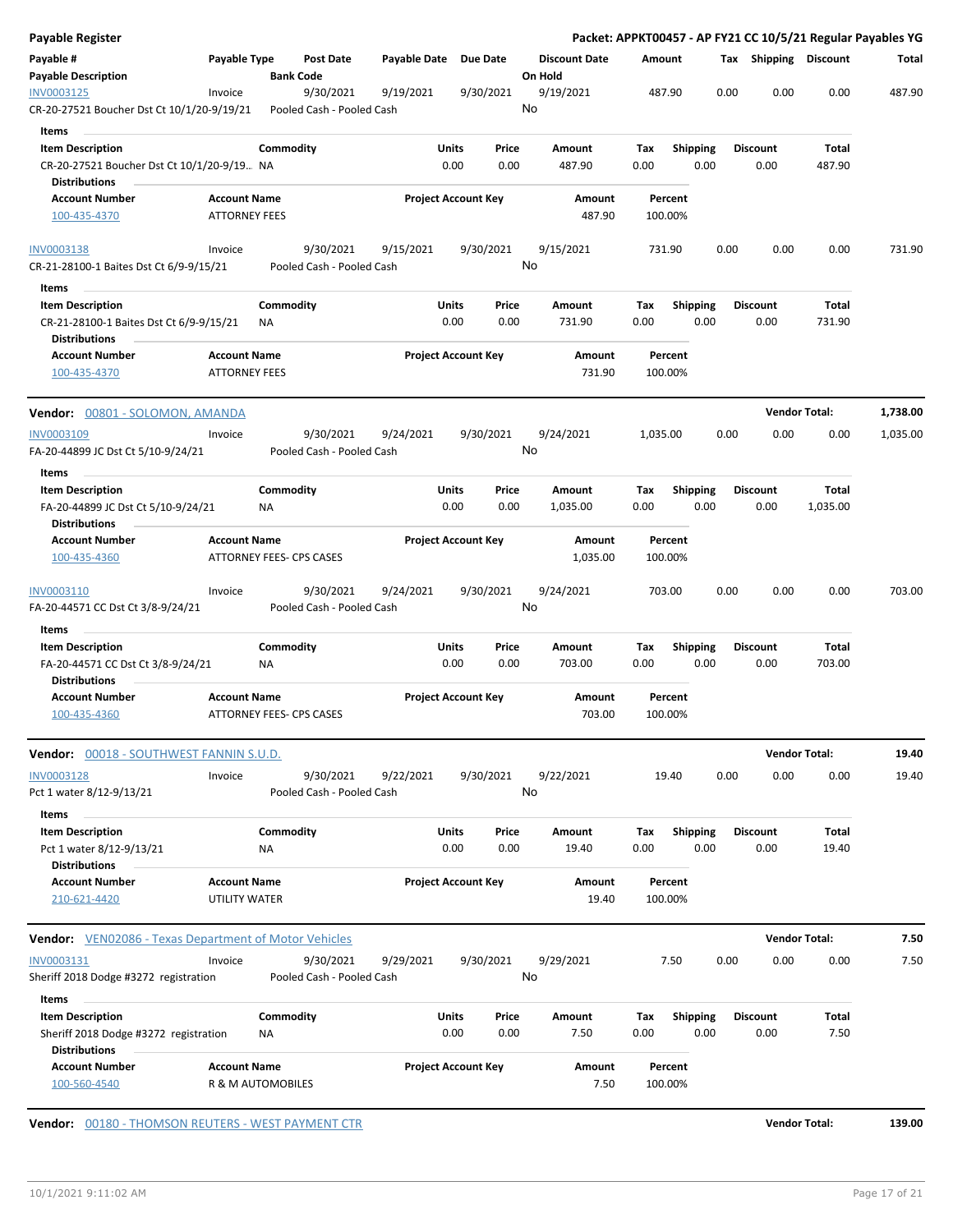| <b>Payable Register</b>                                                             |                           |                                      |              |                            |       |                                 |         |                 | Packet: APPKT00457 - AP FY21 CC 10/5/21 Regular Payables YG |                      |        |
|-------------------------------------------------------------------------------------|---------------------------|--------------------------------------|--------------|----------------------------|-------|---------------------------------|---------|-----------------|-------------------------------------------------------------|----------------------|--------|
| Payable #<br><b>Payable Description</b>                                             | Payable Type              | <b>Post Date</b><br><b>Bank Code</b> | Payable Date | <b>Due Date</b>            |       | <b>Discount Date</b><br>On Hold | Amount  |                 | Tax Shipping Discount                                       |                      | Total  |
| 6143914622<br>#1005225970 Texas Estates Code Plus 2021-20 Pooled Cash - Pooled Cash | Invoice                   | 9/30/2021                            | 9/23/2021    | 9/30/2021                  |       | 9/23/2021<br>No                 | 139.00  |                 | 0.00<br>0.00                                                | 0.00                 | 139.00 |
| <b>Items</b>                                                                        |                           |                                      |              |                            |       |                                 |         |                 |                                                             |                      |        |
| <b>Item Description</b>                                                             | Commodity                 |                                      |              | <b>Units</b>               | Price | Amount                          | Tax     | <b>Shipping</b> | <b>Discount</b>                                             | Total                |        |
| #1005225970 Texas Estates Code Plus 202 NA                                          |                           |                                      |              | 0.00                       | 0.00  | 139.00                          | 0.00    | 0.00            | 0.00                                                        | 139.00               |        |
| <b>Distributions</b>                                                                |                           |                                      |              |                            |       |                                 |         |                 |                                                             |                      |        |
| <b>Account Number</b>                                                               | <b>Account Name</b>       |                                      |              | <b>Project Account Key</b> |       | Amount                          |         | Percent         |                                                             |                      |        |
| 100-403-3100                                                                        | <b>OFFICE SUPPLIES</b>    |                                      |              |                            |       | 139.00                          | 100.00% |                 |                                                             |                      |        |
| <b>Vendor: 00077 - WOLFE, TIDWELL &amp; MCCOY, LLP</b>                              |                           |                                      |              |                            |       |                                 |         |                 |                                                             | <b>Vendor Total:</b> | 321.00 |
| 2828                                                                                | Invoice                   | 9/30/2021                            | 9/27/2021    | 9/30/2021                  |       | 9/27/2021                       | 321.00  |                 | 0.00<br>0.00                                                | 0.00                 | 321.00 |
| #2015-0411M-CV Stillwell                                                            |                           | Pooled Cash - Pooled Cash            |              |                            |       | No                              |         |                 |                                                             |                      |        |
| Items                                                                               |                           |                                      |              |                            |       |                                 |         |                 |                                                             |                      |        |
| <b>Item Description</b>                                                             | Commodity                 |                                      |              | Units                      | Price | Amount                          | Tax     | Shipping        | <b>Discount</b>                                             | <b>Total</b>         |        |
| #2015-0411M-CV Stillwell                                                            | NA                        |                                      |              | 0.00                       | 0.00  | 321.00                          | 0.00    | 0.00            | 0.00                                                        | 321.00               |        |
| <b>Distributions</b>                                                                |                           |                                      |              |                            |       |                                 |         |                 |                                                             |                      |        |
| <b>Account Number</b>                                                               | <b>Account Name</b>       |                                      |              | <b>Project Account Key</b> |       | Amount                          |         | Percent         |                                                             |                      |        |
| 100-409-3990                                                                        | <b>CLAIMS SETTLEMENTS</b> |                                      |              |                            |       | 321.00                          | 100.00% |                 |                                                             |                      |        |
| <b>Vendor:</b> 00486 - WOODSON, MARY ANN CSR, RPR                                   |                           |                                      |              |                            |       |                                 |         |                 |                                                             | <b>Vendor Total:</b> | 995.32 |
| INV0003135                                                                          | Invoice                   | 9/30/2021                            | 9/27/2021    | 9/30/2021                  |       | 9/27/2021                       | 692.82  |                 | 0.00<br>0.00                                                | 0.00                 | 692.82 |
| 9/23-25/21 travel- miles/hotel                                                      |                           | Pooled Cash - Pooled Cash            |              |                            |       | No                              |         |                 |                                                             |                      |        |
| Items                                                                               |                           |                                      |              |                            |       |                                 |         |                 |                                                             |                      |        |
| <b>Item Description</b>                                                             | Commodity                 |                                      |              | Units                      | Price | Amount                          | Tax     | Shipping        | <b>Discount</b>                                             | Total                |        |
| 9/23-25/21 travel- miles/hotel<br><b>Distributions</b>                              | <b>NA</b>                 |                                      |              | 0.00                       | 0.00  | 692.82                          | 0.00    | 0.00            | 0.00                                                        | 692.82               |        |
| <b>Account Number</b>                                                               | <b>Account Name</b>       |                                      |              | <b>Project Account Key</b> |       | <b>Amount</b>                   |         | Percent         |                                                             |                      |        |
| 100-435-4270                                                                        | OUT OF CO TRAVEL/TRAINING |                                      |              |                            |       | 692.82                          | 100.00% |                 |                                                             |                      |        |
| INV0003172                                                                          | Invoice                   | 9/30/2021                            | 9/28/2021    | 9/30/2021                  |       | 9/28/2021                       | 302.50  |                 | 0.00<br>0.00                                                | 0.00                 | 302.50 |
| FA-21-45387 transcript                                                              |                           | Pooled Cash - Pooled Cash            |              |                            |       | No                              |         |                 |                                                             |                      |        |
| Items                                                                               |                           |                                      |              |                            |       |                                 |         |                 |                                                             |                      |        |
| <b>Item Description</b>                                                             | Commodity                 |                                      |              | <b>Units</b>               | Price | Amount                          | Tax     | <b>Shipping</b> | <b>Discount</b>                                             | Total                |        |
| FA-21-45387 transcript                                                              | NA                        |                                      |              | 0.00                       | 0.00  | 302.50                          | 0.00    | 0.00            | 0.00                                                        | 302.50               |        |
| <b>Distributions</b>                                                                |                           |                                      |              |                            |       |                                 |         |                 |                                                             |                      |        |
| <b>Account Number</b>                                                               | <b>Account Name</b>       |                                      |              | <b>Project Account Key</b> |       | Amount                          |         | Percent         |                                                             |                      |        |
| 100-475-4380                                                                        | CT.REPORTER-TRANSCRIPTS   |                                      |              |                            |       | 302.50                          | 100.00% |                 |                                                             |                      |        |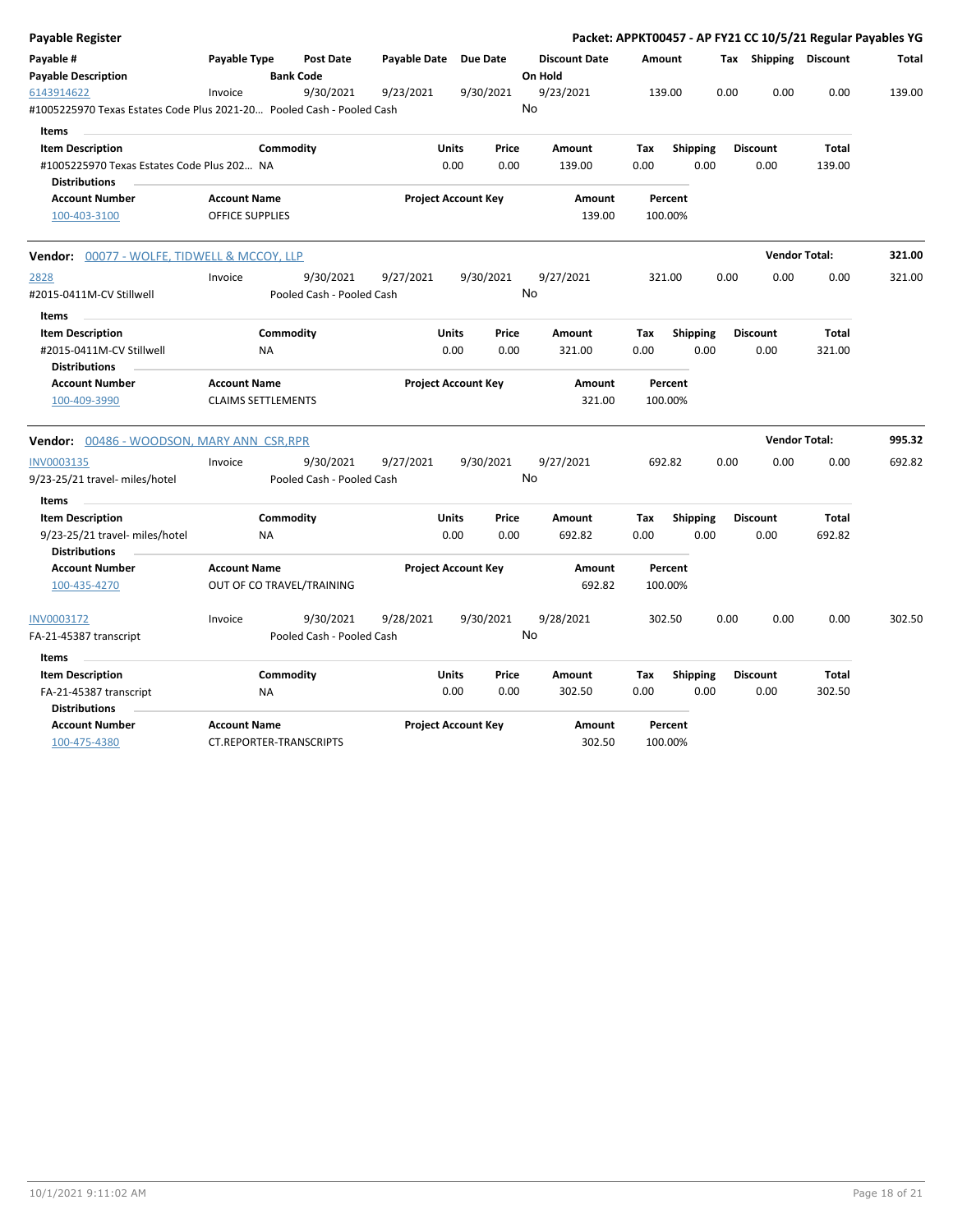## Payable Summary

| Type        | Count               | Gross      | Тах  | <b>Shipping</b> | <b>Discount</b> | Total      | <b>Manual Payment</b> | <b>Balance</b> |
|-------------|---------------------|------------|------|-----------------|-----------------|------------|-----------------------|----------------|
| Credit Memo |                     | $-13.44$   | 0.00 | 0.00            | 0.00            | $-13.44$   | 0.00                  | $-13.44$       |
| Invoice     | 104                 | 275,065.07 | 0.00 | 0.00            | 0.00            | 275,065.07 | 0.00                  | 275,065.07     |
|             | <b>Grand Total:</b> | 275,051.63 | 0.00 | 0.00            | 0.00            | 275,051.63 | 0.00                  | 275,051.63     |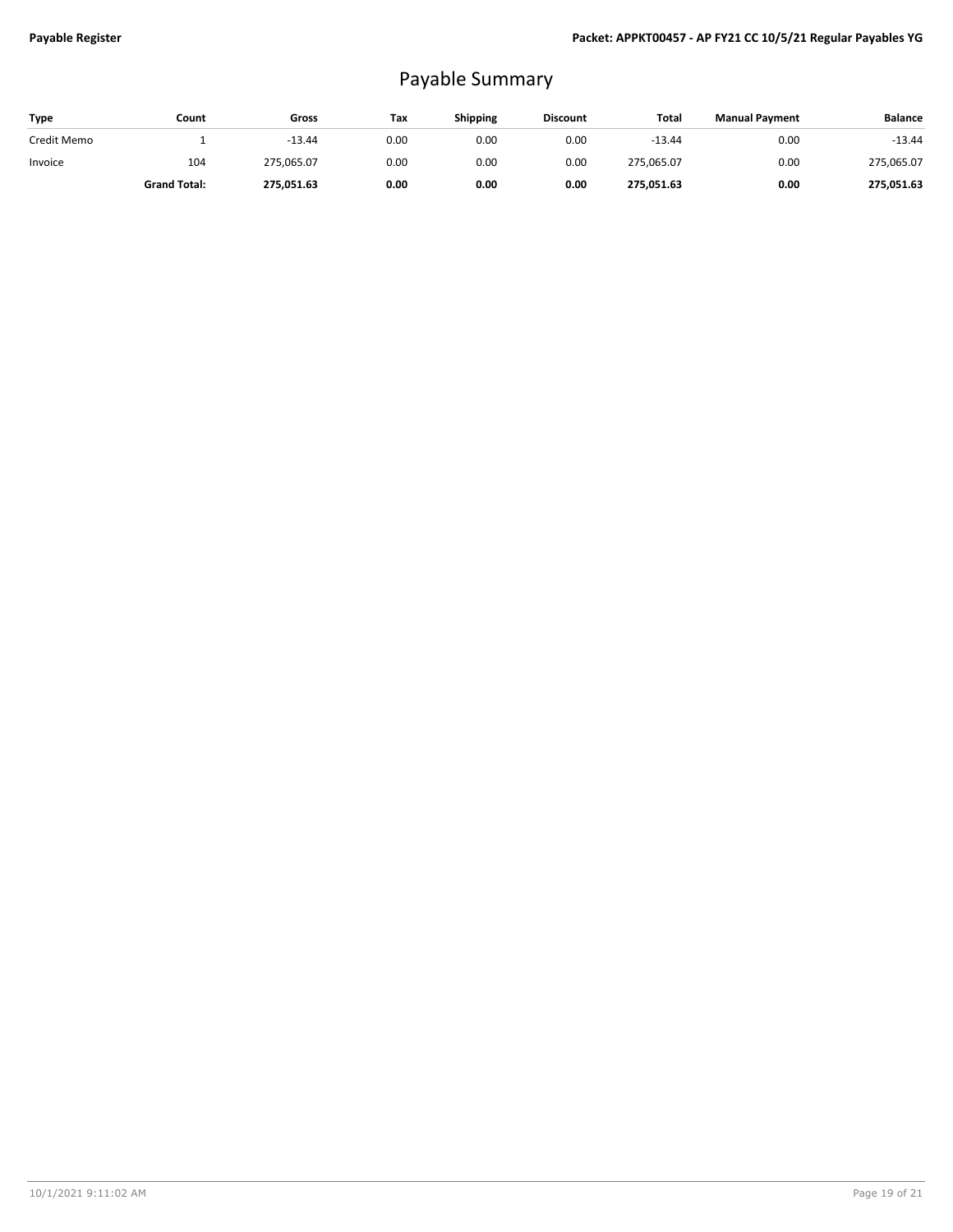**Total: 189.40**

## **Account Summary**

| Account        | Name                             |        | Amount     |
|----------------|----------------------------------|--------|------------|
| 100-403-3100   | <b>OFFICE SUPPLIES</b>           |        | 139.00     |
| 100-404-3100   | <b>ELECTION SUPPLIES</b>         |        | $-13.44$   |
| 100-409-3990   | <b>CLAIMS SETTLEMENTS</b>        |        | 321.00     |
| 100-409-4025   | UNCLAIMED PROP CAPITAL CREDITS   |        | 114,499.92 |
| 100-410-3150   | <b>COPIER RENTAL</b>             |        | 6.03       |
| 100-410-4240   | <b>INDIGENT ATTORNEY FEES</b>    |        | 840.00     |
| 100-425-4660   | <b>AUTOPSIES</b>                 |        | 776.25     |
| 100-435-4270   | OUT OF CO TRAVEL/TRAINING        |        | 692.82     |
| 100-435-4350   | ATTORNEYS FEES APPEALS CT        |        | 560.00     |
| 100-435-4360   | ATTORNEY FEES- CPS CASES         |        | 2,134.00   |
| 100-435-4370   | <b>ATTORNEY FEES</b>             |        | 39,814.05  |
| 100-435-4420   | OTHER PROFESSIONAL SERV.         |        | 750.00     |
| 100-475-3150   | <b>COPIER EXPENSE</b>            |        | 5.70       |
| 100-475-4270   | OUT OF COUNTY TRAVEL/TRAINING    |        | 720.46     |
| 100-475-4380   | <b>CT.REPORTER-TRANSCRIPTS</b>   |        | 302.50     |
| 100-499-3150   | <b>COPIER EXPENSE</b>            |        | 3.75       |
| 100-510-3150   | <b>COPIER RENTAL</b>             |        | 61.41      |
| 100-511-4410   | UTILITIES GAS                    |        | 61.04      |
| 100-513-3150   | <b>COPIER RENTAL</b>             |        | 3.53       |
| 100-515-4410   | UTILITIES GAS                    |        | 60.02      |
| 100-560-4540   | <b>R &amp; M AUTOMOBILES</b>     |        | 204.75     |
| 100-590-3150   | <b>COPIER RENTAL</b>             |        | 1.77       |
| 100-640-4410   | UTILITIES GAS                    |        | 58.61      |
| 100-665-3150   | <b>COPIER RENTAL</b>             |        | 47.54      |
| 100-665-4280   | IN/OUT CO.TRAVEL/TRAINING-F.C.S. |        | 231.01     |
|                |                                  | Total: | 162,281.72 |
| Account        | Name                             |        | Amount     |
| 200, 440, 4520 | COMPLITED COETWARE               |        | 1 EEN NO   |

| 200-449-4530 | <b>COMPUTER SOFTWARE</b>               |        | 1,550.00 |
|--------------|----------------------------------------|--------|----------|
|              |                                        | Total: | 1,550.00 |
| Account      | Name                                   |        | Amount   |
| 210-621-4420 | UTILITY WATER                          |        | 19.40    |
| 210-621-4580 | <b>R&amp;M MACHINERY PARTS</b>         |        | 95.00    |
| 210-621-4590 | <b>R&amp;M MACH. TIRES &amp; TUBES</b> |        | 75.00    |

| Account        | <b>Name</b>                    |        | Amount   |
|----------------|--------------------------------|--------|----------|
| 220-622-3430   | R&B MAT. HARDWARE & LUMBER     |        | 99.44    |
| 220-622-4270   | OUT OF COUNTY TRAVEL/TRAINING  |        | 12.26    |
| 220-622-4580   | <b>R&amp;M MACHINERY PARTS</b> |        | 1,128.63 |
|                |                                | Total: | 1,240.33 |
| Account        | <b>Name</b>                    |        | Amount   |
| 230-623-4580   | <b>R&amp;M MACHINERY PARTS</b> |        | 1,854.95 |
|                |                                | Total: | 1,854.95 |
| <b>Account</b> | <b>Name</b>                    |        | Amount   |
| 240-624-3430   | R&B MAT, HARDWARE & LUMBER     |        | 23.99    |
| 240-624-4410   | <b>UTILITY GAS</b>             |        | 67.59    |
|                |                                | Total: | 91.58    |